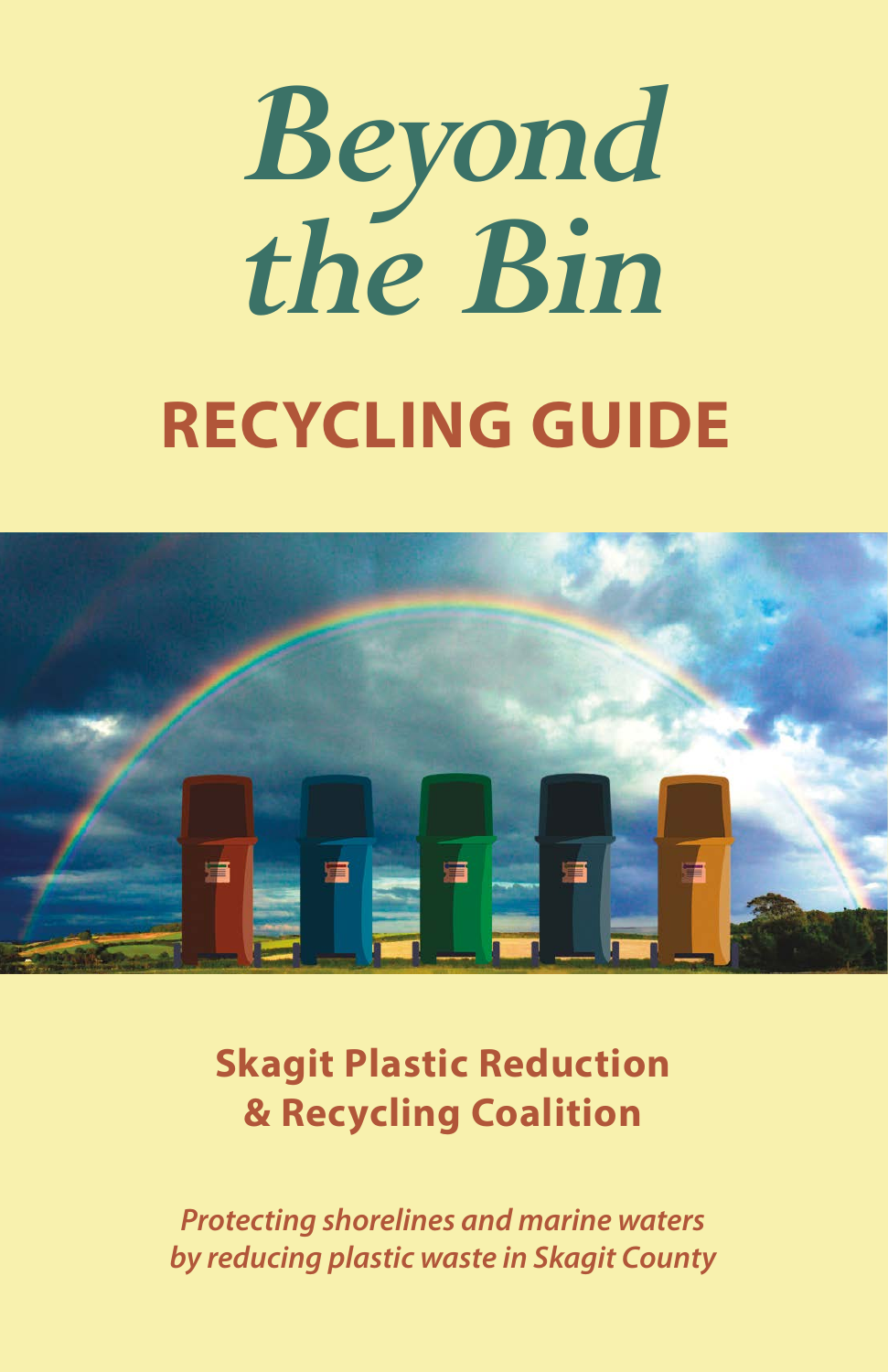## *Beyond the Bin* **RECYCLING GUIDE**

*Refuse – Reduce – Repurpose – Recycle*

**Skagit Plastic Reduction & Recycling Coalition**

*A Project of Friends of Skagit Beaches*

*January 2021*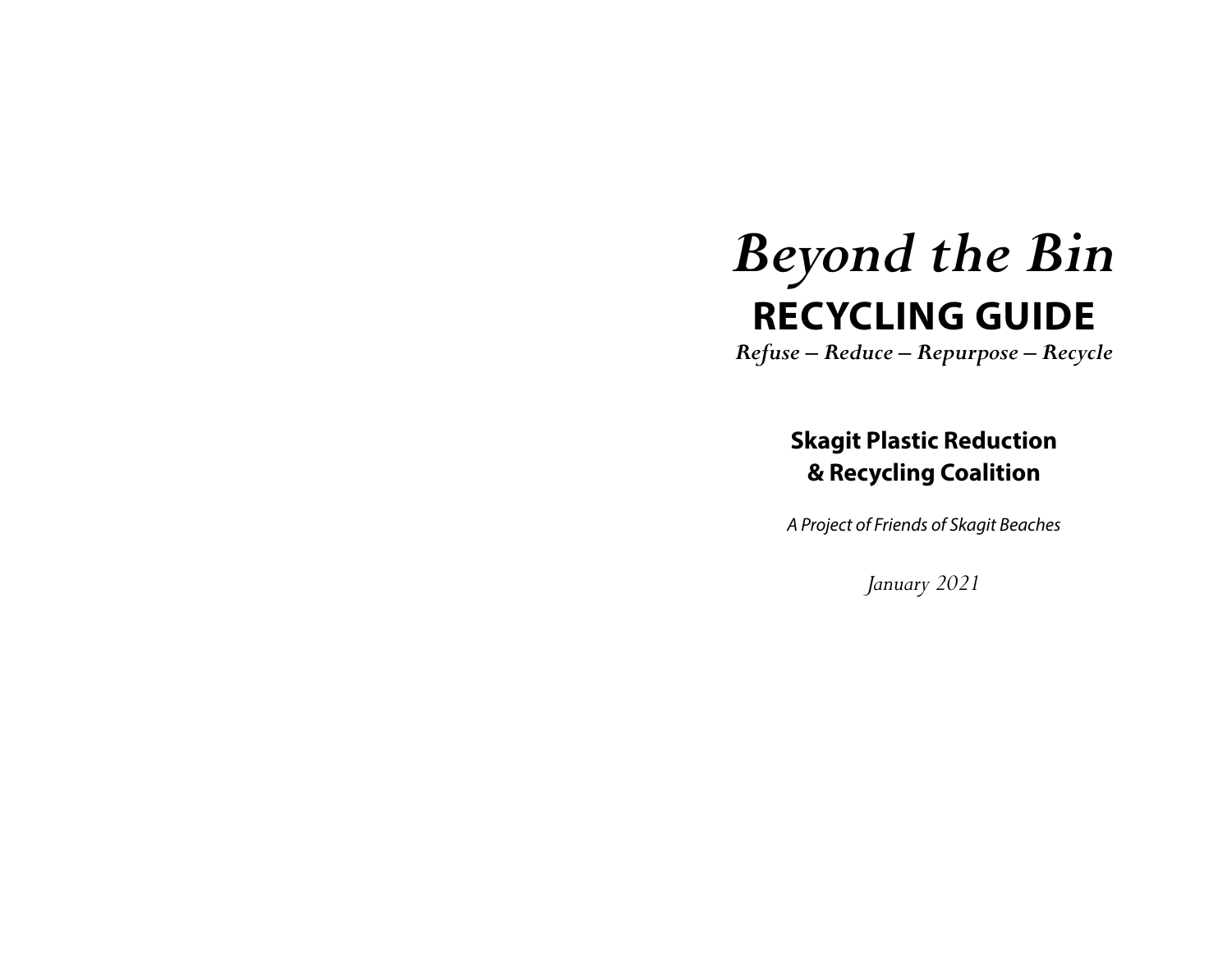### **CONTENTS**

| Part III - County, Municipal & Curbside Recycling  40-44 |  |
|----------------------------------------------------------|--|
|                                                          |  |
|                                                          |  |
|                                                          |  |
|                                                          |  |
|                                                          |  |
|                                                          |  |
|                                                          |  |
|                                                          |  |
| Waste Management Recycling Guidelines 45                 |  |
| Waste Management Yard/Food Waste Guidelines  46          |  |
|                                                          |  |
|                                                          |  |

### **Acknowledgments**

Special thanks to writer Jan Hersey for initiating, collecting, and organizing much of the information in this guide. Thanks, also, to Betty Carteret for collaborating with Jan on research, editing, and organizing. The guide would not be possible without their dedication to reducing waste and envisioning this community resource.

Additional thanks to Skagit County Waste Reduction Recycling Education Specialist Callie Martin and to research volunteers Michelle Marquardt and Ruth Taylor.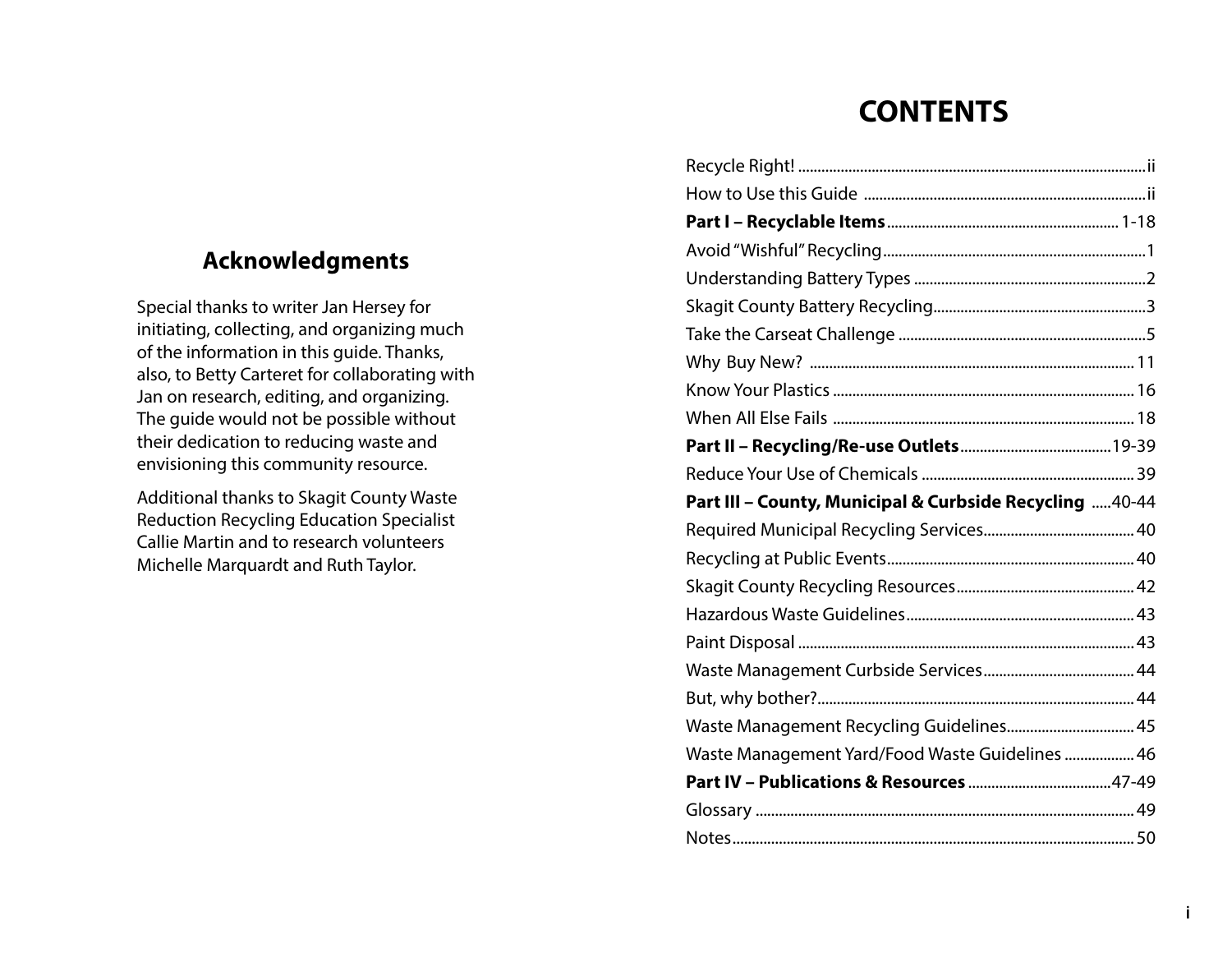### **Recycle It Right!**

Are you drowning in the waste stream of modern life? Whether faced with the byproducts of COVID-19-induced closet cleaning or a desire to declutter and live with less, we're all faced with the challenge of managing the excesses of our lives.

*Beyond the Bin provides* the resources and motivation to take charge!

Develop the habits below to preserve limited resources, curb expanding landfills, slow marine pollution, reduce clutter-induced stress . . . and live more simply.

#### **Manage your resources to avoid waste.** Here's how:

- *• Refuse* single-use materials and items destined for the garbage.
- *• Reduce* your use of toxic materials and those with a limited lifespan.
- *• Repurpose* items creatively, finding new ways to re-use things that outlive their original purpose.
- *• Recirculate* unneeded, usable items by donating, selling, or gifting them. Shop for gently used items instead of buying new.
- *• Re-imagine* a world that makes the best use of our limited resources.
- *• Recycle*–as a last resort, returning materials to their original chemical components for future re-use or refashioning into new products.

### **How to Use this Guide**

- **Part I Recyclable Items** Find convenient outlets for those unwanted items in this alphabetized list of items and materials. Keep track of your favorites on the Notes page at the end of this guide.
- **Part II Recycling/Re-use Outlets**  Find here the addresses, hours, contact info, and useful details for the retailers and outlets listed in Part I.
- **Part III Municipal, County & Curbside Recycling Resources Here are details for drop**off and curbside pickup recycling services.

When in doubt, call ahead, details *can change over time.*

### **Part I RECYCLABLE ITEMS**

*See Parts II-IV for specific outlet locations, hours, and contact info, followed by helpful online resources and a glossary of terms.*

#### **ANTIFREEZE**

**Clear Lake** Recycling & Compactor Site

**Concrete** Sauk Recycling & Transfer Station

**Skagit County** Household Hazardous Waste Facility

**ANTIQUES** (*See* Thrift/Secondhand/Antique Shops)

**APPLIANCES** (large & small) *Dishwashers, refrigerators, furnaces, etc.; hairdryers, toasters, stick vacuums, etc. See*  Part II *for each outlet's acceptable items.*

#### **Anacortes**

City of Anacortes Residential Clean Up Days Kiwanis Thrift Shop (working) Soroptimist Thrift Shop (small, working)

Thrifty Kitty (small, working) Transition Fidalgo & Friends Fix-It Days (repairs)

#### **Bellingham**

JDog Junk Removal & Hauling

Northwest Recycling

Puget Sound Energy

Sanitary Service Company (SSC)

#### **Burlington**

Best Buy Skagit Appliance Recycling Skagit Habitat Store (working) Skagit River Steel & Recycling

#### **King County**

The Recology Store (small)

#### **Mt Vernon**

Appliance & More Connection (working) Clutter Cops Goodwill (small, working) Lautenbach Recycling Lowe's Skagit Building Salvage Skagit Habitat Store (working)

#### **Online/Mail-In**

Call2Recycle Craigslist (working) Earth911 Facebook (search "Skagit Buy, Sell, Trade") Nextdoor OfferUp

#### **Sedro-Woolley**

Sedro-Woolley Recycling Center (fee) Rita Street Appliance Recycling

#### **Skagit County**

Puget Sound Energy (refrigerators & freezers) Skagit County & municipal recycling sites (Mt Vernon, Sauk, Clear Lake) Waste Management (curbside pickup)

### **Avoid Wishful Recycling**

A clean stream of materials is essential to recycling success. Place only listed, accepted items in recycling bins. Recycling companies send truckloads "contaminated" with unacceptable items to the landfill–sadly, thousands of tons of otherwise acceptable recyclables never see a second life.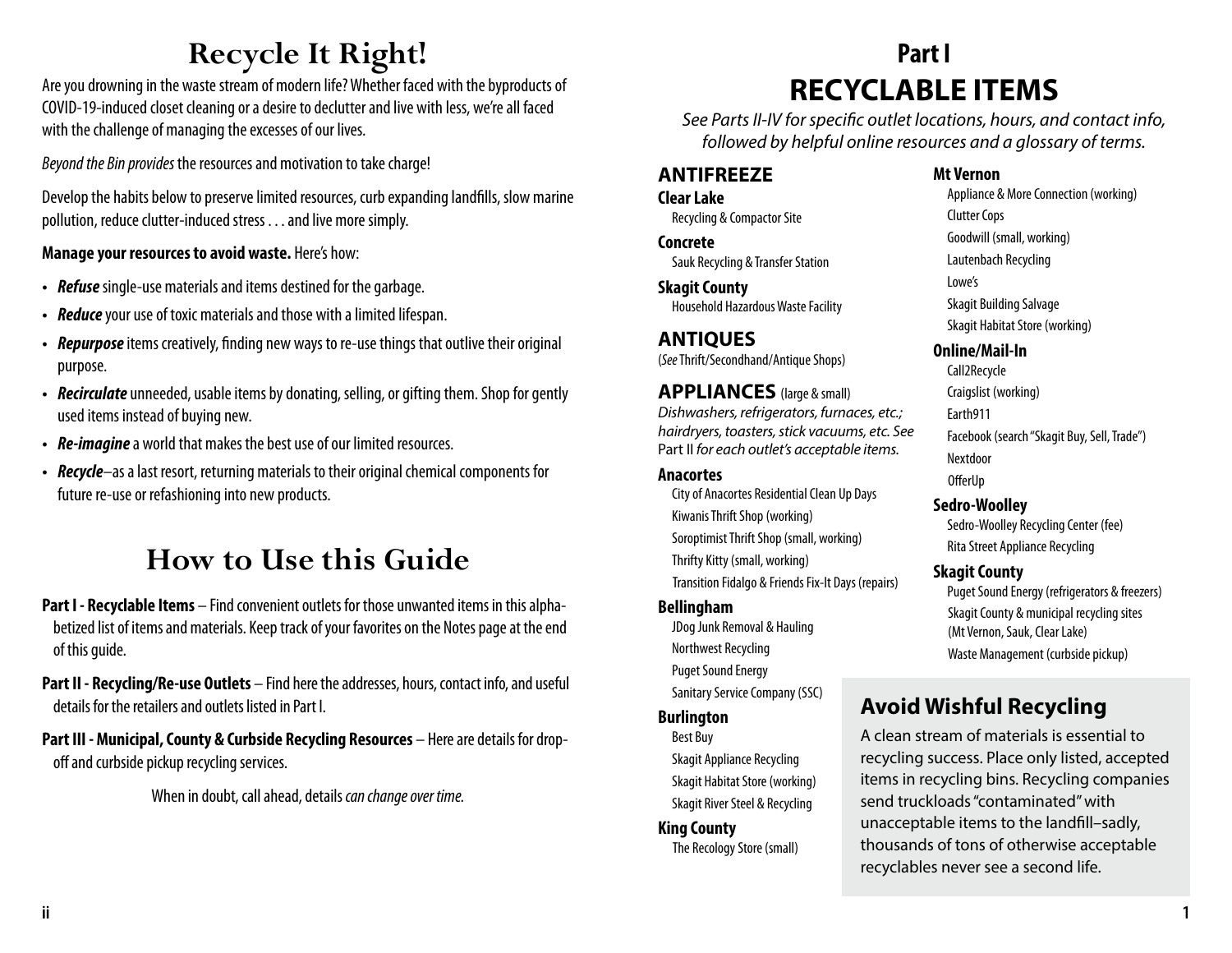### **AUTOS/VEHICLES/BOATS**

**Anacortes** 

#### Kiwanis Thrift Shop

**Bellingham**

Northwest Recycling

#### **Burlington**

Larry's Auto & Truck Parts

#### **Monroe**

Cascade Hauling & Recycling

#### **Mt Vernon**

McMillan Bros Auction Skagit Habitat Store

Skagit Valley College

ARC of Washington CarDonationWizard.com (also, other vehicles, watercraft) **Craigslist** Earth911 Facebook (search "Skagit Buy, Sell, Trade") OfferUp Washington Wheels for Wishes **Snohomish**

AD Junk Solutions

### **Understanding Battery Types**

**Online**

Household batteries fall into two main types—**rechargeable** (or secondary) batteries and **non-rechargeable** (or primary) batteries. Within *both* categories, some are non-toxic and recyclable; others are toxic and must be disposed of as hazardous waste. A battery's chemical content is marked on the battery itself. For recycling, separate and bag batteries according to chart types.

**Safety**: Batteries are a leading cause of garbage facility fires. Safely store and handle batteries for recycling. All lithium batteries must be taped on both ends as a precaution against sparking, then stored in a plastic or cardboard box for recycling.

**Rechargeable batteries** (Secondary) *contain hazardous metals and should be recycled.* These include: Small, sealed lead-acid (SSLA/SLA) gel • Lithium-ion (Li-ion) (tape terminals) • Nickel-Cadmium (Ni-Cad/Ni-Cd) • Nickel Metal Hydride (NiMH) • Nickel-Zinc (Ni-ZN).

**Non-rechargeable, single-use household batteries** (Primary) are non-toxic and recyclable: Alkaline (AA, D-cell, 9v, etc.) • (LR) & zinc-carbon (ZnC) • Lithium (CR) primary (tape ends) • Silver oxide (SR) • Zinc-air.

**Button cell batteries** (watches, hearing aids, remotes, etc.) *must be recycled.* Mercury button cells, however, are toxic and must be disposed of *as hazardous waste.*

**Automotive batteries** include Lead-acid • Valve-regulated lead-acid (VLRA).

**Hybrid vehicle batteries**: For recycling info, contact your hybrid car dealer or visit **https:// greenbeanbattery.com**)

**Further info**: **https://www.batterysolutions.com/news/dispose-old-batteries-right-way/** "All About Batteries" at **https://skagitbeaches.org/our-work/plastic-reduction.html**

### **Skagit County Battery Recycling**

| <b>Outlets</b>                                   | Recharge-<br>able | Single-<br><b>Use</b> | <b>Button</b><br>cell* | <b>Automotive</b><br>Lead-acid &<br><b>VRLA only</b> |
|--------------------------------------------------|-------------------|-----------------------|------------------------|------------------------------------------------------|
| <b>Anacortes</b>                                 |                   |                       |                        |                                                      |
| Ace Hardware                                     | X                 | X                     | X                      | small engine                                         |
| City of Anacortes: Maintenance & Operations Dept | X                 |                       |                        |                                                      |
| Les Schwab Tires                                 |                   |                       |                        | X                                                    |
| O'Reilly Auto Parts                              |                   |                       |                        | X                                                    |
| <b>Piston Service</b>                            |                   |                       |                        | X                                                    |
| <b>Burlington</b>                                |                   |                       |                        |                                                      |
| AutoZone                                         |                   |                       |                        | X                                                    |
| <b>Best Buy</b>                                  | X                 |                       |                        |                                                      |
| <b>Home Depot</b>                                | X                 |                       | X                      |                                                      |
| Les Schwab                                       |                   |                       |                        | X                                                    |
| Skagit River Steel & Recycling                   |                   |                       |                        | x                                                    |
| <b>Concrete</b>                                  |                   |                       |                        |                                                      |
| Sauk Recycling & Transfer Station                | X                 |                       | Χ                      | X                                                    |
| <b>Mt Vernon</b>                                 |                   |                       |                        |                                                      |
| AutoZone                                         |                   |                       |                        | X                                                    |
| Clear Lake Recycling & Compactor Site            | X                 |                       | X                      | X                                                    |
| Les Schwab                                       |                   |                       |                        | X                                                    |
| Lowe's                                           | X                 |                       | Χ                      |                                                      |
| <b>Office Depot</b>                              | X                 |                       |                        |                                                      |
| O'Reilly Auto Parts                              |                   |                       |                        | X                                                    |
| <b>Pacific Power Batteries</b>                   | X                 | X                     | X                      | X                                                    |
| Skagit County Household Hazardous Waste Facility | X                 |                       | X                      | X                                                    |
| Walmart (kiosks at entry & automotive dept.)     | X                 |                       | X                      | X                                                    |
| <b>Sedro-Woolley</b>                             |                   |                       |                        |                                                      |
| Car Quest                                        |                   |                       |                        | X                                                    |
| Les Schwab                                       |                   |                       |                        | X                                                    |
| O'Reilly Auto Parts                              |                   |                       |                        | X                                                    |
| Sedro-Woolley Recycling Ctr                      | x                 |                       | X                      | X                                                    |

\* Those button cells that contain mercury must be disposed of as hazardous waste. Do not drop off at these locations.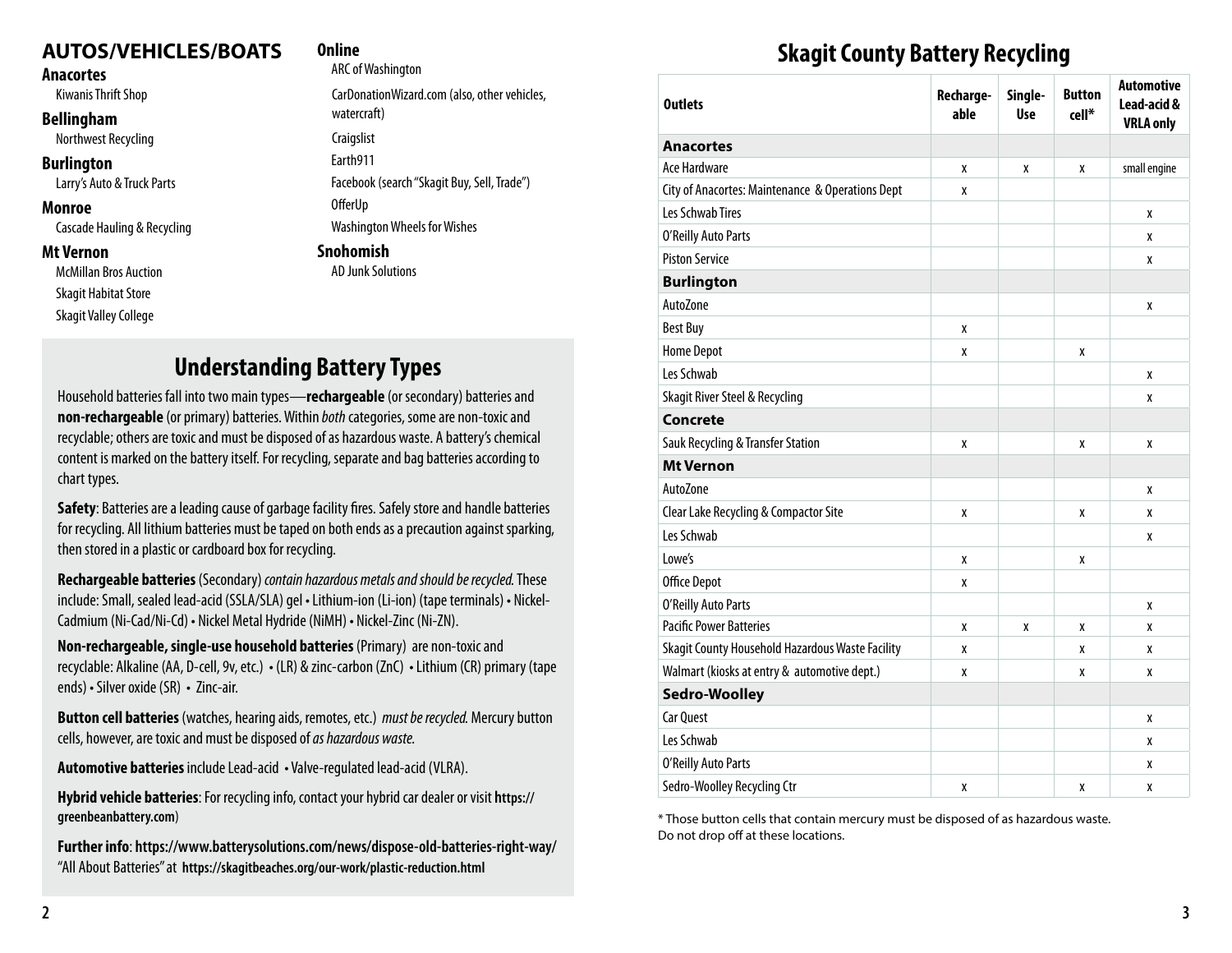#### **BICYCLES**

#### **Anacortes**

Kiwanis Thrift Shop

#### **Bellingham**

Sanitary Service Company (SSC) The Hub Community Bike Shop (bikes & parts)

#### **King County**

The Recology Store

#### **Mt Vernon**

Goodwill

#### **Online**

Craigslist Facebook (search "Skagit Buy, Sell, Trade")

Nextdoor

OfferUp

#### **BOOKS**

#### **Anacortes**

Anacortes Public Library FriendShop

Kiwanis Thrift Shop

Pelican Bay Books

Soroptimist Thrift Shop

#### **Bellingham**

Sanitary Service Company (SSC)

#### **Burlington**

Discover Books (drop boxes: Haggen Foods & Costco entrance Park & Ride)

#### **King County**

The Recology Store

#### **La Conner**

Vintage Thrift Shop (Soroptimist)

#### **Mt Vernon**

Easton Books Goodwill

#### **Online/Mail-in**

ARC of Washington **BetterWorldBooks** Earth911 GreenTextbooks

#### **Other**

Northwest Center *See, also,* Thrift/Secondhand/Antique Shops; *call to check.*

#### **Sedro-Woolley**

Walnut Tree Thrift Store

#### **BULBS/LAMPS/LIGHTING**

*Fluorescent bulbs, called CFLs, and fluorescent tubes contain mercury and may not be thrown in trash; properly recycle. Christmas lights, which contain copper, glass, and plastic, can and should be recycled.*

#### **Anacortes**

Ace Hardware (CFL bulbs & tubes only) Transition Fidalgo & Friends Fix-It Days (repairs)

#### **Bellingham**

Sanitary Service Company (SSC) (string lights)

#### **Burlington**

Chuckanut Lighting (CFL bulbs & tubes; minor repairs)

Ekrem Hardware (CFL bulbs & tubes) Home Depot (CFL bulbs only) Skagit Habitat Store

#### **King County**

The Recology Store

#### **Mt Vernon**

Kaptein's Ace Hardware (CFL bulbs & tubes) Lautenbach Recycling (CFL bulbs) Lowe's (CFL bulbs & tubes) Office Depot (CFL bulbs & tubes) Skagit Building Salvage Skagit County Transfer & Recycling Station - Hazardous Waste (CFL bulbs & tubes)

Skagit Habitat Store (working lights)

#### **Online/Mail-in**

Christmas Light Source Recycling (string lights) Earth911 Holiday LEDs Recycling (string lights)

LightRecycle Washington TerraCycle

#### **Sedro-Woolley**

Sedro-Woolley Recycling Ctr (CFL bulbs & tubes, high-intensity HIDs)

#### **Skagit County**

Puget Sound Energy (small quantities incandescents & CFLs)

#### **CAMERAS/PHOTO EQUIPMENT** (*See, also,* Photo/Camera Equipment)

**CARSEATS** (See sidebar page 5)

#### **Burlington**

Target (spring and fall carseat recycling events) Walmart (Sept event)

### **CELL PHONES**

*Cell phones and accessories contain valuable resources, such as precious metals, copper, and plastics; all require energy to extract and manufacture; phones are reusable and recyclable.*

#### **Burlington**

Best Buy City Mac (Apple) Home Depot **Target** 

#### **Mt Vernon** Lowe's

Office Depot

Skagit Domestic Violence & Sexual Assault Services

#### Walmart (deposit by grocery entrance)

#### **Online/Mail-in**

Buy Back World Call2Recycle Craigslist Earth911

### **Take the Carseat Challenge**

Less than six years old? Sell or donate your carseat to extend its usable life. Beyond six years (find expiration or manufacture date on underside of seat), carseats are considered too old to be safe. To recycle, check online and/ or with the retailer from whom the carseat was purchased (Target and Walmart hold Fall carseat recycling events). Or, search for an online video to help you dismantle your carseat to clean, replace, or recycle components.

### **CLOTHING/SHOES/ TEXTILES**

(*See, also*, Thrift/Secondhand/Antique Shops)

#### **Anacortes**

Northwest Center (blue collection bins) Red Door Thrift Shop Soroptimist Thrift Shop (adults & children) St Mary's Church/St Vincent de Paul Transition Fidalgo & Friends Fix-It Days (repairs)

#### **Bellingham**

B-Bay Running (any athletic shoes) Ragfinery (clothing, sewing supplies) Shred-It (uniforms)

**Burlington** Nike Clearance Store

**King County** The Recology Store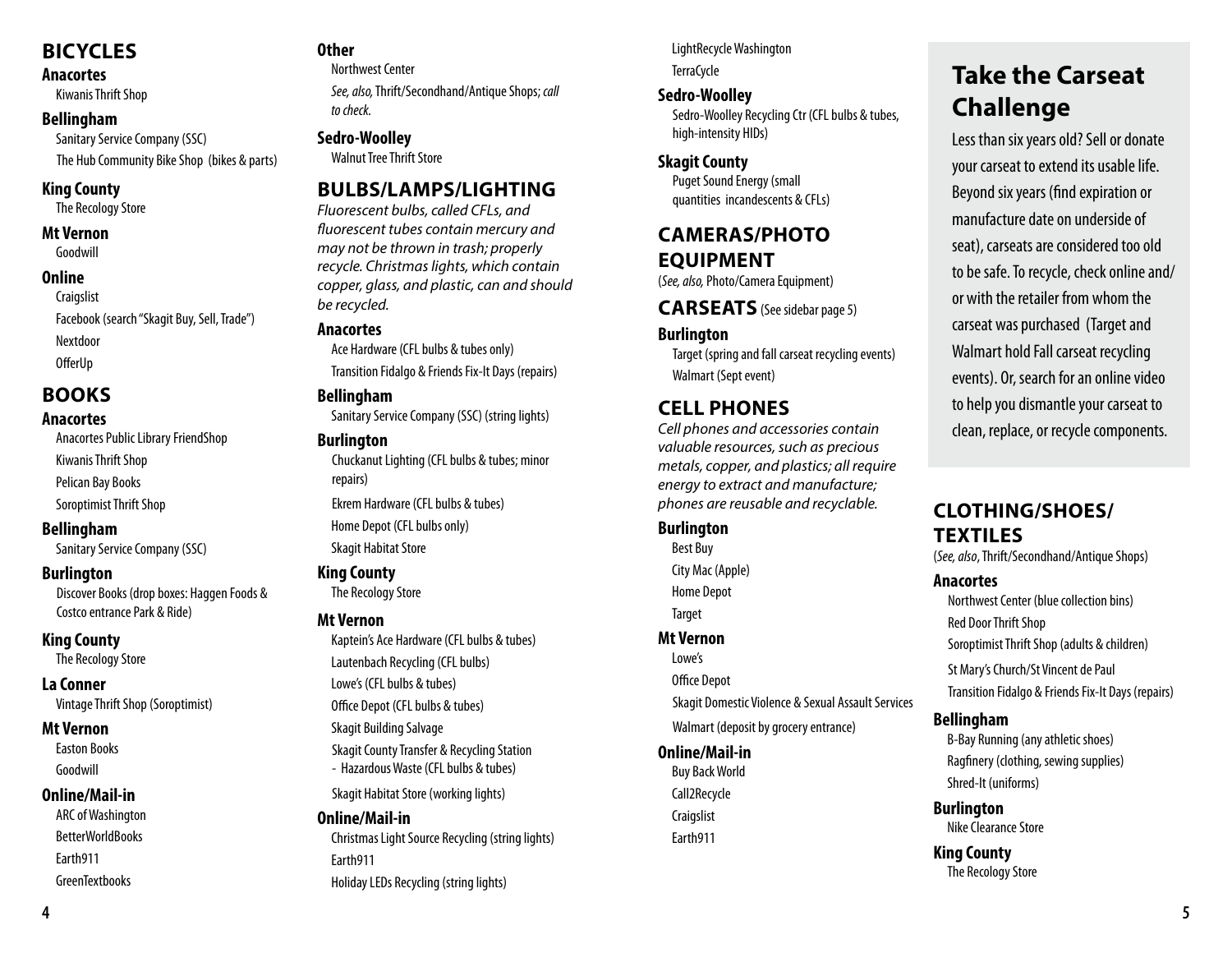#### **La Conner**

Vintage Thrift Shop (Soroptimist)

#### **Mt Vernon**

Appliance & More Connection

- Bargains Galore
- Community Action of Skagit County
- Encore Shoppe
- Goodwill
- Mt Vernon Shoe Repair

#### Skagit Gleaners

- **Online/Mail-in**
	- The Bra Recyclers Ebay Facebook (search "Skagit Buy, Sell, Trade") Nike Reuse-A-Shoe Program OfferUp
- Poshmark
- REI.com/used
- Yerdle

#### **Sedro-Woolley**

Walnut Tree Thrift Store (clothing, sewing supplies)

#### **Skagit County**

ARC of Washington (call for pickup) Northwest Center (pickup available)

#### **COMPUTERS** (*See* Electronics)

### **CONSTRUCTION, DEMOLITION & LANDSCAPE MATERIALS**

*Plan construction projects with recycling in mind: Identify materials & markets for recovery* (**calgary.com/home-component-recycling-guide.php**)*. • Use contractors experienced in Construction & Demolition (C&D) procedures. • Specify reuse and recycling language in contract. • Follow Skagit Guide to Construction & Demolition Recycling (pdf). • Call ahead to check for acceptable items: (360) 424-7817.* **https://www.skagitcounty.net/**

**PublicWorksSolidWaste/Documents/CandD%20 info.pdf** 

#### **Anacortes**

City Residential Clean Up Days Sunland Bark & Topsoil Waste Mgmt (curbside food/yard waste pickup)

#### **Bellingham**

JDog Junk Removal & Hauling The RE Store for Sustainable Communities

#### **Burlington**

Miles Sand & Gravel Skagit Habitat Store Waste Mgmt (curbside yard /food waste pickup)

#### **King County**

Industrial Materials Exchange

#### **Mt Vernon**

City of Mt Vernon Yard Waste Dropoff Clutter Cops Lautenbach Recycling Lowe's (wood pallets) Martin Marietta Aggregates Pallet Services Skagit Building Salvage Skagit Habitat Store Skagit Soils Wells Nursery (plastic pots)

#### **Online/Mail-in**

Armstrong World Industries Ceiling Tile Program **Craigslist** 

Facebook (search "Skagit Buy, Sell, Trade")

#### **Sedro-Woolley**

Sedro-Woolley Recycling Ctr (small amounts)

#### **Skagit County**

Waste Management (curbside yard/food waste pickup)

#### **Snohomish**

AD Junk Solutions

#### **COOKING OILS** (used) **Bellingham**

PSC Environmental Services

#### **King County**

The Recology Store

#### **Mt Vernon** Lautenbach Recycling

**CORKS**

#### **Anacortes**

Compass Wines

#### **Online/Mail-in** TerraCycle

#### **CRAYONS/MARKERS/PENS**

*Local low-income programs, hospitals, and shelters may utilize your unneeded crayons, markers, etc.; online resources offer opportunities for communities, schools, businesses, and individuals to recycle. Leave wrappers on crayons when possible.*

#### **Online/Mail-in**

Crayola ColorCycle (markers & highlighters) Crayon Collection (crayons) The Crayon Initiative (crayons) Crazy Crayons (crayons)

#### **ELECTRONIC MEDIA**

*Cassette tapes, CDs, DVDS, jewel cases, hard drives*

#### **Anacortes**

Kiwanis Thrift Shop (DVDs)

#### **Online/Mail-in**

Back Thru the Future Craigslist Eaglesaver Ebay Green Disk GreenTextbooks

### **ELECTRONICS/ COMPUTERS/PRINTERS/ MODEMS/CABLES**

(*See, also,* Cell Phones)

- *• According to the Environmental Protection Agency, Americans throw away 2-3 million tons of electronics a year! Computers, TVs, and other electronics contain heavy metals and other hazardous materials that should not go into a landfill. Under the Washington state E-Cycle law, recycling is free for TVs, computers, laptops, monitors, tablets, e-readers, and portable DVD players. Drop off peripherals and other electronics at participating retailers for recycling at no charge.*
- *• Broadband equipment (Comcast, Wavecable, etc.) is rented and must be returned to broadband service provider.*

#### **Anacortes**

Aktion Club of Anacortes Kiwanis Thrift Shop (working)

#### **Bellingham**

JDog Junk Removal & Hauling Northwest Recycling Safe & Easy Electronics Recycling Sanitary Service Company (SSC) Shred-it (hard drives, media)

#### **Burlington**

Best Buy City Mac (Apple) Target (MP3 players)

#### **King County**

The Recology Store

#### **Mt Vernon**

Clutter Cops Goodwill Office Depot Pacific Power Batteries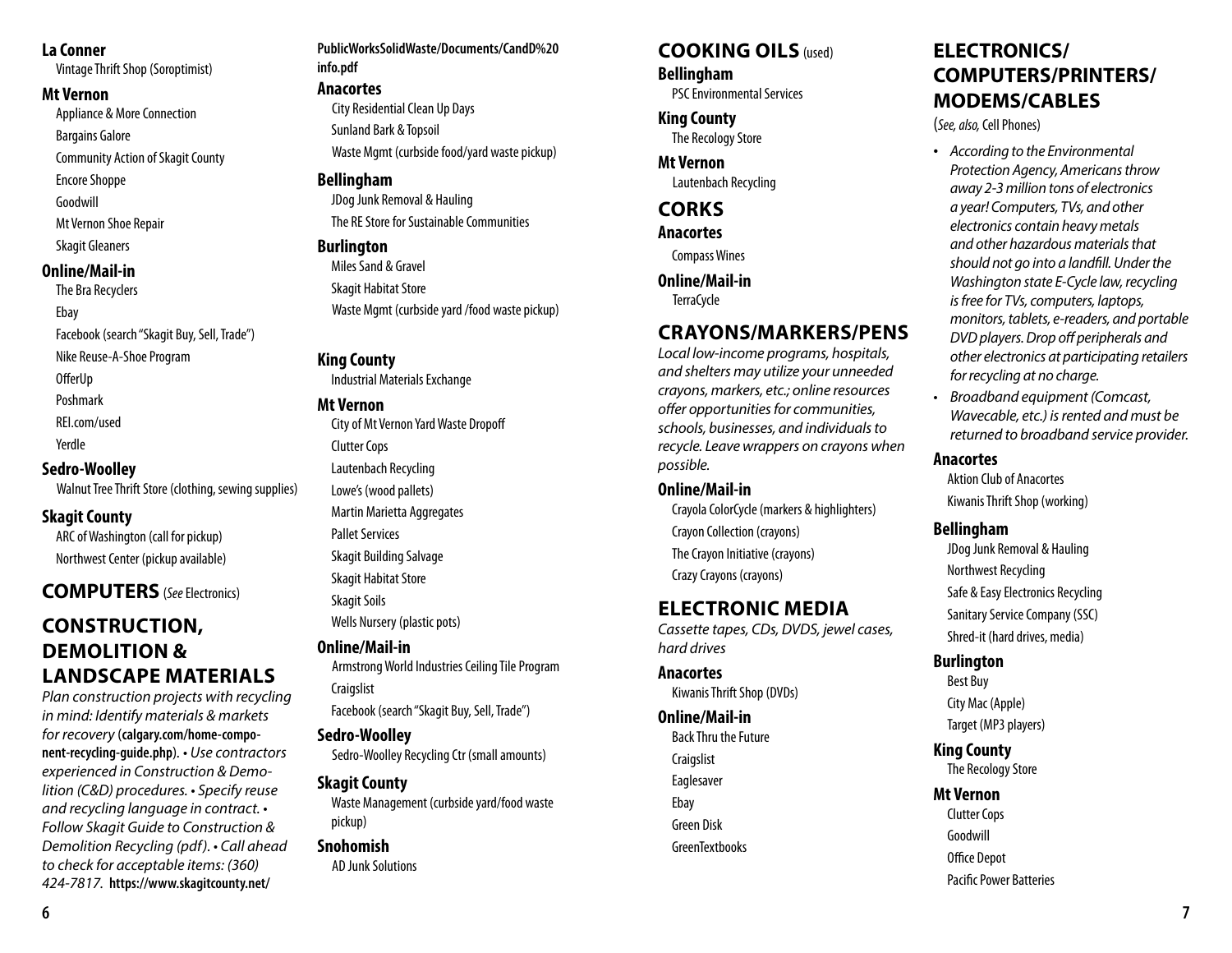#### **Online/Mail-in**

*(See, also, online options from Dell, Hewlett-Packard)* Amazon Trade-In Program ARC of Washington Buy Back World Craigslist E-Cycle Washington Facebook (Search "Skagit Buy, Sell, Trade") Gazelle Green Disk OfferUp Northwest Recycling TerraCycle

#### **Sedro-Woolley**

Sedro-Woolley Recycling Ctr

#### **EYEGLASSES**

#### **Anacortes**

Lions Club (glasses & hearing aids)

#### **Burlington**

Costco

#### **Concrete**

Lions Club (glasses & hearing aids)

#### **Online/Mail-in**

Earth911 Lions Club

#### **FILTERS** (air & water)

**Online/Mail-in**

Aquagear (water) Brita (water) TerraCycle (air & water filters)

#### **FIRE EXTINGUISHERS**

*To recycle, examine canister label for product manufacturer's name, typically in large red or black letters. Check manufacturer's website for recycling instructions and how to handle a unit with an active recall. (For extinguishers made prior to 1960, contact your local fire department.)*

*For fire extinguishers that can be refilled, call your local fire department for information. For disposal or recycling, extinguishers first must be emptied. Take to your local fire department or follow prescribed safety directions in link below, assuring pressure guage needle has fallen below zero. Next, unscrew plastic top and trigger, segregating steel, plastic, or other materials for recycling at appropriate outlets listed in this guide.*  **https://www.wikihow.com/recycle-a-fire-extinguisher**

#### **Skagit County**

Skagit County Household Hazardous Waste Facility Fire departments (call for information)

#### **FOOD DONATIONS**

(*See, also,* Food & Yard Waste) Community Action of Skagit County;

for latest Food Bank details, see **https://skagitcrc.org/food-banks.php**

#### **Alger**

Alger Food Bank

#### **Anacortes**

Anacortes 100 Food Bank Anacortes Family Center (non-perishable) Fidalgo Island Gleaners Salvation Army St Mary's Church/St Vincent de Paul Food Bank

#### **Burlington**

Tri-Parish Food Bank

**Clear Lake** Community Covenant Food Bank

#### **Concrete** Concrete Food Bank

**Hamilton** Hamilton Community Food Bank

#### **La Conner** Sunrise Food Bank

**Lyman** Shepherd's Heart Care Center

#### **Marblemount**

Helping Hands Food Bank of Marblemount

#### **Mt Vernon**

Community Action of Skagit County Skagit Gleaners

Skagit Valley Neighbors in Need

#### **Sedro-Woolley**

Helping Hands Food Bank

#### **FOOD & YARD WASTE**

*Skagit County waste facilities and Waste Management accept yard/food waste for composting (see Guidelines page 46).*

#### **Anacortes**

City of Anacortes Residential Cleanup Days Waste Management (curbside pickup)

#### **Bellingham**

Sanitary Service Company (SSC)

#### **Burlington** Waste Management (curbside pickup)

**Clear Lake** Recycling & Compactor Site

#### **Concrete** Sauk Recycling & Transfer Station

**La Conner** Waste Management (curbside pickup)

#### **Mt Vernon**

City of Mt Vernon Yard Waste Facility Clutter Cops

#### Waste Management (curbside pickup)

**Sedro-Woolley** City Curbside Pickup Sedro-Woolley Recycling Ctr

#### **Skagit County**

Skagit Soils Waste Management (curbside pickup)

#### **Online**

TerraCycle (coffee pods)

#### **FURNITURE**

(*See, also,* Thrift/Secondhand/Antique Shops)

#### **Anacortes**

Alley Cat Antiques Alley Cat Vintage Décor Anacortes Family Center (call ahead) Anacortes Flea Market City of Anacortes Residential Clean Up Days Kiwanis Thrift Shop (pickup available) **Predecessors** Thrifty Kitty

#### **Bellingham**

JDog Junk Removal & Hauling RE Store for Sustainable Communities

#### **Burlington** Skagit Habitat Store

#### **Mt Vernon**

Appliance & More Connection Clutter Cops Goodwill Re-Feather Your Nest Skagit Building Salvage Skagit Habitat Store

#### **Sedro-Woolley**

Restless & Refurbished Sedro-Woolley Recycling Ctr

#### **Online**

ARC of Washington Facebook (Search "Skagit Buy, Sell, Trade") OfferUp

### **Skagit County**

Waste Management (curbside pickup)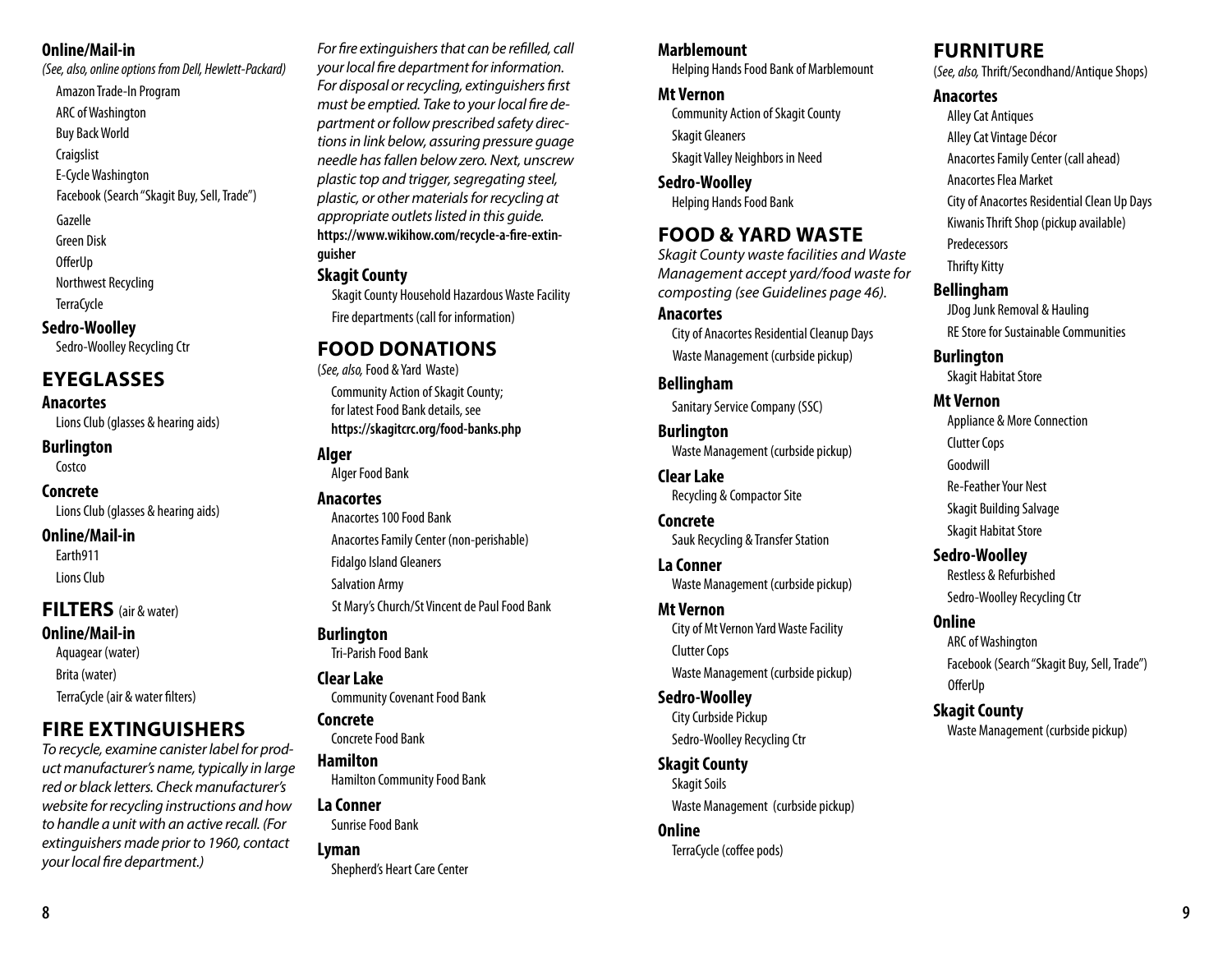#### **GLASS**

#### **Anacortes**

Waste Management (curbside pickup)

### **Bellingham**

Sanitary Service Company (SSC)

#### **Burlington**

Skagit River Steel & Recycling Waste Management (curbside pickup)

#### **Clear Lake**

Recycling & Compactor Site

#### **Concrete**

Sauk Recycling & Transfer Station

#### **Mt Vernon**

Waste Management (curbside pickup)

#### **Sedro-Woolley**

City Curbside Pickup

Sedro-Woolley Recycling Ctr

#### **Skagit County**

Skagit County & municipal recycling sites (Mt Vernon, Sauk, Clear Lake)

Waste Management (curbside pickup)

### **GLASSES** (*See* Eyeglasses)

### **HAIR/PERSONAL CARE PRODUCTS**

#### **Anacortes**

Anacortes 100 Food Bank

Anacortes Family Center

Salvation Army

#### **Skagit County**

Food Banks (*see* Food Donations)

### **Online/Mail-in**

Locks of Love

### **HAZARDOUS WASTES**

*Chemicals, fertilizers, oil-based paints, shoe polish, full or partially full aerosol cans, products with "Warning" or "Caution" labels, and many other substances are considered "hazardous* 

*wastes"; all must be disposed of at Skagit Recycling & Transfer Station, Ovenell Rd, Mt Vernon. See* Part III/County & Municipal.

#### **Online/Mail-In**

TerraCycle (mercury-containing thermostats)

#### **Skagit County**

Skagit Co. Household Hazardous Waste Facility

#### **HOSES**

*Due to their mix of materials and entangling shape, garden and other hoses* **must be disposed of in trash***; metal parts, however, may be cut off and recycled as scrap metal. Find creative re-use ideas at*  **https://recyclingpartnership.org/itsallyou/oldgarden-hose-tip-dont-recycle/**

### **HOUSEHOLD GOODS**

(*See, also,* Thrift/Secondhand/Antique Shops)

### **Alger**

Alger Food Bank

#### **Anacortes**

Alley Cat Antiques Alley Cat Vintage & Décor Anacortes Family Center (call ahead) Anacortes Flea Market City of Anacortes Residential Clean Up Days Kiwanis Thrift Shop **Predecessors** Red Door Thrift Shop Salvation Army (cleaning products) Soroptimist Thrift Shop St Mary's Church/St Vincent de Paul Thrifty Kitty Transition FIdalgo & Friends Fix-It Days

#### **Bellingham**

JDog Junk Removal & Hauling RE Store for Sustainable Communities

#### **La Conner**

Vintage Thrift Shop (Soroptimist)

#### **Mt Vernon**

Appliance & More Connection Bargains Galore Clutter Cops Community Action of Skagit County Goodwill Humane Society Thrift Shop Re-Feather Your Nest Skagit Building Salvage Skagit Gleaners Skagit Habitat Store

#### **Online**

Craigslist Skagit Ebay OfferUp Poshmark

#### **Other**

ARC of Washington Food Banks (see Food Donations)

#### **Sedro-Woolley**

Sedro-Woolley Recycling Ctr Restless & Refurbished Walnut Tree Thrift Store

### **INKS & TONERS**

**Burlington** Best Buy **Target Mt Vernon**

Office Depot

#### **Sedro-Woolley** City Recycling Center

### **JEWELRY**

**Anacortes Predecessors** Soroptimist Thrift Shop

### **Why Buy New . . .**

when you can save money and reduce waste by repurposing something you already have or buy the item, gently used, at your local thrift store–and , for a fraction of the cost? A growing community of folks is doing just that. Plus, websites and apps, such as OfferUp, Freecycle, Craigslist, and Poshmark, help you buy and sell items that might otherwise end up in the landfill. We all can rethink what we really need, and, likely, honestly say we have too much stuff! Check out The Story of Stuff to learn about the challenges created by all the stuff we buy and throw away (http://storyofstuff.org).

**Mt Vernon** McMillan Bros Auction

#### **Online**

Craigslist Skagit Ebay OfferUp

### **JUNK REMOVAL/ PROPERTY CLEANUP**

*No hazardous wastes*

**Anacortes** Clearing Your Space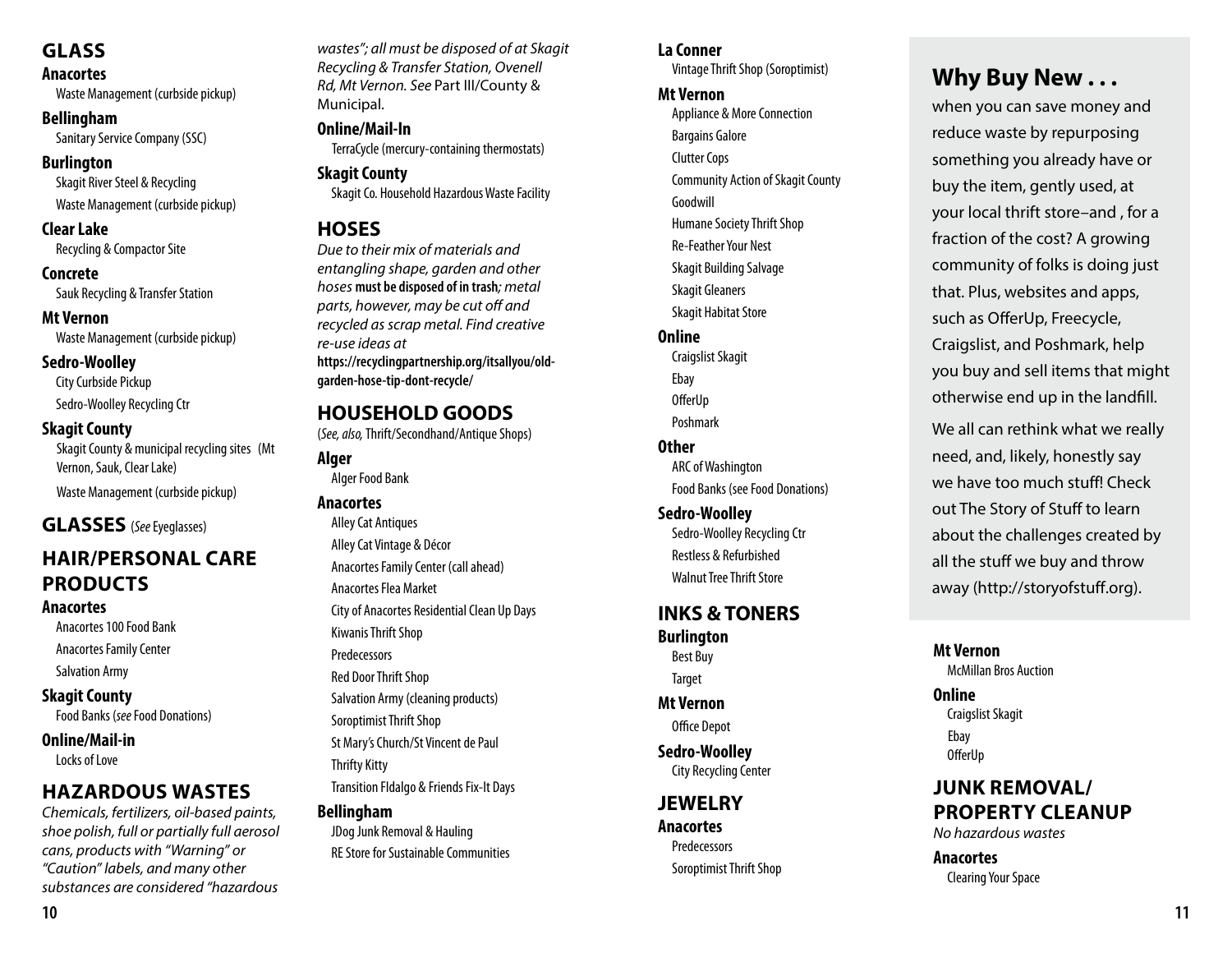#### **Arlington**

AD Junk Solutions

#### **Bellingham**

A Plus Cleanup

JDog Removal & Hauling

Sanitary Service Company (SSC)

#### **Mt Vernon**

Clutter Cops

#### **Oak Harbor**

Clutter Cops

**LIGHTS/LAMPS/LIGHTING** (*See* Bulbs)

#### **LUMBER & BUILDING SALVAGE**

(*See* Construction, Demolition & Landscape Materials)

### **MATTRESSES**

#### **Anacortes**

Anacortes Family Center (call ahead) City of Anacortes Residential Clean Up Days

#### **Bellingham**

JDog Junk Removal & Hauling

#### **Mt Vernon**

Clutter Cops

Skagit Habitat Store

#### **Online**

Craigslist

OfferUp

#### **MEDICATION & PHARMACEUTICAL DISPOSAL**

**https://www.skagitcounty.net/Departments/ Health/medicinereturn.htm**

**Risks**: *Never put medicines down the drain,* as they're not removed by water treatment plants and harm the environment. Unused,

unwanted, and expired medications pose potential risks for drug abuse and accidental poisoning. Proper medication disposal guidelines at **https://MED-project.org/locations/skagit**

**Free disposal**: Follow Skagit County's new Secure Medicine Return program to safely dispose of unneeded prescription and overthe-counter medicines for free by

- a) placing them in a secure drop box, referred to as a "kiosk";
- b) placing in mail-back envelopes available at locations county-wide;
- c) ordering free mail-back envelopes;
- d) packaging, as below, and disposing of at local take-back events.

#### **Trash Disposal Regulations**: Preferably, follow above kiosk and mailer disposal guidelines (locations below); if necessary to place in trash,

- remove meds from original container;
- mix with undesirable, absorbent substance, such as cat litter, oatmeal, or used coffee grounds;
- place mixture in lidded, disposable container, e.g., empty margarine tub or sealable bag;
- conceal or remove all personal information, including Rx number, from original container (scratch off or cover with permanent marker or duct tape);
- place sealed drug mixture container *and* empty original container in trash.

#### **Kiosk & Mailer Locations**:

*Latest kiosk and mailer information at https:// med-project.org/locations/skagit/convenientlocations/#search*

#### **Anacortes**

Anacortes Police Dept (kiosk) Anacortes Public Library (mailers) Anacortes Senior Activity Center (mailers) Skidmore Pharmacy (at Island Hospital, kiosk)

#### **Burlington**

Burlington Police Dept (kiosk) Burlington Public Library (mailers) Burlington Senior Center (mailers)

#### **Clear Lake**

Recycling & Compactor Site (mailers)

#### **Concrete**

Concrete Senior Ctr (mailers) East County Community Resource Ctr (mailers) Sauk Recycling & Transfer Station (mailers) Sea Mar Community Health Ctr Pharmacy (kiosk) Upper Skagit Library (mailers)

#### **Hamilton**

Town City Hall (mailers)

**La Conner**

La Conner Regional Library (mailers) Swinomish Indian Tribal Police Sta. (kiosk)

#### **Lyman**

Lyman City Hall (mailers)

#### **Mt Vernon**

Mt Vernon Fire Dept: Stations 1, 2 & 3 (mailers) Mt Vernon Library (mailers) Mt Vernon Police Dept (kiosk) Mt Vernon Senior Ctr (mailers) Sea Mar Community Health Ctr Pharmacy (kiosk) Skagit Co. Public Health Dept (mailers) Skagit Co. Public Works Dept (mailers) Skagit Co. Recycling & Transfer Sta. (mailers) Skagit Co. Sheriff's Office (kiosk) Skagit Valley Hospital Pharmacy (kiosk)

#### **Online/Mail-in**

MED-Project.org

#### **Sedro-Woolley**

Central Skagit Library (mailers) Hwy 20 Hometown Pharmacy (kiosk) Schaffner Pharmacy (kiosk) Sedro-Woolley City Hall (mailers) Sedro-Woolley Police Dept (kiosk) Sedro-Woolley Senior Ctr (mailers)

### **METAL/SCRAP METAL**

(*See, also,* Propane Tanks)

#### **Anacortes**

Waste Management (curbside pickup)

#### **Bellingham**

JDog Junk Removal & Hauling Northwest Recycling Sanitary Service Company (SSC)

#### **Burlington**

Larry's Auto & Truck Parts Skagit Appliance Recycling Skagit River Steel & Recycling Target Waste Management (curbside pickup)

### **Clear Lake**

Recycling & Compactor Site

#### **Concrete** Sauk Recycling & Transfer Station

#### **King County**

The Recology Store (small propane cylinders)

#### **Mt Vernon**

Clutter Cops Lautenbach Recycling Skagit County Recycling & Transfer Station Waste Management (curbside pickup)

#### **Online/Mail-in**

Lamb Awards Recycling Program

#### **Sedro-Woolley**

City Curbside Pickup Sedro-Woolley Recycling Ctr

#### **Skagit County**

Skagit County & municipal recycling sites (Mt Vernon, Sauk, Clear Lake) Waste Management (curbside pickup)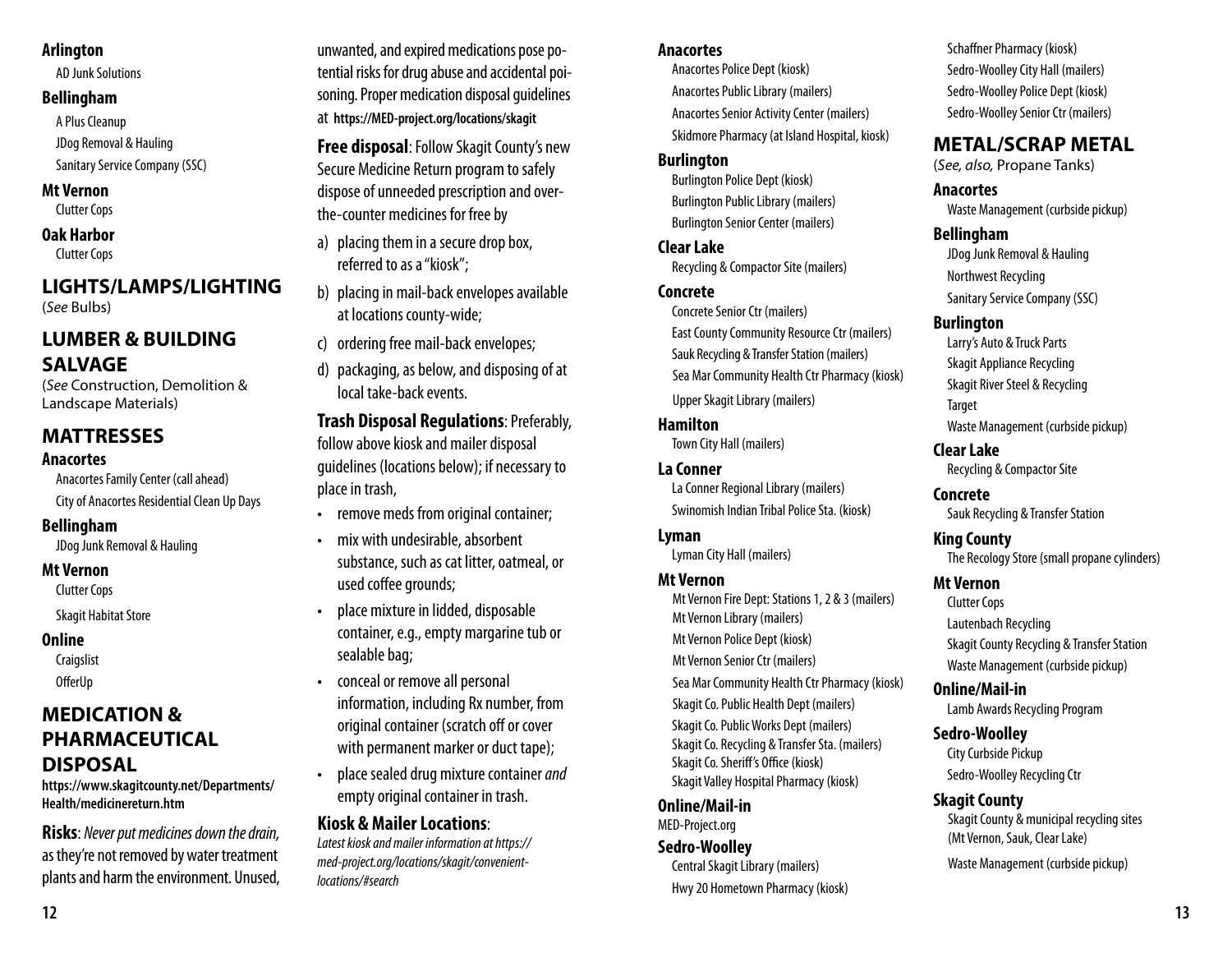#### **MISCELLANEOUS**

**Regional**

Industrial Materials Exchange (IMEX)

#### **MOTOR OIL**

**Anacortes**

O'Reilly Auto Parts Piston Service

### **Burlington**

AutoZone

**Clear Lake** Recycling & Compactor Site

#### **Concrete** Sauk Recycling & Transfer Station

**Mt Vernon**

AutoZone O'Reilly Auto Parts

#### **Sedro-Woolley**

Sedro-Woolley Recycling Ctr O'Reilly Auto Parts

#### **Skagit County**

Skagit County Transfer Station & municipal recycling sites (Mt Vernon, Sauk, Clear Lake)

#### **MUSIC**

#### **Anacortes**

Kennelly Keys Music Kiwanis Thrift Shop (records)

#### **Burlington**

Hugo Helmer Music

#### **Online**

**Craigslist** 

Ebay

Facebook (search "Skagit Buy, Sell, Trade") OfferUp

#### **PACKING MATERIALS**

*Requirements change; call to confirm accepted materials.*

#### **Anacortes** Compass Wine

The Mail Box

**Bellingham** Handle with Care Packaging Store Sanitary Service Company (SSC)

#### **King County** The Big Guys, Woodinville (packaging & styrofoam) The Recology Store (styrofoam) Styro Recycle Inc, Kent

**Mt Vernon** Postal & More

**Online/Mail-In** TerraCycle

**Sedro-Woolley** Sedro-Woolley Recycling Ctr

#### **PAINT**

(*See* Part III, page 43, for paint disposal instructions)

**Anacortes** Ace Hardware (latex)

#### **King County**

GreenSheen Paint, Kent (latex coatings) The Recology Store (usable; latex) Take It Back Network (latex)

#### **Mt Vernon**

Kaptein's Ace Hardware (latex) Skagit Habitat Store (usable paints & supplies)

#### **Skagit County**

Skagit Co. Household Hazardous Waste Facility (oil-based paints, solvents, thinners)

### **PAPER PRODUCTS**

**Bellingham** Northwest Recycling Sanitary Service Company (SSC)

Shred-it

#### **Burlington**

Skagit River Steel & Recycling Waste Management (curbside pickup) **Clear Lake** Recycling & Compactor Site

**Concrete** Sauk Recycling & Transfer Station

**King County** The Recology Store (hardcover books)

**Mt Vernon** Lautenbach Recycling Office Depot (shredding) Waste Management (curbside pickup)

**Sedro-Woolley**

City Curbside Pickup Sedro-Woolley Recycling Ctr

#### **Skagit County**

Skagit County Transfer Station & municipal recycling sites (Mt Vernon, Sauk, Clear Lake) Waste Management (curbside pickup)

#### **PERSONAL CARE PRODUCTS**

- **Anacortes**
	- Anacortes 100 Food Bank Anacortes Family Center Soroptimist Thrift Shop Salvation Army

**Burlington**

Tri-Parish Food Bank

**Clear Lake** Community Covenant Food Bank

**Concrete** Helping Hands Food Bank

**Hamilton** Helping Hands Food Bank

**La Conner** La Conner Sunrise Food Bank Vintage Thrift Shop (Soroptimist)

**Marblemount** Helping Hands Food Bank

#### **Mt Vernon**

Community Action of Skagit County Helping Hands Food Bank

**Sedro-Woolley** Helping Hands Food Bank

**PHONES** (*See* Cell Phones)

### **PHOTO/CAMERA EQUIPMENT**

**Burlington** Best Buy

#### **Mt Vernon**

Ken's Camera Office Depot (digital & video)

#### **Online**

Buy Back World **Craigslist** Ebay Facebook (search "Skagit Buy, Sell, Trade") OfferUp

### **PLASTICS**

*Most grocery stores accept plastic bags for recycling. See "Know Your Plastics," page 16.*

#### **Anacortes**

Safeway (bags & film plastic) Waste Management (curbside pickup)

#### **Bellingham**

Sanitary Service Company (SSC) (most film, hard, & flexible plastics)

#### **Burlington**

Best Buy (bags) Fred Meyer (clean, dry film) Skagit River Steel & Recycling (fishing nets, industrial & commercial grades)

Target (bags, wrap) Waste Management (curbside pickup)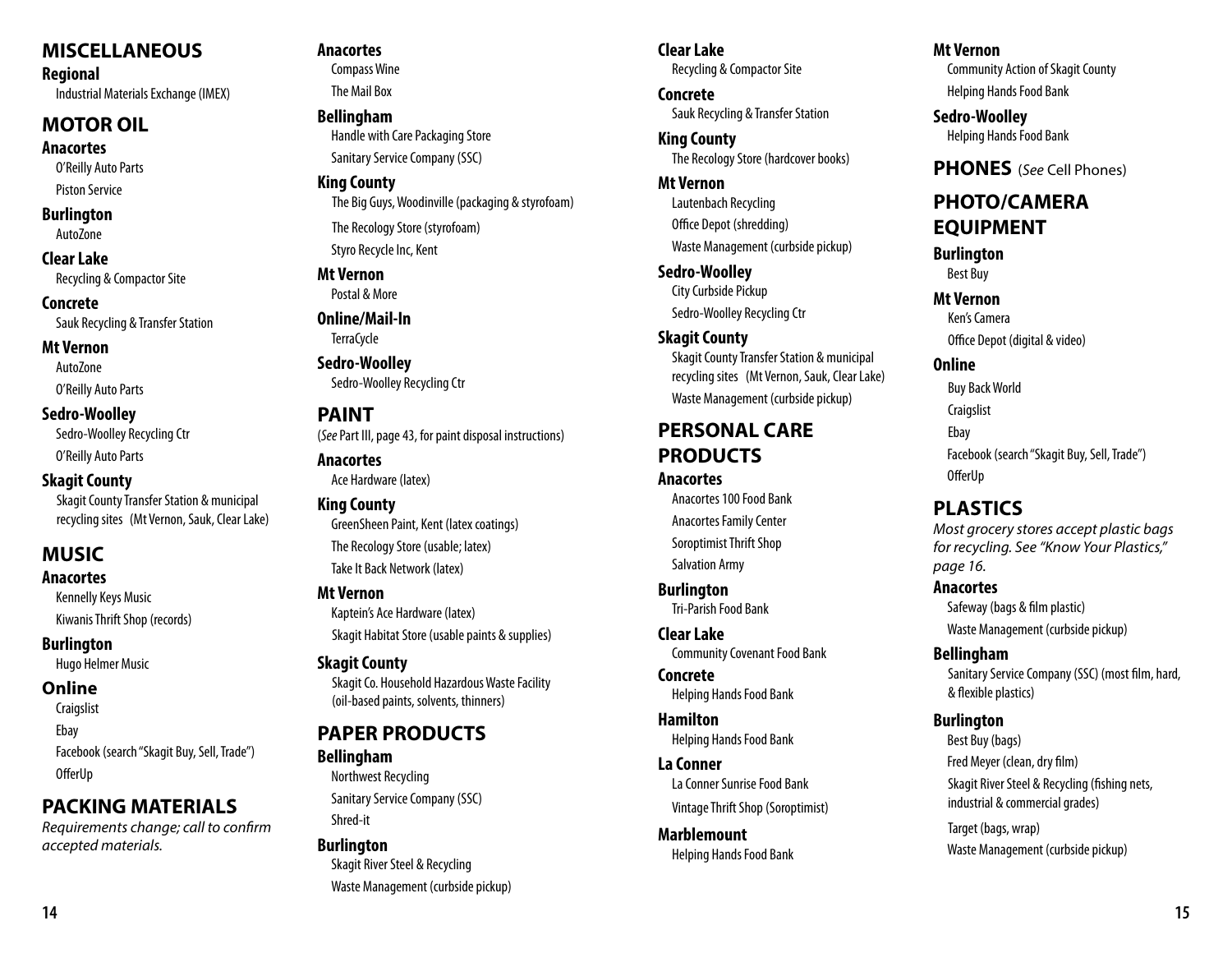#### **Clear Lake**

Recycling & Compactor Site

**Concrete**

Sauk Recycling & Transfer Station

**King County** Shred-it

**Mt Vernon**

Lowe's (shopping bags)

### **Know Your Plastics**

Plastic **grocery-type bags** are made of plastic film and may be recycled at most grocery stores. **Plastic film** items may be recycled at specialty outlets if they are clean and dry: plastic shopping bags, grocery, food storage (zip top), and produce bags, rinsed garden amendments bags, plastic shipping envelopes, non-tearable cereal box liners, bread bags, dry cleaning bags, case wrap (e.g., water bottles), air pillows, bubble wrap, product overwrap (e.g., toilet paper), newspaper bags.

**Not recyclable:** bio-degradable/ compostable bags or packaging, pre-washed salad mix bags, frozen food bags, candy bar wrappers, chip bags, six-pack rings.

**Read more** at **https://www. plasticfilmrecycling.org/**.

Skagit Master Gardeners (plastic pots) Walmart (bags, clean, dry film) Waste Management (curbside pickup) Wells Nursery (plastic pots)

#### **Sedro-Woolley**

City Curbside Pickup Sedro-Woolley Recycling Ctr

**Skagit County** Skagit County & municipal recycling sites (Mt Vernon, Sauk, Clear Lake)

Waste Management (curbside pickup)

#### **Online**

Preserve Gimme 5 (hard plastics, toothbrushes)

#### **PORCELAIN**

*Toilets, sinks, tile, etc.*

#### **Bellingham** RE Store for Sustainable Communities

**Mt Vernon** Skagit Habitat Store (usable items) Skagit Salvage

#### **Online Craigslist**

**PROPANE TANKS** *Tanks must be empty; requirements vary; phone for instructions.*

**Bellingham** Sanitary Service Company (SSC)

**Burlington** Skagit River Steel & Recycling

**King County** The Recology Store

**Sedro-Woolley** Sedro-Woolley Recycling Ctr

#### **RUBBER**

**Burlington**  Larry's Auto & Truck Parts Skagit River Steel & Recycling

#### **SECONDHAND STORES**

(*See* Thrift/Secondhand/Antique Shops)

#### **SHARPS** (needles, syringes)

#### **Online**

Sharps Disposal by Mail TerraCycle

**Skagit County** Look for sharps disposal containers in medical and business locations, usually in a restroom.

**SHOES** (*See* Clothes/Shoes)

#### **SPORTING GOODS/FITNESS**

(*Check, also,* Thrift/Secondhand/ Antique Shops; call ahead)

### **Anacortes**

Kiwanis Thrift Shop

**Burlington** Best Buy

**Marysville** Play It Again Sports

#### **Mt Vernon** Value Village

#### **Online/Mail-in**

**Craigslist** Freecycle OfferUp Rebounces (tennis balls)

REI.com/used

#### **Skagit County** Northwest Center

#### **STYROFOAM**

**Anacortes** The Mail Box

#### **King County** The Big Guys, Woodinville The Recology Store Styro Recycle Inc, Kent

#### **Mt Vernon**

Postal & More

#### **Sedro-Woolley** Sedro-Woolley Recycling Ctr

#### **THRIFT/SECONDHAND/ ANTIQUE SHOPS Anacortes**

Alley Cat Antiques Alley Cat Vintage & Décor Anacortes Flea Market Kiwanis Thrift Shop Red Door Thrift Shop Soroptimist Thrift Shop Thrifty Kitty **Burlington**

Spruced Up Thrift Shop

**La Conner** Vintage Thrift Shop (Soroptimist)

#### **Mt Vernon**

Bargains Galore McMillan Bros Auction Red Door Thrift Shop Re-Feather Your Nest Skagit Gleaners & Gleaners Galleria Skagit Humane Society Thrift Shop

#### **Online**

**Craigslist** 

**Sedro-Woolley**

The Walnut Tree Thrift Shop

#### **TIRES**

**Anacortes** Les Schwab

**Bellingham** JDog Junk Removal & Hauling

**Burlington** Larry's Auto & Truck Parts Les Schwab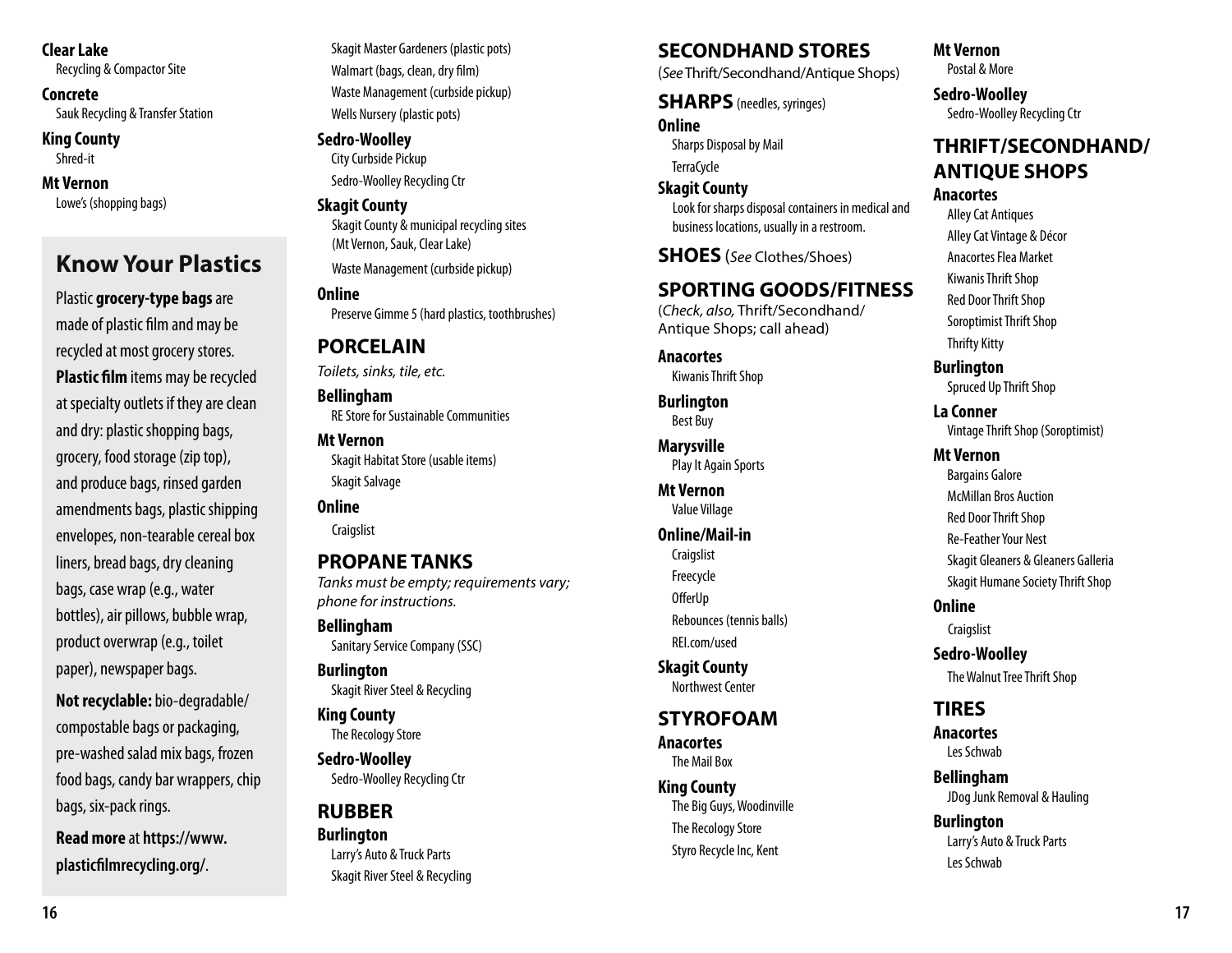#### **Mt Vernon**

Clutter Cops Les Schwab

#### **Online**

**Craigslist** 

Facebook (search "Skagit Buy, Sell, Trade")

#### **Skagit County**

Skagit Co. Transfer & Recycling Station

#### **Sedro-Woolley**

Sedro-Woolley Recycling Ctr Les Schwab

#### **TOOLS**

#### **Anacortes**

Anacortes Flea Market Kiwanis Thrift Shop Predecessors

#### **Burlington**

Autozone (tool loan program)

#### **Mt Vernon**

Autozone (tool loan program) McMillan Bros Auction Skagit Building Salvage Skagit Habitat Store

#### **Online**

Craigslist

Ebay

Facebook (search "Skagit Buy, Sell, Trade")

OfferUp

#### **Sedro-Woolley**

Walnut Tree Thrift Store

#### **TOYS & GAMES**

*Yard sales, flea markets, and some thrift and secondhand shops also are venues to pass along or acquire toys, games, and puzzles.*

#### **Anacortes**

Soroptimist Thrift Shop Transition Fidalgo & Friends Fix-it Days

#### **Mt Vernon**

Goodwill McMillan Bros Auction (old toys)

#### **Online**

ARC of Washington **Craigslist** Ebay Facebook (*search* "Skagit Buy, Sell, Trade") OfferUp (also, baby & kids Items) **Sedro-Woolley**

#### Walnut Tree Thrift Store

### **When All Else Fails**

Hoping to move along something not listed here? Type the item name and "recycle" into a computer search bar. Voila! Outlets for silver, china, vintage clothing, even soiled linens (try your local dog groomer). Create your own online store on Etsy or Ebay. Or tune up your tool skills and dismantle a useless item into its recyclable components. There's likely a YouTube video ready to help. Make it your personal challenge to avoid the landfill!

### **Part II RECYCLING/RE-USE OUTLETS**

*See* **Part III** *for Skagit County, municipal (city), and residential pickup information.*

**AD Junk Solutions**: Arlington; (425) 247- 3436; (office) M-Sun 7a-7p; (pickup) M-Sun

8a-6p. **contact@adhaulingsolutions.com** Construction debris Estate emptying Furniture & junk removal Property cleanup Trash Vehicle, boat & RV removal

**Ace Hardware of Anacortes**: 1720 Q Ave, Anacortes; (360) 293-3535; M-F 7a-8p; Sat & Sun 8a-6p.

#### **http://aceanacortes.com**

Batteries (rechargable, single-use, button cell) Bulbs (fluorescent bulbs & tubes) Latex paint (fee \$2.50 for up to 1 qt; \$5/gal)

**Aktion Club of Anacortes**: Cap Sante Marina, Port of Anacortes Net Locker #32, Q Ave and Seafarers Way, Anacortes; (360) 840-5415. 2nd Sat/month,9a-12p. Free; large item pickup for \$20 donation. **http://anacortesaktion.org** 

**Computers** Computer monitors E-readers (e.g., Kindles) Laptops Portable DVD players Tablet computers TVs

**Alger Food Bank** (*See* Helping Hands Food Bank)

**Alley Cat Antiques**:208 Commercial Ave, Anacortes (adjacent to Marine Hardware); (360) 293-8020; open 7 days 10a-5p. **www.alleycatantique.com** Antique, vintage, used items **Collections** Estate sale services **Alley Cat Vintage & Décor**: 1717

#### Commercial Ave, Anacortes; (360) 299-2850; 7 days/wk 10a-5p. Call first. **https://www.facebook.com/AlleyCatVintageDecor/** Antiques **Collectibles** Estate sales

**Amazon Trade-In Program: Trade in** working and broken Amazon devices. **https://www.amazon.com/Amazon-Trade-In/b?ie=UTF8&node=9187220011.** 

**Electronics** 

**Anacortes 100 Food Bank** (*See* Helping Hands Food Bank)

**Anacortes Family Center:** 2702 Commercial Ave; Anacortes; (360) 293-2993 ext 114; daily 9a-5p. Needed Items list at **https://www. anacortesfamily.org/volunteer.** www.anacortesfamily.org Cleaning & household items Food (non-refrigerated) Personal care products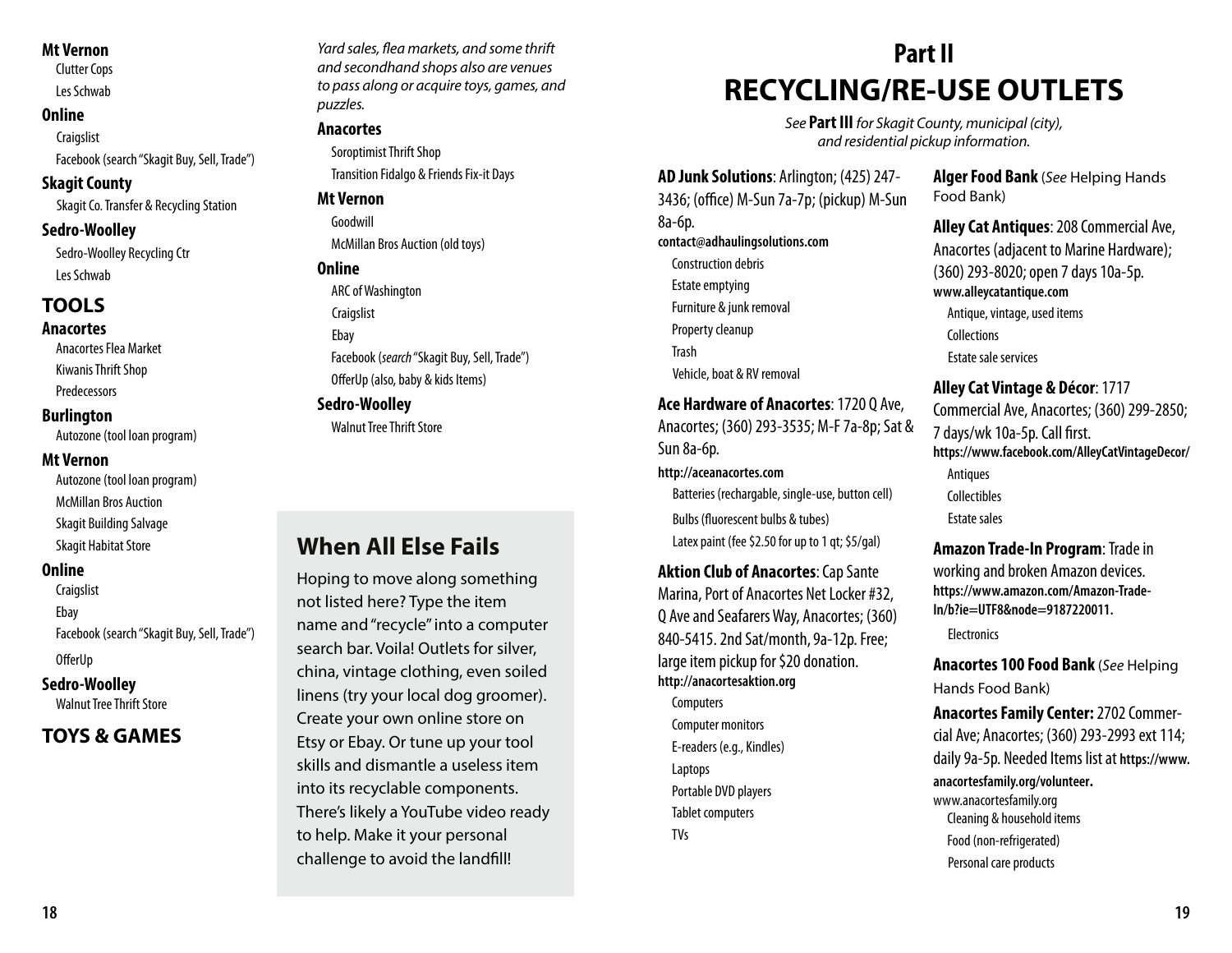293-4684. Secure Medicine Return kiosk (*for details, see* Part

**Anacortes Flea Market: 7656 State Rte 20** (at Hwy 20 roundabout), Anacortes; (360)

I Items – Medications/Pharmaceuticals & Part II Outlets – MED-Project)

#### **Anacortes Public Library & FriendShop**:

1220 10th St, Anacortes; (360) 293-1910; M-F 11a-7p, Sat & Sun 11a-4p. Call for current hours. **https://www.friendsoftheanacorteslibrary.org/book-donations.html**

FriendShop

Audio books (NO cassette tapes)

Books

Magazines (collectible)

Videos (NO VHS tapes)

Library

Secure Medicine Return mailers available (*for details, see* Part I Items – Medications/ Pharmaceuticals & Part II Outlets – MED-Project)

#### **Anacortes Senior Activity Center**: 1701

22nd St, Anacortes; (360) 294-7473 (call ahead).

Secure Medicine Return mailers available (for details, see Part I Items – Medications/ Pharmaceuticals & Part II Outlets – MED-Project)

**A Plus Cleanups**: Serving Whatcom, Island, and Skagit counties; (360) 599-1501 or (425) 343-8438. Recycles, donates, and repurposes all possible to keep unnecessary items out of landfills. **https://apluscleanups.com/** 

Dump runs

Garbage cleanup, cleanouts,

Residential junk removal & property cleanup

**Apple** (*See* City Mac)

**Appliance & More Connection**: 729 W Division St, Mt Vernon; M-F 9a-6p, Sat 9a-5p, Sun 9a-4p; (360) 336-5557. Items accepted for resale, repair.

Appliances Clothing Furniture

Household Items

**Aquagear**: (888) 326-0397. Email for free postage-paid return label to mail used water filters. For each return, donation made to Uganda and Tanzania through Aquagear Foundation. **Recycle@aquagear.com**

Water filters

**ARC of Washington**: (800) 826-4310. Donations support advocacy and education of people with intellectual and developmental disabilities. Call or email for pickup of tax-deductible donations; unacceptable items at **https://www.arcthrift.com/donations http://arcthrift.com.**

Autos

Books Clothing Computers (NO monitors) Electronics (NO TVs) Household goods & furniture

Toys

**Armstrong World Industries Ceiling Tile Program**: Lancaster, PA 17604; (877) 276-

7876. Pre-approved shipments only. **www.armstrongceilings.com/commercial/enus/performance/sustainable-building-design/ ceiling-recycling-program.html** 

Ceiling tiles

**AutoZone**: *Burlington:* 150 S Burlington Blvd; (360) 755-1559. *Mt Vernon:* 720 E College Way; (360) 416-0137. Both M-Sat 7:30a-10p, Sun 7:30a-8p. Tool loan program. Automotive batteries (receive payment via merch card; \$10/battery; limit 5/day)

Motor oil (5 gal/day)

**Back Thru the Future**: 1 Park Dr, Ste 3, Franklin, NJ 07416; (973) 823-9752. **cdrecyclingforfree.com**

CDs/DVDs

Hard drives

Jewel cases

**Bargains Galore**: 224 Chenoweth St, Mt Vernon; (360) 424-0908. Donations accepted M-F 9:30a-5:30p, Sat 9a-4:30p. Non-profit secondhand store supporting Mt Vernon Christian School; pickup & delivery services available.

Christmas items

Clothing

Household Goods

**B-Bay Running**: 1431 N State St, Bellingham; (360) 738-6900; M-Sat 10a-6p; Sun 11a-5p. **https://bbayrunning.com/shoe-recycling/** Athletic shoes (any brand; donated for re-use or recycled)

**Best Buy**: 1851 Marketplace Dr, Burlington; (360) 757-3414; M-Sat 10a-9p, Sun 10a-8p.Free drop-off recycling (3-item limit/ household/day); Buyback/trade-in program; refurbishing; hauling for fee (reduced with replacement product purchase and delivery). Details on service availability and conditions at **https://www.bestbuy.com/site/services/ recycling/pcmcat149900050025.c?id=pcmcat149900050025**

Appliances (large & small home; fee) Batteries (rechargeable only: Ni-Cd, cell phone, etc; bag similar types together) **Binoculars** Cameras (digital, SLR, lenses), memory cards, camcorders (free) Car systems & accessories Cell phones Computers & tablets Digital photo frames Electronics (free) E-readers Home appliances (sm & lg) Ink & toner Plastic bags Radios TV, video, music, movie players Wires, cords & cables NO: CDs  $\triangle$  DVDs  $\triangle$  Blu-rav/HD DVDs  $\triangle$  tapes  $\triangle$ records  $\triangle$  8-track/VHS tapes

**BetterWorldBooks.com/donate: Free** shipping label for 3+ books.

**The Big Guys**: 18815 139th Ave NE, Woodinville; (425) 820-8500; M-F 9a-4p. Free.

**https://www.thebigguys.com/doing-our-part** Styrofoam (clean, dry) Transportation packaging

**The Bra Recyclers**: Gilbert, AZ; (480) 988- 2283. **www.brarecycling.com/** Bras

**Brita**: (800) 24-BRITA. Free, annual, onetime use UPS shipping label for return of products. Partners with TerraCycle. **Brita.com/recycling-filters/**

Bottles **Pitchers** water filters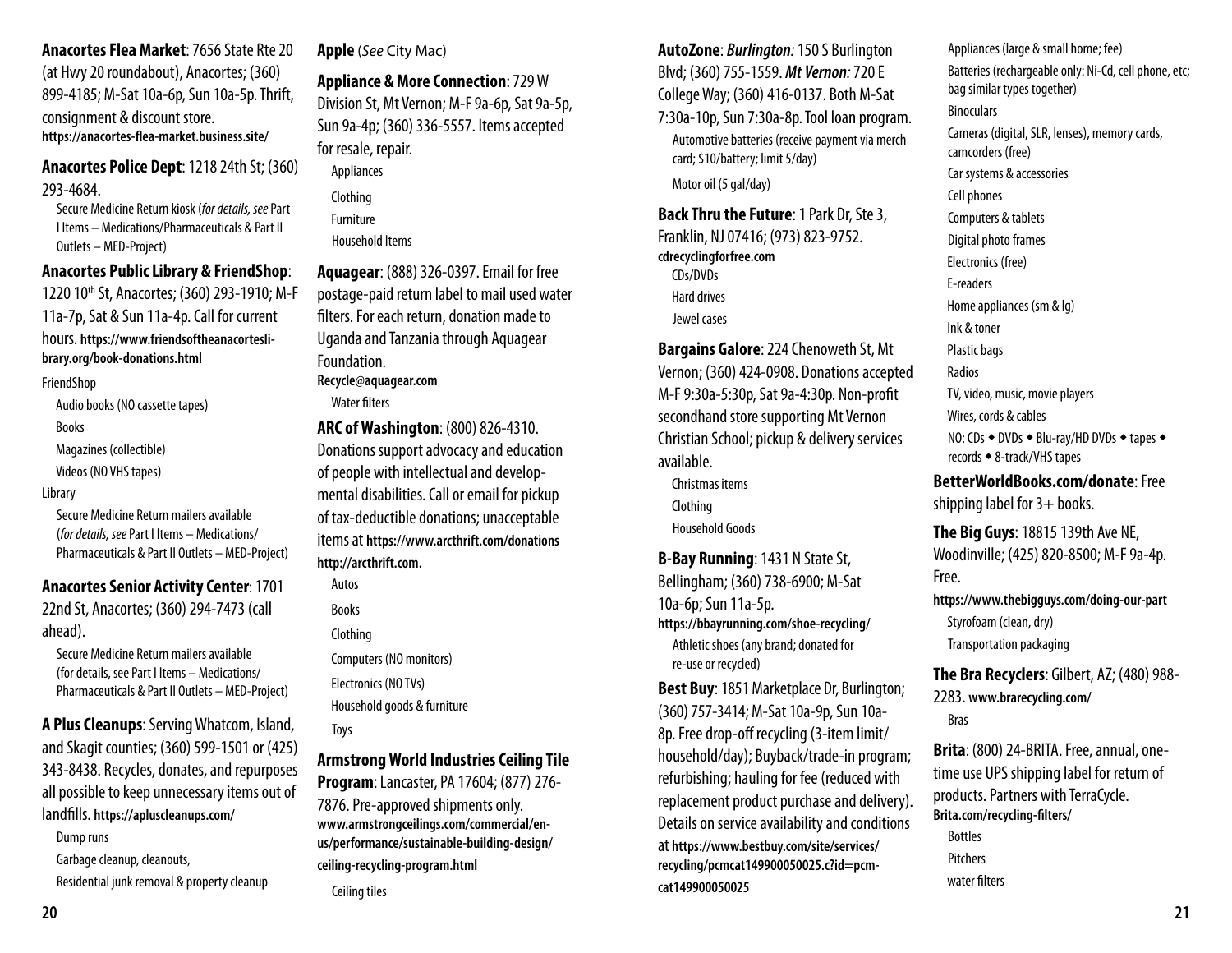**Burlington Police Dept**: 11 Cedar St #B, Burlington; (360) 755-0921. **www.burlingtonwa.gov.**

Secure Medicine Return kiosk (*for details, see* Part I Items – Medications/Pharmaceuticals & Part II Outlets – MED-Project)

#### **Burlington Public Library: 820 E**

Washington Ave, Burlington; (360) 755- 0760; call for hours.

Secure Medicine Return mailers available (*for details, see* Part I Items – Medications/ Pharmaceuticals & Part II Outlets – MED-Project)

#### **Burlington Senior Center**: 1011 Greenleaf Ave, Burlington; (360) 755-0102; call for

hours.

Secure Medicine Return mailers available (*for details, see* Part I Items – Medications/ Pharmaceuticals & Part II Outlets – MED-Project)

### **Buy Back World**: Cash paid for wide range

of electronics; sales of refurbished devices.

#### **https://www.buybackworld.com/**

- Cameras
- Cell phones
- **Computers**
- Peripherals
- Smart watches
- Tablets

#### **Call2Recycle**: Extensive info on battery types, recycling laws & sources; ZIP code search tool for rechargeable battery recycling drop-off & shipping info; serves major Big Box stores, e.g., Home Depot, Lowe's,

#### Staples.

**www.call2recycle.org/**

Appliances

Batteries (Ni-Cad, button cell, cell phone, rechargeable)

Cell phones

**Car Donation Wizard**: (877) 957-2277. Facilitates charitable and nonprofit (potentially tax deductible) vehicle donations. **https://www.cardonationwizard. com/state/46/car-donation-washington.html** Most cars, trucks, boats & personal watercraft, RVs and motorhomes, trailers, motorcycles, off-road vehicles & more

**Car Quest Auto Parts: 816 Murdock St.** Sedro-Woolley; (360) 855-0341; M-Fri 7:30a-5:30p; Sat 8a-5p.

Auto batteries

**Central Skagit Library**: 802 Ball St, Sedro-Woolley; call for hours. Secure Medicine Return mailers available (*for details, see* Part I Items – Medications/ Pharmaceuticals & Part II Outlets – MED-Project)

#### **Christmas Light Source Recycling**

**Program**: Open year-round; box and send; receive 10%-off coupon good for new light order; proceeds support Toys for Tots. **https://www.christmas-light-source.com/ Christmas-Lights-Recycling-Program\_c\_210.html** String lights

**Chuckanut Lighting**: 938 Fountain St, Burlington; (888) 757-2195; M-Fri 9a-5:30p, Sat 10a-5p.

Fluorescent (all types, limit 10; minor lamp repair)

**City Mac (Apple)**: 1771 S Burlington Blvd, Burlington; (360) 707-4282; M-Sat 10a-6p. Apple GiveBack

**https://www.apple.com/shop/trade-in**. Used Apple product drop-off at store or purchase prepaid shipping label for free recycling; many devices eligible for in-store credit through trade-in program. **https://citymac.com**

| Cables              | Keyboards       |
|---------------------|-----------------|
| Cell phones         | Mice            |
| Computers           | Printers        |
| iPods               | <b>Scanners</b> |
| Display peripherals | <b>Speakers</b> |
| Hard drives         |                 |

**Clearing Your Space**: Anacortes; (360) 202- 4205. Junk removal & hauling, home cleaning, moving, dump runs, appliance removal. **https://www.facebook.com/junkisus/**

**Clear Lake Recycling & Compactor Site**: For complete details, see Part III – County & Municipal.

**Clutter Cops**: 13213 Farm to Market Rd, Mt Vernon; (360) 632-6169; text photo to (360) 632-6169. Hauling services serving Island and Skagit counties; flexible time periods and rush services.

**www.thecluttercops.com/** or **admin@TheClutter-Cops.com**

| <b>Mattresses</b> |
|-------------------|
| Pianos            |
| Scrap metal       |
| Tires             |
| Wood products     |
|                   |
|                   |

#### **Community Action of Skagit County**: 30

Pacific Pl, Mt Vernon; (360) 416-7585; M-F 8a-5p. Call first regarding donations of goods and services to support families in need of basic necessities. Complete list at **https://www.communityactionskagit.org/inkind/ http://skagitcrc.org/docs/foodbanks.pdf (Food Bank info)**

Clothing Food Household goods Personal care products

#### **Community Covenant Food Bank**:

Community Covenant Church, 12605 Hwy 9, Clear Lake; (360) 419-7061; M 10a-12:30p; call first. Adult items **Diapers** Food (fresh & packaged)

Gifts (child & teen) Personal care products

**Compass Wines**: 1405 Commercial Ave, Anacortes; (360) 293-6500; M-F 12-6p, Sat 10a-6p, Sun 11a-5p. **Corks** Wine shipping boxes

**Concrete Food Bank** (*See* Helping Hands Food Bank)

**Costco**: 1725 S Burlington Blvd, Burlington; (360) 757-5703; M-F 10a-8:30p Sat 9:30a-6p, Sun 10a-6p. Donation box in optical dept.

Eyeglasses (prescription, readers, sunglasses)

**Craigslist Skagit**: Online classified advertising for buy, sell, trade, free items & services.

**https://skagit.craigslist.org**

**Crayola ColorCycle**: For participating K-12 schools. Free shipping. **https://www.crayola.com/colorcycle. Highlighters** 

Plastic markers (all brands, incl dry erase)

**Crayon Collection**: Facilitates upcycling of used crayons to Title I Schools. **https://www. crayoncollection.org/programs/crayon-recycling/**  Crayons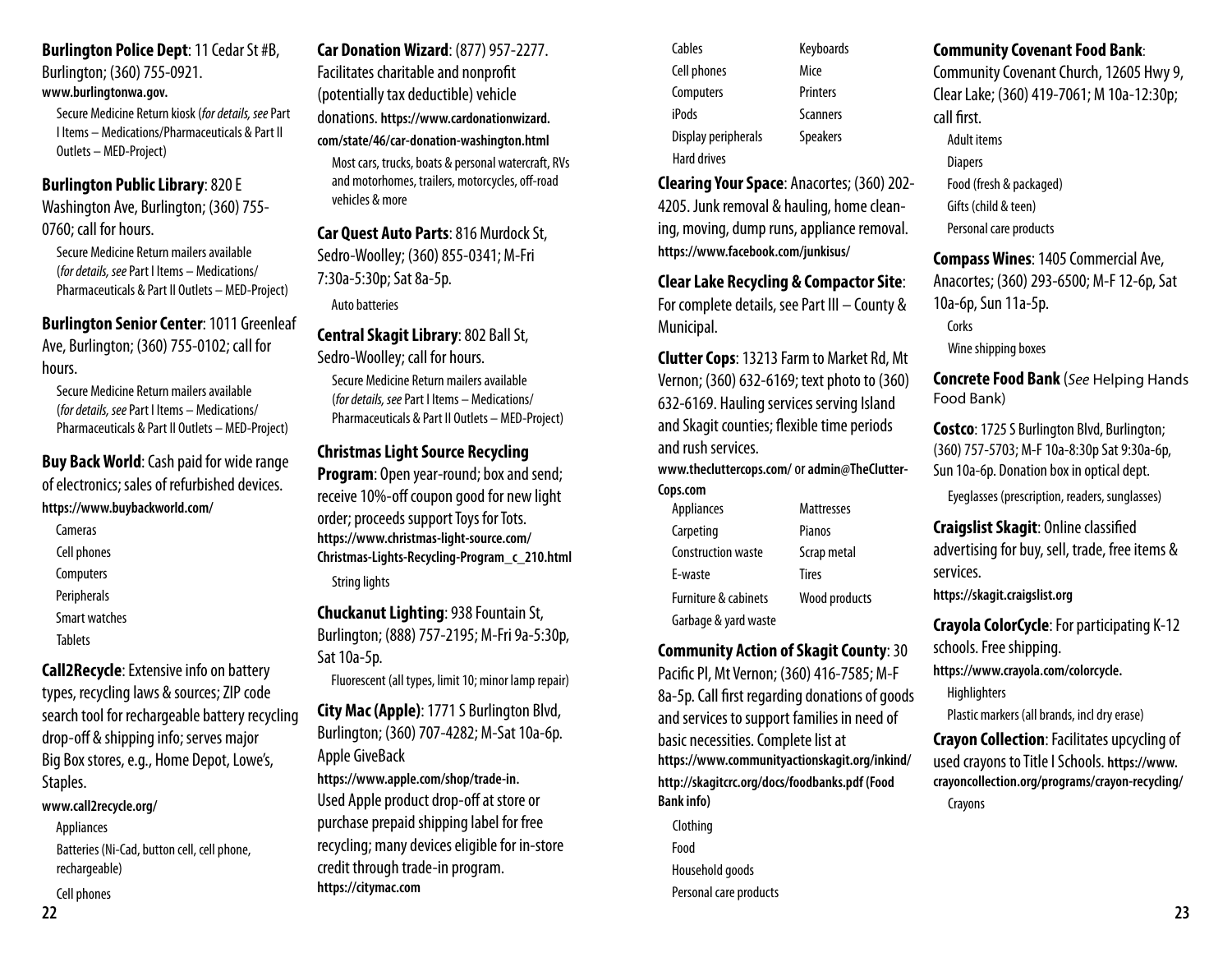**The Crayon Initiative**: Facilitates upcycling of used crayons to hospitals. Discounted shipping.

**https://thecrayoninitiative.org/**

Crayons

**Crazy Crayons**: Employs people with disabilities to recycle used crayons into new crayons.

**https://crazycrayons.com/crayon-recycle-**

#### **program/**

Crayons

**Discover Books.com** (drop boxes): Haggen Food, 757 Haggen Dr, Burlington; George Hopper Park & Ride lot (by Costco entrance), 1787 S Burlington Blvd, Burlington. Resells, Redistributes, and Recycles. **www.DiscoverBooks.com/Our-Program-Get-Involved-s/2517.htm**

Books

#### **Eaglesaver.com**: (888) 409-7773.

Eaglesaver helps you sell difficult-to-recycle electronic media by entering UPC or ISBN nos. online; mail in with prepaid shipping label; payment by check or PayPal.

CDs, DVDs, Blu-rays, videos, audio books

**Easton's Books:** 701 S 1<sup>ST</sup> St, Mt Vernon; (360) 336-2066; M-Sat 10:30a-5:30p. **www.eastonsbooks.com**

Books (used, out-of-print, collectible)

**EBay.com**: Online venue for selling all manner goods, including storage media; sortable by category, genre.

Clothing

Household goods

Personal items

Storage media (CDs, DVDs, Blu-rays, VHS & film movies, etc)

#### **E-Cycle Washington**: (800) RECYCLE

(732-9253). WA state electronics recycling program: enables consumers and businesses with fewer than 50 employees to recycle electronics free of charge. **https://ecology.wa.gov/Waste-Toxics/Reducingrecycling-waste/Electronics www.ecyclewashington.org. Electronics** 

**Ekrem Hardware**: 237 E Fairhaven Ave, Burlington; (360) 755-0040; 8a-5:30p. **www.ekremhardware.doitbest.com**

Bulbs (all fluorescent CFL bulbs & tubes)

**Encore Shoppe:** 1501 Parker Way, Mt Vernon; (360) 424-8099. M-F 10a-5:30p; Sat 10a-5p. Consignment (no consignments last 5 days each month).

**www.facebook.com/pages/The-Encore-Shoppe/** Seasonal women's clothing & accessories Some junior brands

**Environmental Protection Agency**: Find participating recyclers. **https://www.epa.gov/recycle**

**Facebook**: *Search* Skagit buy, sell, trade, free; Skagit Spot-Buy, Sell & Trade; Facebook Marketplace; others. **Facebook.com**

**Fidalgo Island Gleaners**: Assists homeowners with picking/donating/ distributing produce that would otherwise go unharvested; information on fruit tree care & maintenance. **http://www.transitionfidalgo.org/figg/** Fruit

**Freecycle**: Nonprofit, internet listing service that enables free exchange of wide range of items; free membership. **www.freecycle.org**

**Fred Meyer**: 920 S Burlington Blvd, Burlington; (360) 757-9100; M-F 9a-9p, Sat 9a-7p, Sun 11a-6p. Recycles wide range plastic film into composite decking. **https://www.fredmeyer.com/home-tips/cleaning/ be-a-zero-hero**

Plastic film (bags, outer pkg wrapping, cereal box liners, shipping materials)

**Gazelle**:Pays cash for electronics and sells refurbished devices. **https://www.gazelle.com/**

**Goodwill**: 242 E College Way; (360) 848- 0646. Donations M-Sat 8a-7p; shopping daily 9a-9p. For current donation guidelines, see

**http://seattlegoodwill.org/donate-goods/ donation-guidelines**

Appliances (small) Furniture Clothing Household goods Electronics (incl TVs Toys & monitors; max. 5 pcs/family)

*NO:* large appliances ◆ mattresses

**Green Disk**: Issaquah; (800) 305-DISK; Feebased Technotrash Pack IT Service. **www.greendisk.com**

CDs, DVDs, etc.

Electronics & accessories

**GreenSheen Paint**: 825 Central Ave S, Kent; (253) 856-1442. Paint only in original container with readable label & secure lid; no-cost contractor option available. Paint recycled into usable products; containers recycled.

**https://greensheenpaint.com/page/paintdisposal-wa.php.**

Paint (residential water-based [latex] only) Clear coatings (shellac, varnish) **Primers** 

#### Sealers

**Stains** 

*NO: oil-based paints* w *aerosols (spray cans)* w *solvents* w *products intended for industrial or nonarchitectural use*

**GreenTextbooks.org**: c/o Donations, 1871 East Wild Willow Ln, Sandy, UT 84093. Reuse, sale & recycling (into other products) of academic textbooks (up to 20 years old) in acceptable condition, including annotated instructor editions, international editions, free or review copies, test banks, study guides & software.

**https://www.greentextbooks.org/page/recycletextbooks.**

DVDs, CDs Textbooks

### **Habitat for Humanity RE Store**

(*See* Skagit Habitat Store)

**Hamilton Community Food Bank**

(*See* Helping Hands Food Bank) **Hamilton, Town of**: 584 Maple St,

Hamilton; (360) 826-3027; call for hours of operation.

Secure Medicine Return mailers available (*for details, see* Part I Items – Medications/ Pharmaceuticals & Part II Outlets – MED-Project)

**Helping Hands Food Bank**: Schedules and distribution locations impacted by COVID-19. Food/item donations on pause; monetary contributions welcome! Call to confirm donation needs (produce, personal care products, clothes, etc.). Locations and contact info below. Drive-through distribution schedule posted weekly at **https://facebook.com/HelpingHandsFoodBank/** 

**Alger:** 18716 Parkview Ln, Alger; (360) 724-5131.

**Anacortes:** 1211 M Ave (Anacortes Christian Church parking lot), Anacortes; (360) 724-5131.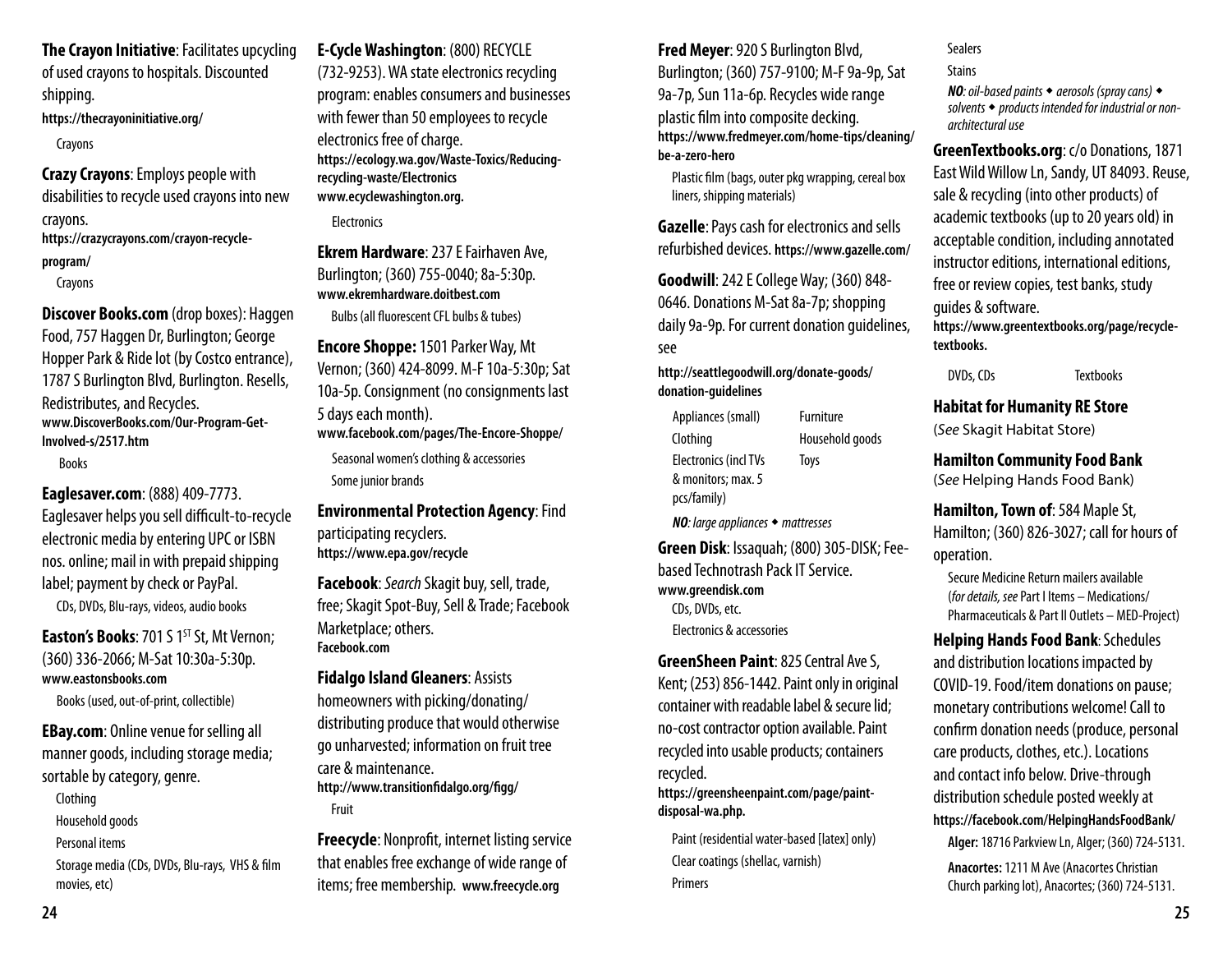**Concrete**: 45942 Main St, Concrete; (360) 853- 8505.

**Hamilton:** 797 Hamilton Cemetary Rd (Ham. First Batist Church), Hamilton; (360) 826-4090.

**Marblemount:** 59850 WA-20 (Inspire –formerly Citipoint–Church), Marblemount; (360) 873-2504.

**Mt Vernon:** 314 N 9th St (Mt Vernon HS), Mt Vernon; (360) 724-5131.

**Sedro-Woolley:** 530 Crossroads Sq (Food Pavillion parking lot), Sedro-Woolley; (360) 724-5131.

**Holiday LEDs Recycling**: Open year-round;

box and ship lights (least expensive way). Receive coupon good for 15% off HolidayLEDs.com order. **https://www.holidayleds.com/christmas-lightrecycling-program.aspx.**

String lights

#### **Home Depot**: 2001 Marketplace Dr, Burlington, WA; (360) 757-1986. **www.homedepot.com**

Cell phones

CFLs (fluorescent bulbs; NO tubes) Batteries (rechargeable, button cell)

**Hugo Helmer Music**:1025 Goldenrod Rd, Burlington; (360) 757-0270. M-Sat 10a-6p, Sun 12-5p. Accepts used instruments and equipment on trade.

**https://www.hugohelmermusic.com/default.aspx** Musical instruments & equipment

#### **Industrial Materials Exchange (IMEX)**:

172 20th Ave, Seattle; (206) 296-4692. Free listing service assists households & businesses to sell or give away surplus materials & wastes. **www.hazwastehelp.org/ IMEX/index.aspx** 

#### **JDog Junk Removal & Hauling**:

Bellingham; 1-844-GET-JDOG (1-844- 438-5364). National jobs for veterans and military families; recycles 60-80% of goods hauled; call for details or schedule online. **https://www.jdogjunkremoval.com/**

Appliances Carpet Construction & yard debris E-waste Furniture, mattresses Garbage Junk of all kinds Scrap Metal Tires TVs

**Kaptein's Ace Hardware**: 1420 Riverside Dr, Mt Vernon; (360) 428-6977; M-Sat 7:30a-7p. **https://greensheenpaint.com/page/paint-**

**disposal-wa.php**)

**https://www.skagitace.com** CFLs (all fluorescent bulbs & tubes) Latex paint (nominal fee)

#### **Kennelly Keys Music: 1904 Commercial**

Ave, Anacortes; (360) 588-4521; M-F 10a-7p, Sat 10-6. Buys some musical instruments, sound equipment, sheet music, books. **https://www.kennellykeysmusic.com/** Musical instruments & equipment

**Ken's Camera**: 323 E College Way, Ste D, Mt Vernon; (360) 428-0480; M-F 9:30a-5:30p, Sat 10a-5p.

**http://www.KensCamera.com** Used cameras & photo peripherals

#### **Kiwanis Thrift Shop**: 420 "O" Ave,

Anacortes; (360) 293-2921; Tu & F 10:30a-5:30p, Sat 10:30a-2p. Sponsored by Anacortes Noon Kiwanis; pickup available, call to schedule and for information. **Anacorteskiwanis.org**

Appliances (working) Garage & yard items Automobiles Household goods Bicycles Records DVDs Sporting goods Electronics (working) Tools Upholstered furniture (good condition) Refrigerators or freezers (plugged in and tested) *NO: car seats* ◆ *clothing* ◆ *computers & peripherals* ◆ encyclopedias & reference books ◆ *TVs over 10 years old (check tag on back of TV)* • *exercise equipment* • *hide-a-beds* • *mattresses* • *microwave ovens (large or without digital clocks)* w *refrigerators or freezers (untested)* • *tires & wheels* 

#### **La Conner Regional Library**: 614 Morris

St, La Conner; (360) 446-3352 (call for hrs). **https://www.lclib.lib.wa.us/**

Secure Medicine mailers. (*For details, see* Part I – Items/Medications/Pharmaceuticals and Part II – Outlets/MED-Project)

#### **La Conner Sunrise Food Bank**:

602 South 3rd St, La Conner; (360) 488-3878; M 3-5:30p.

Food

Personal care products

#### **Lamb Awards Recycling Program**:

Westminster, MD 21157; (410) 876-1444. **www.lambawards.com/recycle.html**

Trophies, plaques, medals, sculptures

#### **Larry's Auto & Truck Parts**: 199 Pease

Rd, Burlington; (360) 757-7444; Tu-Sat 10a-4:45p. Recycling and sales; call ahead. Junk cars Scrap metal

Shipping containers Tires

**Lautenbach Recycling**: 13084 Ball Rd,

Mt Vernon; (360) 757-4000; M-F 7a-6p, Sat 9a-3p. Residential & commercial sustainable waste solutions; recycling; hauling, self-haul, construction/demolition drop boxes. For acceptable items, see **https://lautenbachrecycling.com** Appliances Cardboard, paper CFL lighting Cooking oil (used) Demolition debris (asphalt, concrete, pavement; drywall, mixed C&D, wood) Land clearing, landscaping, organics Metal

**Les Schwab**: *Anacortes:* 2311 Commercial Ave, (360) 293-5121. *Burlington:* 903 S Burlington Blvd, (360) 757-0038. *Mt Vernon:* 1003 W Division St, (360) 424-8332. *Sedro-Woolley:*204 W Moore St, (360) 855-1033. M-F 8a-6p, Sat 8a-5p. **https://www.lesschwab.com/article/ environmental-leadership-at-les-schwab.html**

Car batteries (free)

Tires (free if not on car or rim; otherwise, \$2 charge/car tire, \$3/light truck tire)

#### **LightRecycle Washington**: (800) 592-

2972 x354. Free-to-use collection network for mercury-containing lights (illegal to throw in regular garbage); up to 10 bulbs/ day at no cost.

**www.lightrecycle.org/consumers/acceptedproducts/**

CFLs (tubes or any shape) High Intensity Discharge Lights (HIDs)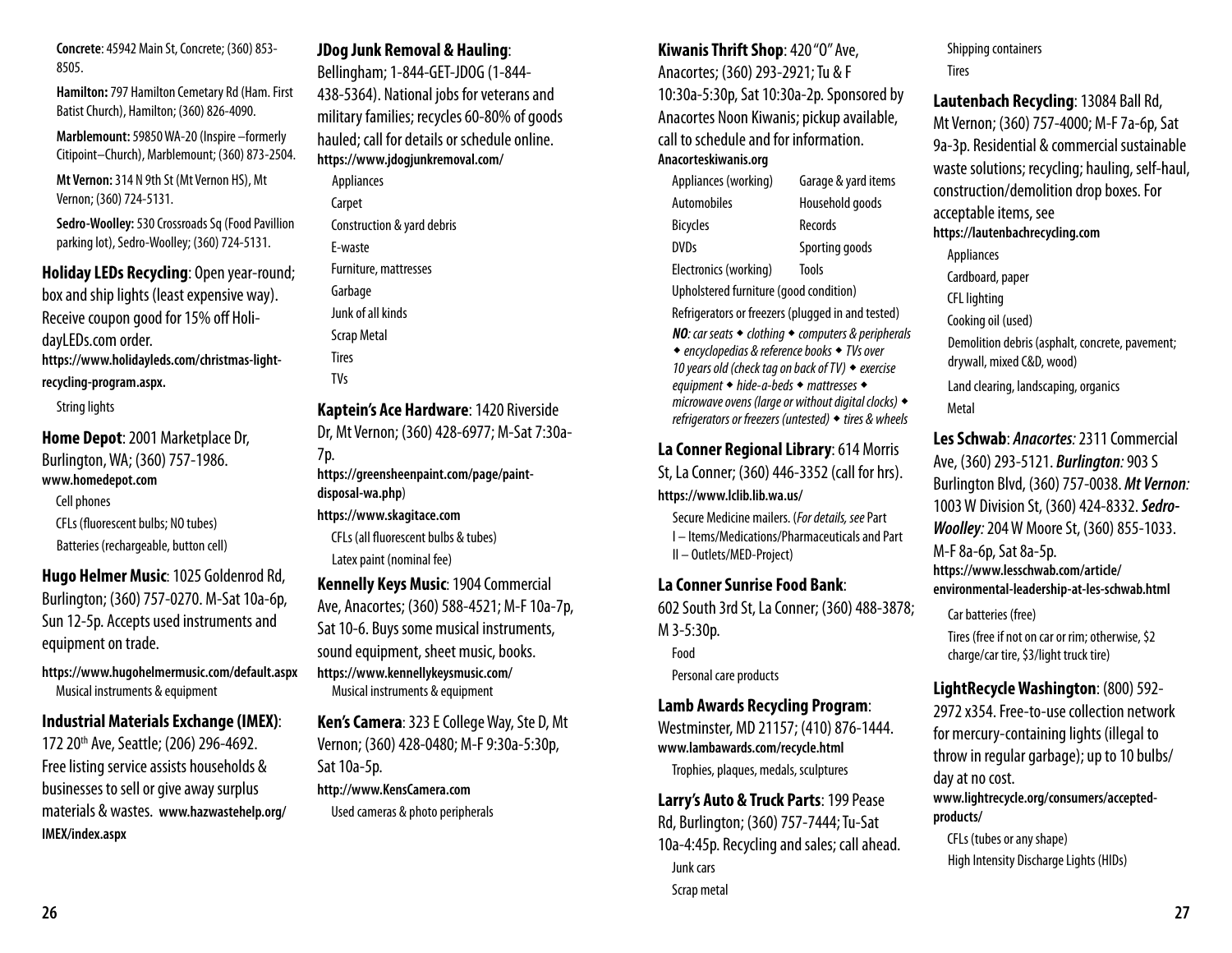**Lions Clubs**: Donation sites: *Anacortes:* US Post Office, 519 Commercial Ave; Senior Ctr, 1701 22nd St; Island Eye Physicians & Surgeons, 1213 24th St, Suite 300; Island Optometry, 1610 Commercial Ave; Optical Place, 1110 12th St. *Concrete:* Concrete Senior Center, 45821 Railroad St. *Or mail to* Lions In Sight Warehouse, 1404 Lemon St, Vallejo, CA 94590; (707) 648-2306. Search locations by zip code at **https://lionsnwlerc. org/drop-off-locations/ www.lionsinsight.org/**

Eyeglasses Hearing aids

#### **Locks of Love Hair Donation Program**:

West Palm Beach, FL 33405; (561) 833-7332. **www.locksoflove.org/donate.html**

Hair (min. 10-in long, in ponytail or braid)

**Lowe's**: 1717 Freeway Dr, Mount Vernon; (360) 424-5838; M-Sat 6a-9p, Sun 7a-8p.

Appliances (w/ purchase of new appliance) Batteries (rechargeable, button cell) Cell Phones

CFLs (fluorescent, all bulbs & tubes)

Plastic shopping bags

Wood pallets

**Lyman Town Hall**: 8405 S Main St, Lyman; (360) 826-3033; M-Tu 9a-5p, W 8a-4p, Th 8a-5p, F 9a-4p (call to confirm).

Secure Medicine Return mailers available (*for details, see* Part I Items – Medications/ Pharmaceuticals & Part II Outlets – MED-Project)

#### **The MailBox**: 1004 Commercial

Ave, Anacortes; (360) 293-0342. M-F 8:30a-5:30p, Sat 10a-3p. Call to confirm needs.

#### **http://www.darlasmailbox.com**

Air cushions, bubblewrap, peanuts

### **Martin Marietta Aggregates**: 20411 E

Hickox Rd, Mt Vernon; (360) 424-3441. **www.martinmarietta.com**

Asphalt, concrete, pavement

#### **McMillan Bros Auction Gallery**: 17713

Dunbar Rd, Mt Vernon; (360) 848-9506.Buys and sells on consignment. **McMillanbros.net.** Antiques & estates **Coins** 

Farm equipment Jewelry Storage unit contents Toys (old) Vehicles

**MED-Project**: Medical education and disposal program for secure medicine return via drop boxes (kiosks) and mailers throughout the state; locations at **https://med-project.org/locations/skagit/ convenient-locations/**

Controlled substances

Over-the-counter home medicines

Pet medication (*NO* pet pesticide products, e.g., flea collars)

Prescription drugs (most)

*On request: mailers for undamaged inhalers in original container, for pre-filled injector products, and for use by home care and hospice service providers for residents*.

*NO: Used Epi-pens or empty injector products/ medical devices that contain non-covered drug* w *vitamins or supplements* w *herbal-based remedies*  w *homeopathic drugs* w *personal care products* w

*cosmetics* w *mercury-containing thermometers* w *pet pesticide products* w *Schedule I/illicit drugs (e.g., marijuana, LSD, heroin).*

**Miles Sand & Gravel**: (360) 757-3121 x314; M-F 7a-3p.

Asphalt, concrete (Samish Pit, 6967 Old Hwy 99 N, Burlington)

**28 29** Dirt, rocks, backfill (Butler location, 20067 Kelleher Rd, Burlington)

**Mount Vernon, City of**: Drug Take-Back Days in April and October: accept all pillform drugs (NO sharps or inhalers); remove pills from containers and place in paper bag. Also, kiosk drop-off and mailer return as follows:

#### **Secure Medicine Return mailers:**

Fire Station #1: 901 South 2nd St; (360) 336- 6270

Fire Station #2: 1901 N Laventure Rd; (360) 336-6277

Fire Station #3: 4701 E Division St; (360) 336- 6277

Mt Vernon Public Library: 315 Snoqualmie St; (360) 336-6209

Skagit Co. Public Health Dept: 700 S Second St, Rm 301; (360) 336-9380

Skagit Co. Pub Works Dept: 1800 Continental Pl; (360) 416-1400

Skagit County Recycling & Transfer Station; (360) 416-1570

#### **Secure Medicine Return kiosks:**

Sea Mar Community Health Ctr Pharmacy: 1400 N Laventure Rd; (360) 853-8183

Skagit Co Sheriff's Office: 600 S Third St; (360) 416-1911

Skagit Valley Hosp Pharmacy: 415 E Kinkaid St; (360) 428-2363

**For container recycling***, see* Part I – Items/ **Plastics** 

**For complete details***, see* Part I – Items/ Medications/Pharmaceuticals and Part II/Outlets/ MED-Project.

**Mt Vernon Shoe Repair**: 219 S 1st St, Ste B, Mt Vernon; (360) 336-1589; Tu-F 9a-4p, Sat 10a-1p. Shoe/boot and leather goods repair, alterations, shining; orthopedic work, custom shoes, stretching, dyeing, alterations; new Birkenstock sales. **http://mtvernonshoerepair.com/**

**Nike Clearance Store**: 300 Fashion Way, Burlington; (360) 757-4431. Partners with Washington State Univ. **https://sustainability.nike.com/supplierenvironmental-management**. **www.nikegrind.com**  Athletic shoes (any brand)

**Nike Reuse-A-Shoe Program**: 3552 Ave of Commerce, Memphis, TN 38125; (800) 344-6453.

**en-gb-help.nike.com/app/answer/article/ reuseashoe-faq/a\_id/60721/country/eg**

Athletic shoes

**Northwest Center**: (206) 285-9140. Non-profit serving people with disabilities; partners with Value Village. Schedule pickup, deposit in Big Blue Bins, or drop off. Locations, scheduling, full acceptable items list: **www.bigbluetruck.org**

Books Housewares Clothing, shoes, accessories Sporting goods Electronics Tools Furniture (small) Toys *NO: large furniture* w *appliances*

**Northwest Recycling**: 1419 C St,

Bellingham; M-F 8a-4:30p, Sat 8a-1p; selfserve public drop-off on Astor St at D St (off W Holly). No retail sales; complete list at **www.nwrecycling.com/general-recycling** 

Appliances

Batteries (alkaline, Ni-Cad, button cell, rechargeable)

**Electronics** 

Metals (all, incl. scrap steel, appliances & other household metals)

Paper (mixed, newspaper, cardboard)

*NO: cell phones* w g*arbage* w *paint* w *rubber* w *TVs/ computer monitors*  $\bullet$  *window glass*  $\bullet$  *wood*  $\bullet$  *yard debris*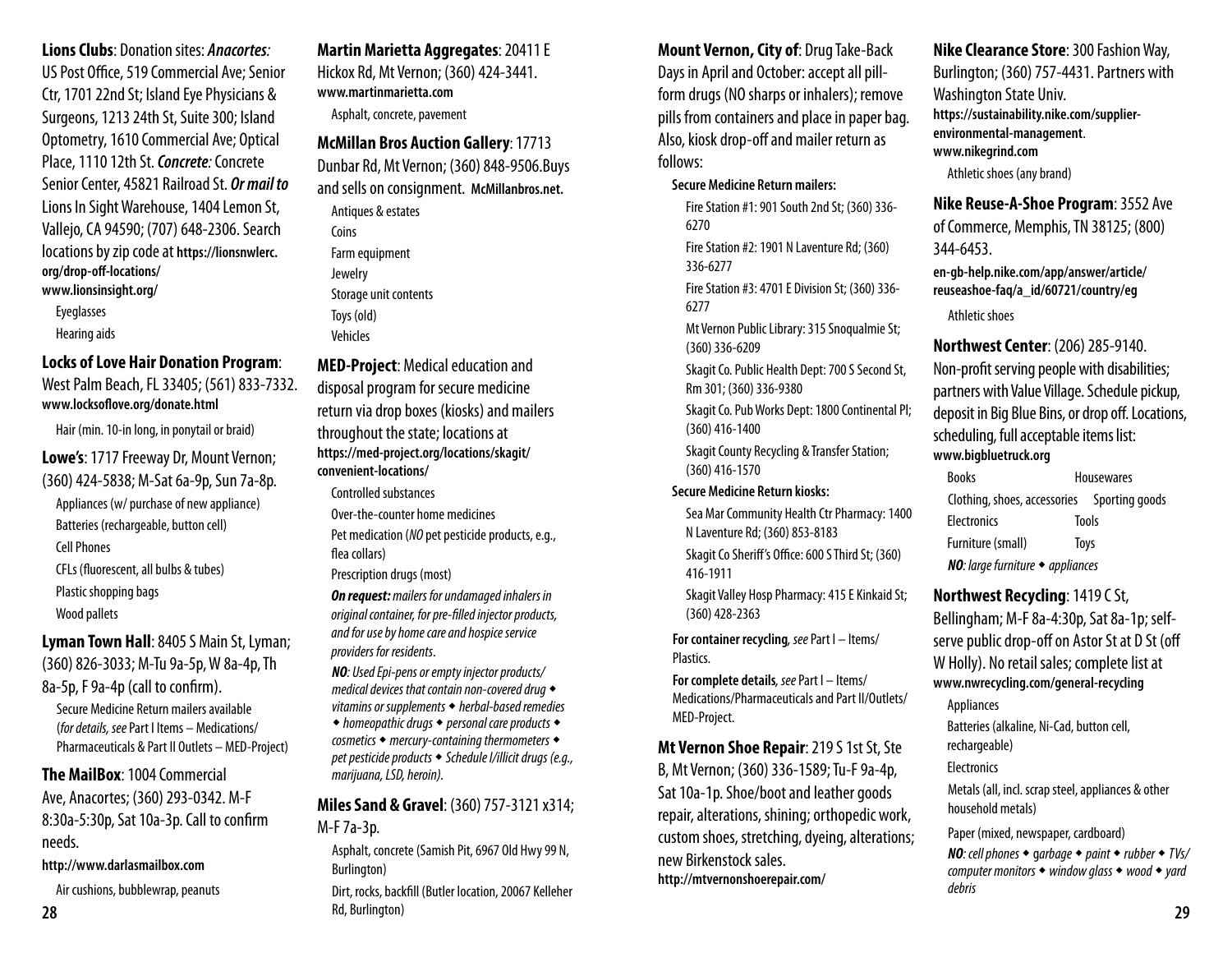**OfferUp:** Regionally organized mobile and desktop app for buying and selling wide range of secondhand items.

- **https://offerup.com**
- Appliances
- Baby & kids
- Bicycles
- Clothing & shoes
- Collectibles
- Electronics & cell phones
- Furniture & household items
- Jewelry
- Musical instruments
- Photo/camera equip
- Sports & exercise equipment
- Tools
- Vehicles & boats

**Office Depot**: 201-A East College Way, Mt Vernon; (360) 416-4979. M-F 8a-8p, Sat 9a-8p, Sun 10a-6p. Electronics recycling boxes sold for \$5-\$15, depending on size; covers companies' cost of shipping up to full box directly to recycler. **https://business.officedepot.com/a/content/ prelogin/recycling-solutions/** Batteries (rechargable)

Binders (\$2 credit toward new binder purchase with recycling of up to six old binders)

Bulbs (CFL bulbs & tubes)

Cell phones & PDAs

- **Electronics**
- Cords & cables
- Desktop & laptop PCs
- Digital & video cameras
- DVD players
- Fax machines
- Ink & toner cartridges

MP3 players

Monitors (CRT & LCD)

Printers/All-in-Ones Peripherals: e.g., keyboards, mice, drives **Scanners** Shredding (in-store & pickup) TVs (small)

#### VCRs

*NO: appliances (e.g., toasters, kettles)* w *cracked monitors • electronics covered in liquids • items containing radioactive materials* w *chemically contaminated items* w *leaking refrigerators or items containing Freon*

**O'Reilly Auto Parts**: *Anacortes:* 2219 Commercial Ave; (360) 293-2164; *Mt Vernon:* 1715 Riverside Dr; (360) 424-6131; *Sedro-Woolley:* 504 Crossroads Square; (360) 854-9508. M-Sat 7:30a-9p, Sun 8a-8p. Batteries (automotive lead-acid; receive gift card as pmt)

Motor oil (5 gal/day max; not mixed with any other products)

**Pacific Power Batteries**: 107 E Cedar St, Mt Vernon; (360) 419-3190; M-Th 8a-6p, F 7a-6p, Sat & Sun 9a-5p. **www.pacificpowerbatteries.com/recycling.cfm**

Batteries (alkaline, carbon-zinc, lead-acid, lithium ion, Ni-Cad, Ni-MH, automotive)

Computers (portable & laptop), computer monitors

DVD players (portable)

E-readers / e-books

**Tablets** 

**Televisions** 

*NO: computer peripherals (e.g., keyboards, mice, printers)* 

**Pallet Services**: 12998 Farm to Market Rd, Mt Vernon; (360) 424-8171. **www.palletservices.com Pallets** 

**Pelican Bay Books**: 520 Commercial Ave, Anacortes; (360) 293-1852; M-Sat 9a-5:30p. Trade credit given for 25% cover price of acceptable used books; appointment requested for more than a small box. **pelicanbaybooks.com**

Books (all ages)

**Piston Service**: 1020 12<sup>th</sup> St, Anacortes; (360) 293-2106; M-Sat 7a-5:30p. **http://pistonservice.com/** Automotive batteries (no payment) Motor Oil

**Play It Again Sports**: 115 Marysville Mall Way, Marysville; (360) 653-9777. M-F 10a-8p; Sat 10a-7p, Sun 10a-6p; call ahead, not all categories or gear bought at all locations. **https://www.playitagainsports.com/locations/ marysville-wa.**

Sports & fitness gear (new & gently used) **Poshmark**: Commercial marketplace to buy or sell brand name items. **www.poshmark.com**

Clothing and accessories (women's, men's, kids') Household items

**Postal & More**: 1500-A East College Way, Mt Vernon; (360) 428-5848. M-F 9a-6p, Sat 9a-2p.

**www.postalandmore.com** Air cushions Peanuts (bagged & clean)

Styrofoam sheets (flat)

**Predecessors**: 1005 10th St, Anacortes; text/mobile (316) 832-8878. Items purchased from estates, individuals, downsizing, storage units, etc.; packing and pickup. Monthly sales. **http://thepredecessors.com/ Collections** 

Furniture Household goods Jewelry Tools

**Preserve Gimme 5**: 823 State Rte 13, Cortland, NY 13045-6574. Online and Whole Foods grocery store resource for hard-torecycle items; pack tightly, preferably in used carton, mail by ground to above address.

#### **www.preserve.eco/pages/how-to-recycle**.

#5 Plastics (containers/caps/prescription bottles; clean, rigid) Toothbrushes (in sets of 6; receive \$6 Preserve.eco store credit)

#### **PSC Environmental Services**: 3505 Airport Dr, Bellingham; (206) 932-1600; M-Sun 9a-4p. Unstaffed bins.

Used cooking oil, waste vegetable oil, yellow grease

#### **Puget Sound Energy**: 1329 N State St,

Bellingham; (800) 562-1482. Incandescent and CFL bulbs recycled for free at select PSE offices, retail locations, city halls, and other locations. Locations at

**https://www.pse.com/rebates/recycling/ light-bulb-recycling/locate-a-recycling-center**

Appliances (for PSE customers only, free pickup and \$25 check for *working* freezers and refrigerators manufactured in 1992 or before; limit 3 appliances)

Bulbs (incandescent & CFL bulbs)

#### **Ragfinery**: 1421 N Forest St, Bellingham; (360) 738-6977. Tu-Sat 10a-5p. Reuse,

**30 31** upcycling & recycling. **www.ragfinery.com** Accessories (belts, handbags, shoes) Art supplies Clothing Pillow forms, Polyfil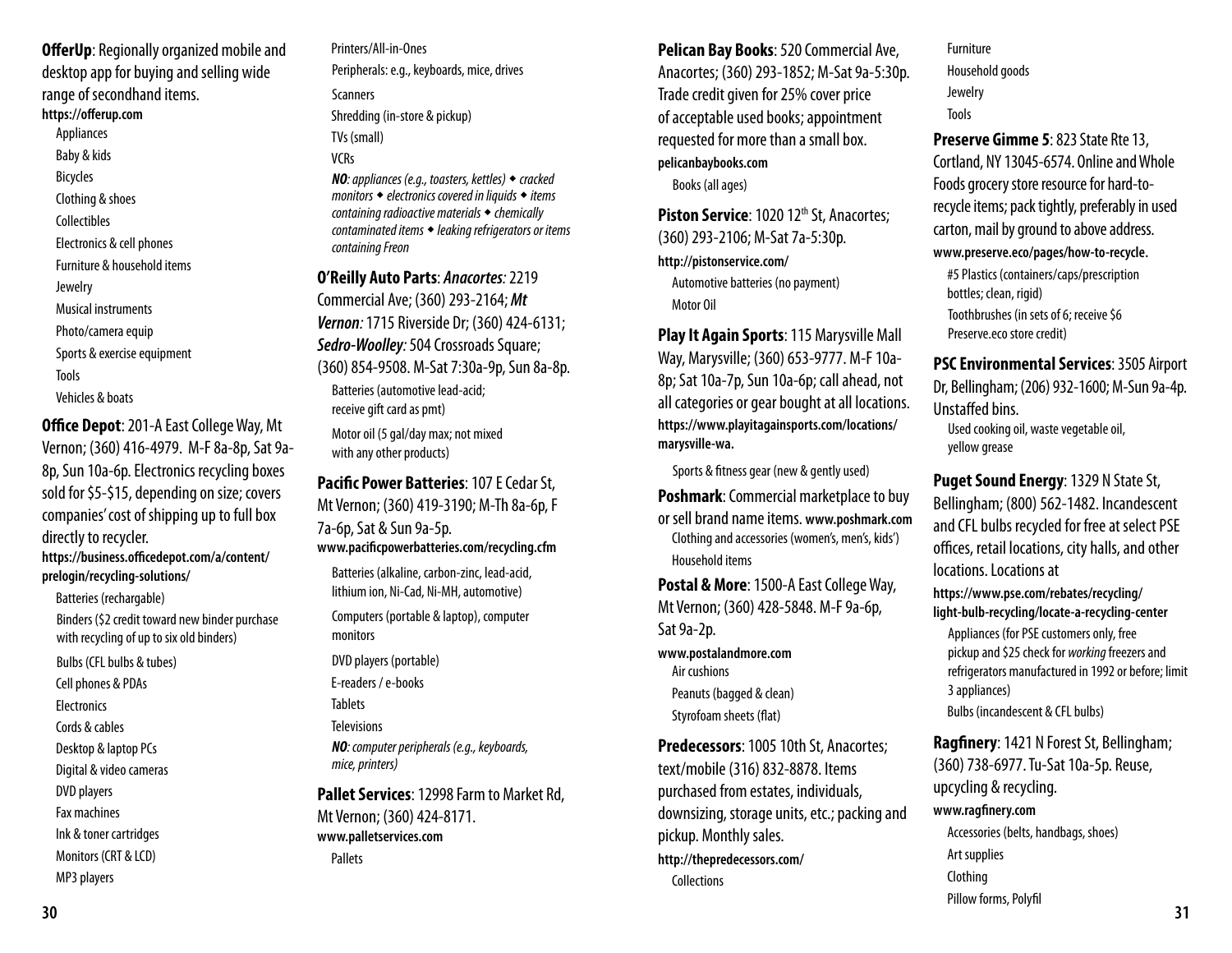Textiles (min. 1-ft square; curtains, upholstery, unstained bedding) Sewing supplies

Yarn

#### **Rebounces**:

**https://www.tennisballrecycling.com/** Tennis balls

#### **The Recology Store**: Bothell, Burien,

Issaquah, Shoreline. For nominal fee, accepts hard-to-recycle items; locations & details at **www.recology.com/store**.

#### Item drop-off guide

**https://41k4p01v6nzq13r4y42jb9xv-wpengine. netdna-ssl.com/wp-content/uploads/2016/10/ Recology-Store-Drop-Off-Recycling-Guide\_11032017.pdf**

Appliances (small)

Batteries (household; separate by type; tape ends with clear tape)

Bicycles & parts

Books (hardcover)

Bulbs (CFL bulbs & tubes)

Cooking oils (used)

Computers & computer accessories

Electronics (small)

Paint (latex, in orig. can)

Propane cylinders (small)

Styrofoam (clean & dry)

Textiles (clothes, shoes, linens)

**Red Door Antique Mall: 111 Freeway Dr,** Mount Vernon; (360) 419-0811; M-Sat 10a-5p, Sun noon-4p Antiques & Vintage Collectibles Jewelry

**Red Door Thrift Shop**: 1019 7th St, Anacortes; (360) 293-8027; donation hours M-F 11a-3p, Tu, Th, Fri 11a-5p. Sponsored by Christ Episcopal Church. **http://www.christchurchanacortes.org/the-reddoor-thrift-shop.html;**

**Clothes** Household items

**Re-Feather Your Nest**: 121 Freeway Dr, Suite A, Mt Vernon; (360) 755-3126. Buy, sell, consign. **http://re-featheryournest.com/buy-sell/** Antiques

Furniture

Household accessories & items

**REI.com/used**: Return gently used, select REI-purchased items in select categories for re-sale.

**https://help.rei.com/app/answers/detail/a\_id/47** Apparel Sports equipment

**The RE Store for Sustainable Communities: 2309 Meridian St.** Bellingham; (360) 647-5921; M-Sat 9a-5p, Sun 10a-4p.

**http://re-store.org Cabinets** 

Furniture (solid wood)

Household accessories (lighting, hardware, etc) Salvage services (reclamation, deconstruction, green demolition)

#### **Restless & Refurbished**: 805 Metcalf,

Sedro-Woolley; (360) 421-7928; W-F 11a-4p, Sat 10a-4p. **https://restlessrefurbished.wixsite.com/ restlessfurniture**

Furniture Home décor Wood sians

**Rita Street Appliance Recycling**: 211

W Woodworth St, Sedro-Woolley; (360) 855-2030, W-F 10a-5p. Used appliance and parts sales. Pickup for small fee: \$10 nonrefrigerated items, \$20 refrigerated items. Appliances

#### **Safe & Easy Electronics Recycling**: 3863

Hannegan Rd #110, Bellingham (360) 715-3279; M-F 9a-6p, Sat 9a-6p; re-use, refurbish, repair, destruction. Complete listing at **www.safeandeasyrecycling.com**

**Computers** 

Computer accessories

**Electronics** 

*NO: printers* ◆ *scanners* ◆ *fax machines* 

#### **Safeway**: *Anacortes:* 911 11th St,

Anacortes; (360) 293-5393. *Mt Vernon:* 315 E College Way; (360) 424-8160. Both M-Sun 5a-1a.

Plastic bags

Film plastic

Pill containers

**Salvation Army**: 3001 "R" Ave, Suite 100, Anacortes; (360) 293-6682. M-Th 9a-12p & 1-4p. Fresh produce donation drop off preferred M & Th mornings.

Food (canned, fresh, frozen, packaged) Household cleaning products

Personal care products (incl adult & infant diapers)

#### **Sanitary Service Company Bellingham**

**(SSC)**: 1001 Roeder Ave, Bellingham; (360) 734-3490; M-F 8a-5p (closed 12-1p and most major holidays). Extensive residential, self-service recycling for modest fee; sort items by material. Full list and instructions at **http://www.ssc-inc.com/self\_service. php#bellingham**

Aerosol cans (empty, non-hazardous) Aluminum cans & foil (clean) Appliances (non-compessor) Batteries (NO alkaline, carbon-zinc) Bicycles (no charge) Corrugated signs Electronics/e-waste Glass bottles/jars (all colors) Holiday lights, extension cords, wires Junk hauling Lead (foil & fish weights) License plates (no vanity or special plates) Metals Paper (cardboard, mixed, newspaper) Plant/flowerpots Plastics (all types & colors, bags, rigid & film, tarps, silage bags, #1-#5 & #7; NO polystyrene #6)

Propane tanks (empty, valves removed, hole in tank)

Scrap metal

Shredding (computer discs/drives, film/x-rays, paper)

Yard debris

*NO: hazardous, toxic, radioactive, or dangerous wastes* w *food scraps* w *food-soiled papers* w *sod, rocks* ◆ *trash* 

#### **Sauk Recycling & Transfer Station**

(*See* Part III *–* County, Municipal & Curbside Recycling Resources)

**Schaffner Pharmacy**:1990 Hospital Dr, Ste 120, Sedro-Woolley**;** (360)854-2760; M-F 9a-6p; drug take-back program.

#### **www.schaffnerpharmacy.com**

Secure Medicine Return Drop box/kiosk (*for details, see* Part I Items – Medicines/Pharmaceuticals & Part II Outlets – MED-Project)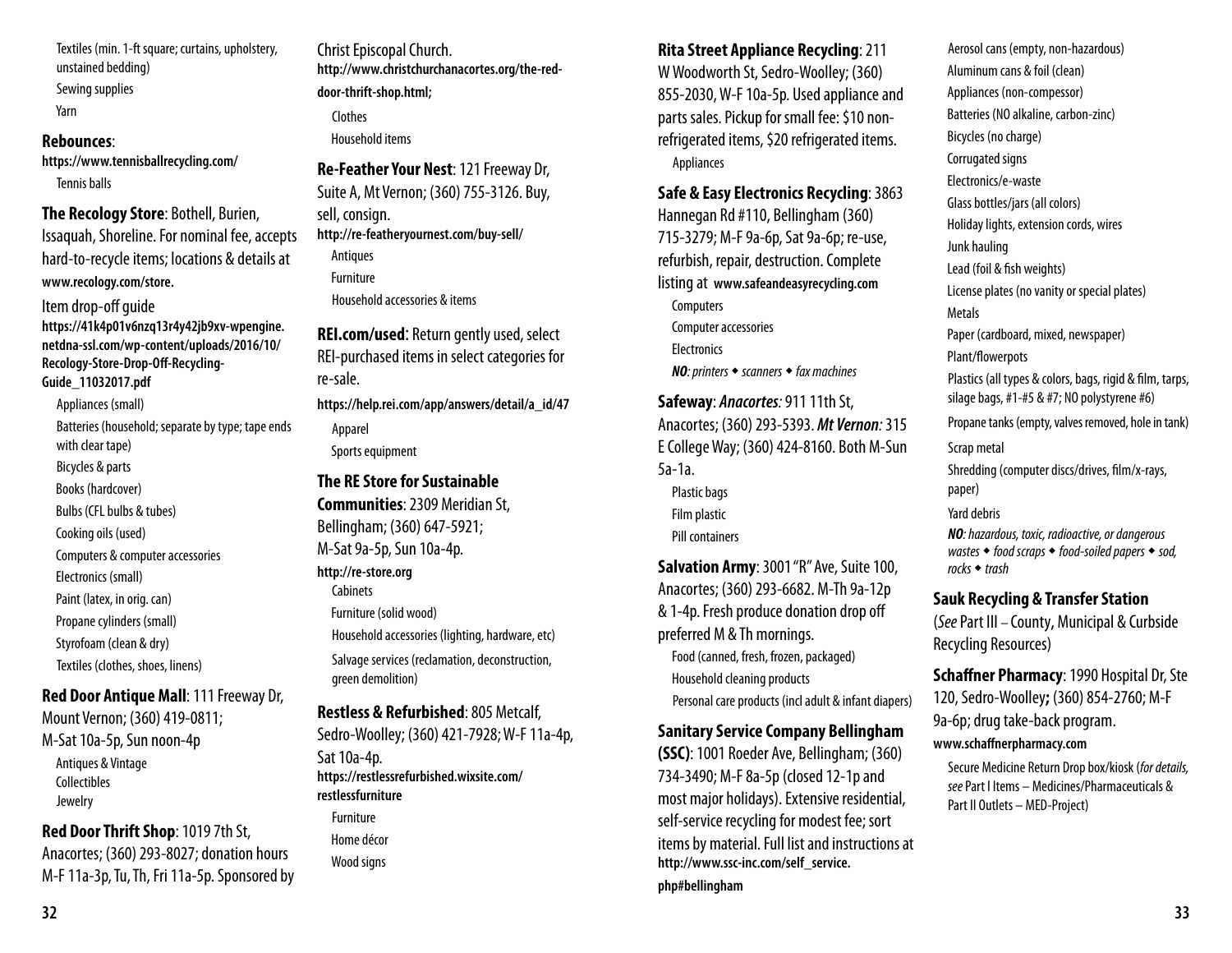*Concrete:* 7438 South D Ave; (360) 853- 8183; M-W-Th-F 8a-5p, Tu 9a-6p. *Mt Vernon:* 1400 N Laventure Rd; (360) 428-4075; M-F 8a-7p, Sat 8a-5p.

Secure Medicine Return kiosk (*for details, see* Part I Items – Medications/Pharmaceuticals & Part II Outlets – MED-Project)

#### **Sedro-Woolley City Curbside Recycling**

(*See* Part III Municipal, County & Curbside Recycling Guidelines)

#### **Sedro-Woolley City Hall: 325 Metcalf St,**

Sedro-Woolley; (360) 855-1661; M-F 8a-4p. Secure Medicine Return mailers available (*For details, see* Part I Items – Medications/ Pharmaceuticals & Part II Outlets – MED-Project)

#### **Sedro-Woolley Police Dept**: 325 Metcalf

St, Sedro-Woolley; (360) 855-0111; M-F 10a-5p.

#### **www.ci.sedro-woolley.wa.us**

Secure Medicine Return mailers available (*For details, see* Part I Items – Medications/ Pharmaceuticals & Part II Outlets – MED-Project)

#### **Sedro-Woolley Senior Center**: 715 Pacific

St, Sedro-Woolley; (360) 855-1531. M-F 8a-4p.

Secure Medicine Return mailers available (*For details, see* Part I Items – Medications/ Pharmaceuticals & Part II Outlets – MED-Project)

#### **Sharps Disposal by Mail System**:

877-WASTE-MD (877-927-8363). Sharps Compliance provides specially designed containers for used sharps (needles, razor blades, etc), plus government-approved, pre-paid exterior shipping box and use instructions. **https://www.sharpsinc.com/store/**

### **Shepherd's Heart Care Center**: 8334 S

Main Street, Lyman; (360) 422-3765; Th 10:30a-1p.

Food

**Shred-it**: 4020 Hammer Dr, Bellingham; (425) 243-5160. Drop-off or pickup; secure destruction.

#### **www.shredit.com/**

| <b>Binders</b>   | <b>ID</b> badges             |
|------------------|------------------------------|
| Casino chips     | Media                        |
| Credit cards     | <b>Medication containers</b> |
| <b>Documents</b> | Uniforms                     |
| Hard drives      | X-rays                       |
|                  |                              |

#### **Skagit Appliance Recycling**: 20351 Ste

Rte 20, Burlington; (360) 540-5824; open 7 days/week, 8a-4:30p. Pickup & dropoff.

**www.SkagitApplianceRecycling.com** Appliances Scrap metal

**Skagit Building Salvage**: 17994 State Rte 536, Mt Vernon; (360) 416-3399; M-Sat 10a-5:30p, Sun 11a-4p. Upcycling and deconstruction services. Donate (for in-store credit) or sell.

### **www.usedbuildingmaterials.com/**

Appliances Architecturals, hardware, lighting Building materials & millwork Farm & garden materials Furniture Plumbing fixtures Tools

#### **Skagit County Master Gardeners**:

Washington State Univ Skagit Co Extension, 11768 Westar Ln, Suite A, Burlington; (360) 395-2367. **https://extension.wsu.edu/skagit/mg/** Gal plastic pots

#### **Skagit County Public Health Dept**: 700

S Second St, Rm 301, Mt Vernon; (360) 416- 1500; 8:30a-4:30p. **https://www.skagitcounty.net/Departments/ Health/dept.htm**

Secure Medicine Return mailers available (*For details, see* Part I Items – Medications/ Pharmaceuticals & Part II Outlets – MED-Project)

#### **Skagit County Public Works**: 1800

Continental Pl, Mt Vernon; (360) 416-1400; 8a-4:30p.

**https://www.skagitcounty.net/Departments/ PublicWorks/main.htm**

Secure Medicine Return mailers available (*For details, see* Part I Items – Medications/ Pharmaceuticals & Part II Outlets – MED-Project)

#### **Skagit County Recycling and Transfer**

**Station**: 14104 Ovenell Rd, Mt Vernon; (360) 416-1570; 8:30a-6p every day; closed holidays. For recycling details, see Part III – County, Municipal & Curbside Recycling Resources.

#### **www.skagitcounty.net/recycle**

Secure Medicine Return mailers available (*For details, see* Part I Items – Medications/ Pharmaceuticals & Part II Outlets – MED-Project)

#### **Skagit County Sheriff**: 600 S Third St, Mt Vernon; (360) 416-1911; M-F 8:30a-4:30p. Secure Medicine Return kiosk (*For details, see* Part

I Items – Medications/Pharmaceuticals & Part II Outlets – MED-Project)

**Skagit Domestic Violence and Sexual Assault Services**: 1521B Leigh Way, Mt Vernon; 24-hour hotline; (360) 336-9591. **https://www.skagitdvsas.org/contact/**  Cell phones

**Skagit Gleaners**: 1021 Riverside Dr, Mt Vernon; (360) 848-1045. M, W, F

9:30a-12:30p, Tu, Th 3-6:30p, Sat, Sun 9a-12:30p (distribution only). Collects and distributes surplus food and goods from local sources and individual donors. 501(c)(3) membership organization. **https://www.Skagitgleaners.org** Clothing

Food Household goods Pet food

**Skagit Habitat Store**: 1022 Riverside Dr, Mt Vernon; (360) 428-9402; Tu-Sat 10a-5:30p; call to schedule free pickup (donation appreciated). Accepts items in sellable, usable condition. Acceptable item list at

**https://www.skagithabitat.com/store.**

**Appliances** 

Furniture

Lighting

Mattresses (like-new condition)

Paint (latex and oil-based: new, full, unopened, nonrusted paint, stain, removers, brushes, rollers, etc.)

Tools

Vehicles

#### **Skagit Humane Society Thrift Shop**: 525

E College Way #G, Mt Vernon; (360) 424- 5991; M-Sat 9:30a-6p. Clean, usable items; call first regarding large items. **https://skagithumane.org/thrift-store/**

#### **Skagit River Steel & Recycling**: 1265 S Anacortes St, Burlington; (360) 757-6096; M-F 8a-4:30p. Receive payment for aluminum, brass; misc metals accepted as scrap. **https://www.skagitriversteel.com** Appliances Batteries (automotive only) Fibers (all paper, cardboard, newspaper)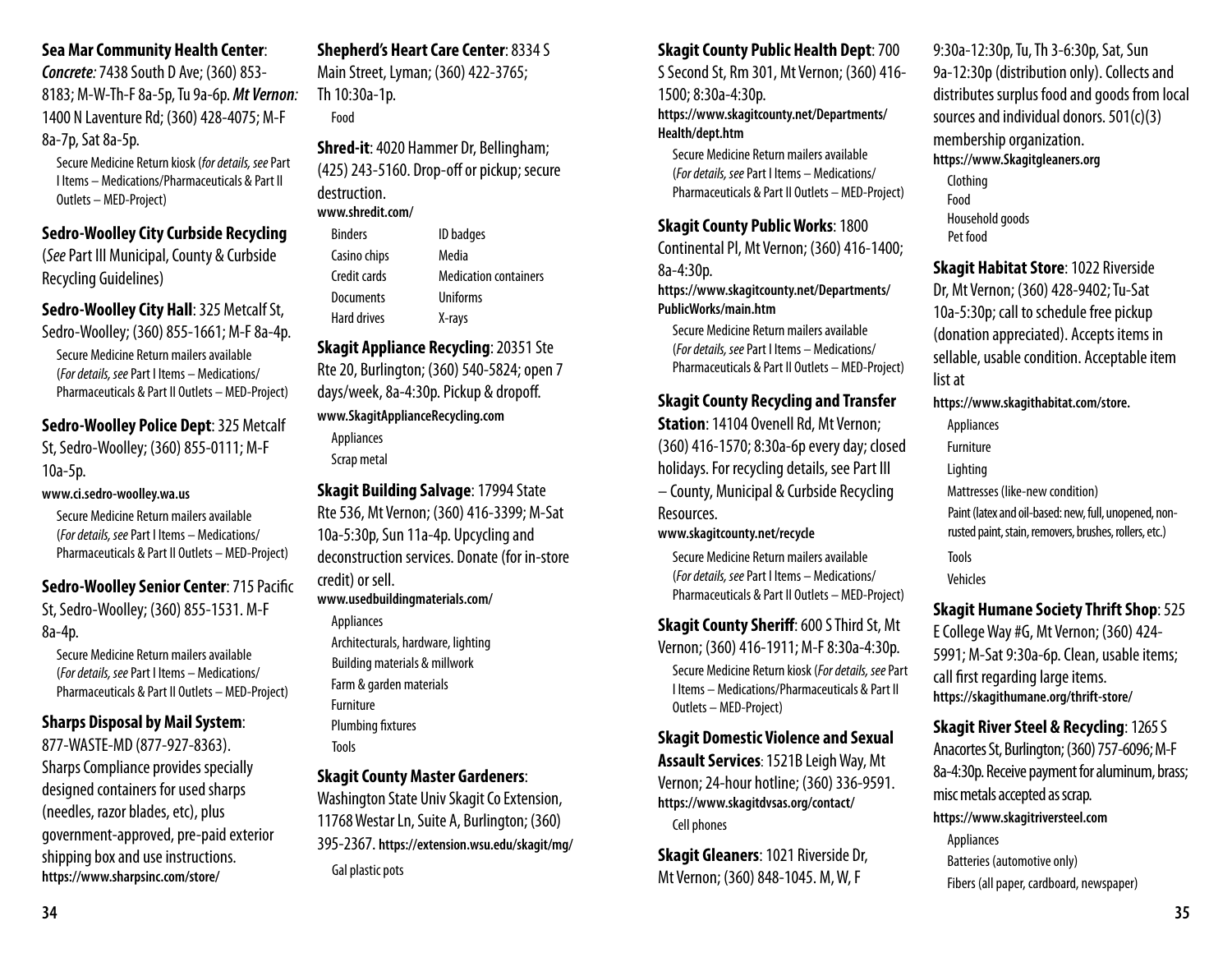Glass (food & beverage, all colors) Heavy equipment Iron **Motors** Non-Ferrous materials Plastics (fishing nets, industrial & commercial grades) Scrap metal (all)

Steel & stainless steel

#### **Skagit Soils**: 13260 Ball Rd, Mt Vernon;

(360) 424-0199; M-F 8a-4:30p, Sat 9a-2p. Charge of 2.5 cents/lb, \$5 minimum. **www.skagitsoilsinc.com/recycling**

Brick, small pcs concrete (separate from regular green waste)

Food waste (incl. filters & tea bags)

Green waste (dirt, rock, sod)

Kitchen paper towels, napkins

Pizza delivery boxes

Uncoated paper cups & plates

Uncoated paper take-out containers

Waxed cardboard & paper (e.g., milk cartons; plastic spout removed)

*NO: manufactured lumber* w *compostable plastics (Bio-bags, compostable cups, plates, or utensils)*

#### **Skagit Valley College**: 2504 East College Way, Mt Vernon; (360) 416-7600. Ron Schaffner, automotive dept chair, (360) 416- 7612.

Auto donations (for Automotive Program)

**Skagit Valley Hospital Pharmacy** (Skagit Regional Health): 1415 E Kinkaid St, Mt Vernon; (360) 814-2362, M-F 9a-5:30p; drop box/kiosk inside main entrance door.

Secure Medicine Return kiosk (*For details, see* Part I Items – Medications/Pharmaceuticals & Part II Outlets – MED-Project)

#### **Skagit Valley Neighbors in Need**: 1615 S

2nd St, Mt Vernon; (360) 982-2089; Tu 10a-5p, W 11a-3p. Call regarding donations. **htpp://www.svneighborsinneed.com** Monetary donations

**Skidmore Pharmacy (formerly Family** Pharmacy): 1213 24<sup>th</sup> St, Ste 400 (Island Hospital), Anacortes; (360) 293-2124; M-F 9a-6p. **https://www/skidmorepharmacy.com** Secure Medicine Return kiosk (*For details, see* Part I Items – Medications/Pharmaceuticals & Part II Outlets – MED-Project)

#### **Soroptimist Thrift Shop**: 1107 3rd St,

Anacortes. Donations: Tu & Fri 7a-4p; shopping: Tu 1:30-8p; F 12-8p. Donation guidelines: **http://soroptimistanacortes.org/**  Accessories Children's clothes & toys Clothing Household items Jewelry *NO: large appliances* ◆ *furniture* ◆ *TVs* ◆ *electronics* ◆ *car seats* ◆ *magazines* ◆ *textbooks* 

**Spruced Up Thrift Shop: 328 E Fairhaven** Ave, Burlington; (360) 755-1141. 10a-4p, Tu, W, Th.

General thrift items *NO: furniture or large items*

#### **St Mary's Church/St Vincent de Paul**:

4001 St Mary's Dr, Anacortes; (360) 293- 9821; F 10-11a. Anacortes and La Conner residents only. Donations accepted for food distribution and annual spring and fall rummage sale.

Clothing Food Household goods **Styro Recycle:** 23418 68<sup>th</sup> Ave S, (West Valley Hwy), Kent; (253) 838-9555; M-Fri 8a-5p. Materials must be clean, dry, free of all tape and labels; ID acceptable foam by #6 or EPS inside recycle symbol (material should break and snap with loose beads). Acceptable items at **http://www.styrorecycle.com/index.**

#### **php/what-we-accept/**

Bubble wrap (clear)

Peanuts (bagged/boxed separately)

Plastic wrapping (clear)

Styrofoam (Polystyrene & Polyethylene #6/EPS, takeout boxes, clear polyethylene, clean coolers)

#### Styrofoam sheets

*NO: foil-covered foam* w *hot tub covers* w *Insta-pak foam (gray & white)* w *pink or blue insulation foam (XPS)* w *spray-in foam*

#### **Sunland Bark & Topsoil**: 2469 Reservation Rd, Anacortes; (360) 293-7188. Fees for some materials; details on acceptable items and fees: **http://www.sunlandtopsoil.com/ recycle-services.html**

Brush & tree trimming (fee)

Concrete

Dirt & Rock (dry; fee)

Stumps (fee)

Wood chips & firewood rounds (free if clean & usable)

*No*: *horsetail plants!*

**Sunrise Food Bank**:602 S 3rd St, La Conner; (360) 488-3878. M 9:30a-5:30p or via donation box on Benton St or at Pioneer Market. Recommended items at **https://laconnerfoodbank.com/donate/food-donations/**

Food (non-perishable)

#### **Swinomish Tribal Police**: 17557 Front St, La Conner; M-F 8:30a-4:30p; (360) 428- 3211.

#### **Swinomish.nsn.gov**

Secure Medicine return kiosk (*For details, see* Part I Items – Medications/Pharmaceuticals & Part II Outlets – MED-Project)

**T & T Recovery** (*See* Lautenbach Recycling)

#### **Take It Back Network**: Network of

retailers that have agreed to accept items for recycling in an enviornmentally sound manner.

**https://kingcounty.gov/depts/dnrp/solid-waste/ programs/take-it-back/paint.aspx**

Latex paint, stains & clear finishes

**Target**:199 Cascade Mall Dr, Burlington; M-Sat 7a-10p, Sun7a-9p; (360) 757-6737. **https://corporate.target.com/corporateresponsibility/planet/sustainable-products/carseat-trade-in**

Aluminum

Carseats (any condition; at Sept & spring events;)

Cell phones

Glass

Ink cartridges

MP3 players

Plastic bags

**TerraCycle**: Mail-in recycling service for hard-to-recycle waste. Purchase Zero Waste Box with pre-paid return label to collect items. Earn TerraCycle points, redeemable for gifts, products, or donation to school or nonprofit of your choice.

**https://www.terracycle.com/en-US.com** Air & water filters (from purifiers, internal heating/ air conditioning units, electronics, pool units)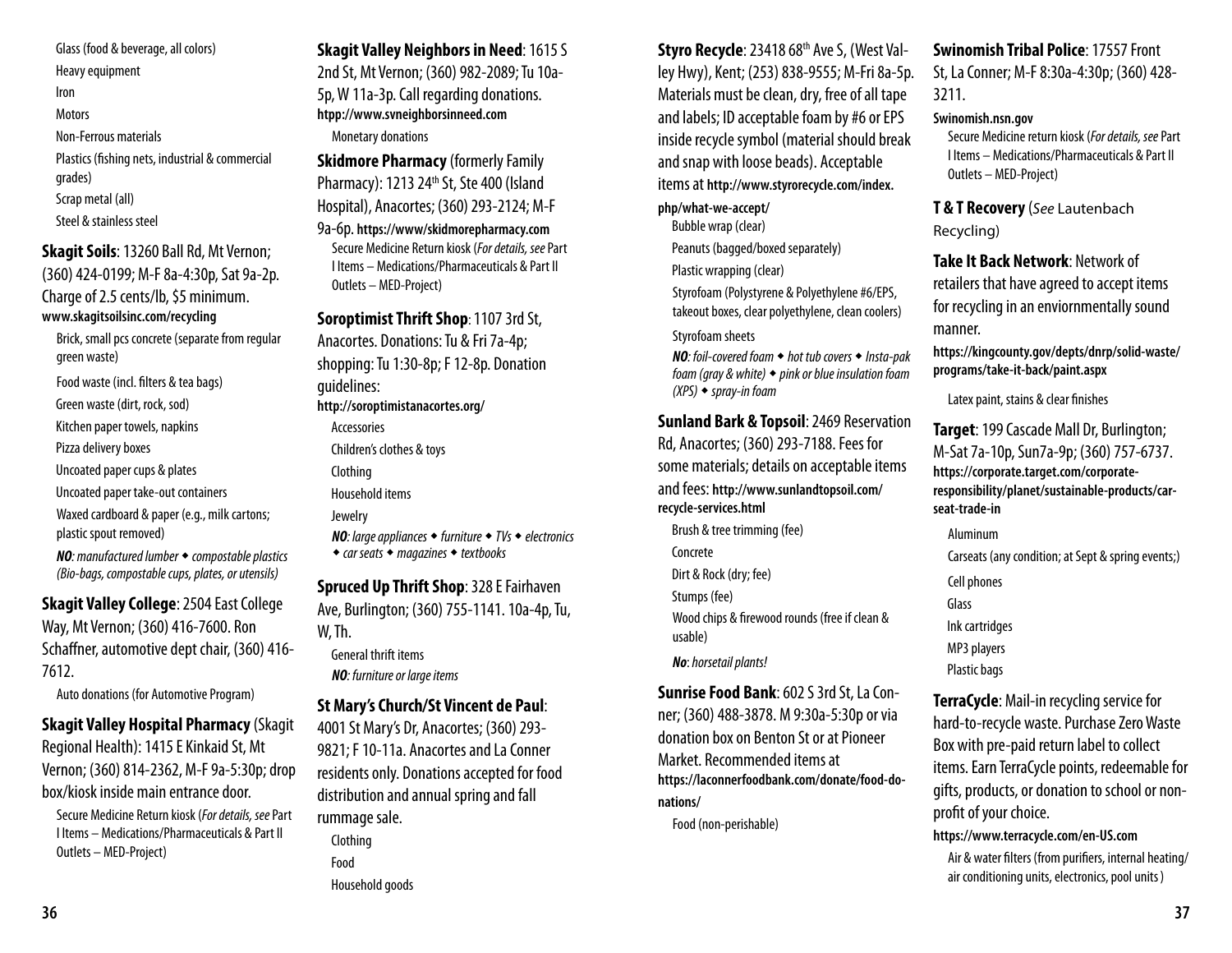Art supplies Ballasts **Batteries** Bulbs (CFL bulbs & tubes) Coffee pods Corks **Electronics** Packaging Sharps & medical waste Snack wrappers Thermostats (mercury-containing)

#### **The Hub Community Bike Shop**: 110

Ohio St, Bellingham; (360) 255-2072; W-Sat noon-6p. Non-profit community bike shop. **www.thebikehub.org**.

Bicycles & parts

**Thrifty Kitty**: 720 Commercial Ave, Anacortes; (360) 982-2380; M-Sat 11a-5p. Proceeds support the Cat's Meow, cat adoption center.

**http:// www.meowanacortes.org/thrifty-kitty**.

- Appliances (small, working)
- Furnishings
- Household goods

#### **Transition Fidalgo & Friends**:

*Fix-It Days (resuming 2021):* Anacortes Farmers Market, The Depot, 7th St & "R" Ave, Anacortes; last Sat, June-Sept, 9a-2p. Repair services. Donation appreciated. **http://www.transitionfidalgo.org/projects/#Fix-It-Days.**

**http://www.transitionfidalgo.org/**

Appliances (small) Clothes mending Household Items Watch battery replacement

**Tri-Parish Food Bank: St Charles Catholic** Church, 935 Peterson Rd, Burlington; (360) 757-0128; Sat 10a-3p. Food

Personal care products

**Upper Skagit Library**: 45770 Main St, Concrete; (360) 853-7939; Tu & W 10a-7p, F 10a-5p, Sat 10a-3p;

**http://www.upperskagit.lib.wa.us/** Secure Medicine Return mailers available (*For details, see* Part I Items – Medications/ Pharmaceuticals & Part II Outlets – MED-Project)*)*

**Vintage Thrift Shop** (Soroptimist): 301 E Morris St, La Conner, (360) 466-4017; Tu-Sun 11a-5p. See Soroptimist for acceptable items. **www.vintagelaconner.com/thrift-shop/** Clothing Household items

Jewelry

Toys

**Walmart**: 2301 Freeway Dr, Mt Vernon; (360) 428-7000. **https://www.walmart.com/ store/2596/mount-vernon-wa/details** 

Batteries (automotive, button cell, rechargable) Carseats (Sept event)

Cell phones (by grocery entrance) Plastic grocery bags, film bags, and packaging

**The Walnut Tree Thrift Store** (Soroptimist): 713 Puget Ave, Sedro-Woolley; (360) 855-2337; M, W, F 12-5p. Donations Sat 12-5p. **www.facebook.com/WalnutTreeThriftShop/wall** Books Clothing Household items Seasonal decorations Sewing supplies Tools

**Washington Wheels for Wishes**: Taxdeductible auto donations; a local Make-A-

Wish organization.

**http://www.wheelsforwishes.org/Washington** Automobiles

**Wells Nursery**:1201 Blodgett Rd, Mt Vernon; (360) 336-6544. Tu-Sat 8:30a-5p. Plastic pots (4-in & larger, brushed out)

**WSU Native Plant Garden: 16650 State** Rte 536, Mt Vernon; nativegarden@fidalgo. net. Drop off in shed at far west end of display gardens.

Plastic pots (all sizes, shaken free of soil)

**Yerdle**: E-commerce platform for clothing; **www.yerdle.com**

Clothing (upscale recreational and designer)

### **Reduce Your Use of Chemicals**

#### **RESEARCH THE PROBLEM**

When faced with an issue that seems to require a hazardous chemical solution, ask yourself, "Is there an alternate solution that's non-toxic (has no warning label) or less toxic (has a caution label)? Take time to do a bit of research.

#### **BUY LESS**

When you do buy a hazardous product, buy only the amount you'll use up within a reasonable period. Consider donating or sharing (rather than storing) leftovers.

#### **AVOID AEROSOLS**

Aerosol cans contain valuable metals and, when completely empty, should be recycled: remove plastic lid and nozzle and recycle materials separately. However, if a propellant has been exhausted but product remains, can must be disposed of as hazardous waste.

Lamps Toys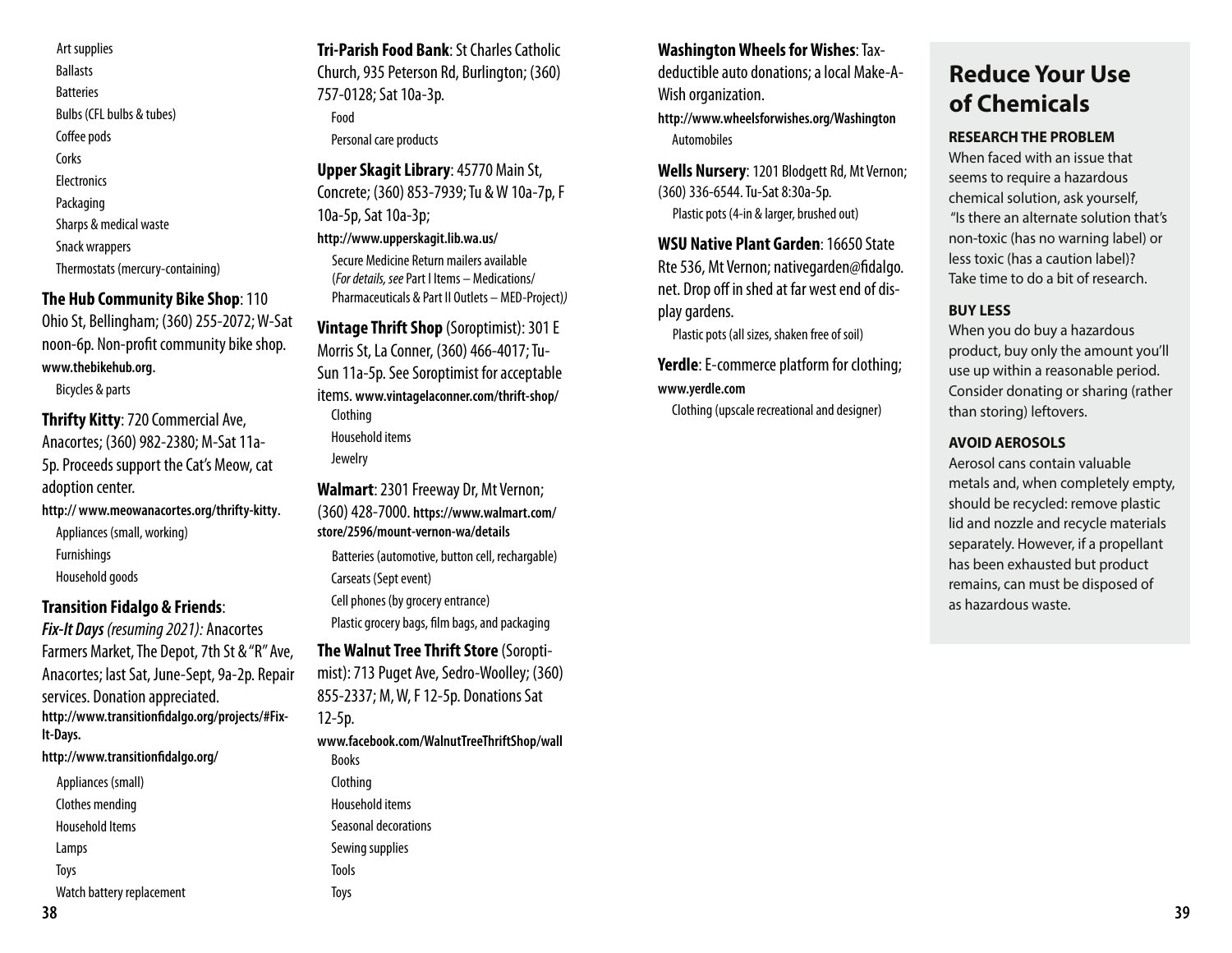### **Part III MUNICIPAL, COUNTY & CURBSIDE RECYCLING GUIDELINES**

#### **REQUIRED MUNICIPAL RECYCLING SERVICES**

Anacortes – Burlington – Mt Vernon – Sedro-Woolley

The cities of Anacortes, Burlington, Mt Vernon, and Sedro-Woolley provide curbside recycling and food/yard waste pickup services through contracts with Waste Management. Service is billed through each municipality's utility services. Contact appropriate city office to establish service or for further information. (All hazardous wastes must be disposed of at Skagit County Transfer Site, 14104 Ovenell Road; 360-424-9532.)

#### **CITY OF ANACORTES**

**Solid Waste Dept** 2201A 37th St, Anacortes,WA 98221 (360) 293-1921

Weekly recycling and yard/food waste collection provided for all residents; commercial and multi-family complexes offered recycling and compost collection services.

**https://www.cityofanacortes.org/474/Solid-Waste-Services**

Recycling, food/yard waste guidelines at **http://wmnorthwest.com/anacortes/index.html**

**Special Haul Service** (fee): For household garbage only. Call to schedule.

**LARGE ITEM RECYCLING: Second Sat each month,** May-Nov, 9a-1p (or call for apointment); 37<sup>th</sup> St & D Ave, Anacortes; (360) 293-1921; City of Anacortes residents only; one-trip limit. **https://www.anacorteswa.gov/853/Solid-Waste-Services**.

**ResidentialClean-up Days:** Second Sat. Apr & Sept; City Operations Facility, 37th St & D Ave; 9a-12p. Anacortes city residents only, onetrip limit. Details and exclusions at: **https://www.cityofanacortes.org/ DocumentCenter/View/4535/Free-Clean-Up-Days-2019?bidId=**

Appliances • Furniture • Household garbage • Mattresses • Yard Waste

**NO***:* construction or demolition waste ◆ *hazardous waste*  $\bullet$  *large vehicle parts*  $\bullet$ *propane tanks* w *tires* w *TVs*

### **Recycling at Public Events**

Did you know that in communities where recycling services are available to businesses that recycling options must be provided at every official gathering and sports facility? For Skagit County guidelines on planning Zero Waste events, visit **https://www.skagitcounty.net/Departments/Sustainability/ZeroWaste.htm.**

#### **CITY OF BURLINGTON Finance Dept**

833 South Spruce St, Burlington, WA 98233 (360) 755-2377

Garbage collection and residential recycling required for all residences and businesses within city limits; optional yard/food waste recycling.

**http://burlingtonwa.gov/Index.aspx?NID=178**

Recycling guidelines at **http://wmnorthwest.com/burlington/recycling. html**

#### **CITY OF MT VERNON Solid Waste Dept**

409 West Fir St, Mt Vernon,WA 98273 (360) 336-6218

Collection of houshold recycling and yard/ food waste for all residents, multifamily complexes, and businesses is provided by Waste Management (see Guidelines pages 45-46). Garbage collection for all residents and businesses is provided by the City. **https://www.mountvernonwa.gov/413/ Garbage-Solid-Waste.**

Recycling guidelines at:

**http://wmnorthwest.com/mtvernon/recycling. html**

YARD & FOOD WASTE DROPOFF: 1010 Shop Ln; 9a-4p Wed, Sat & Sun. Home composting units available. Purchase required punch tickets at Mt Vernon utilities office or onsite during hours of operation. *Curbside* yard & food waste service available through Waste Management.

**https://mountvernonwa.gov/DocumentCenter/ View/9592/2020-Brochure?bidId=**

Food waste (fruits, vegetables) Landscape materials (organic) Shredded paper

**Spring Cleanup Day**: Traditionally in April; contact city utilities office for details.

#### **CITY OF SEDRO-WOOLLEY Solid Waste & Recycling Div.**

315 Sterling St, Sedro-Woolley, WA 98284 (360) 855-1884 Weekly curbside trash, recycling, and food & yard waste pickup for city residents. Guidelines at **https://www.ci.sedro-woolley.wa.us/ Departments/Solid%20Waste/Garbage\_and\_ Recycling\_Collection\_Schedule.pdf** 

Food & soiled food wrappers Glass bottles & jars (no lids) Paper & cardboard Plastic bottles & jugs Tin & aluminum cans Yard waste

**Yard Waste Drop-off Station**: 1675 3rd St.; open March through first week Nov., Mon & Sat 8a-4p. Fee.

**Sedro-Woolley Recycling Center**: 315 Sterling St, Sedro-Woolley; (360) 855-1884. Recycling M-Th 7a-2p, Yard Waste M & Sat 8a-4p.

**www.ci.sedro-woolley.wa.us/departments/ solid\_waste/recycling.php**

Appliances (fee)

Batteries(alkaline, rechargable & vehicle)

Bulbs (CFL bulbs & tubes, high-intensity HIDs)

Construction debris (small loads only) **Electronics** 

Furniture & bulky items (fee; call to arrange) Glass (all colors)

Metals (aluminum, metal, tin, propane tanks)

Motor oil

Packaging

Paper (cardboard, mixed, newspaper)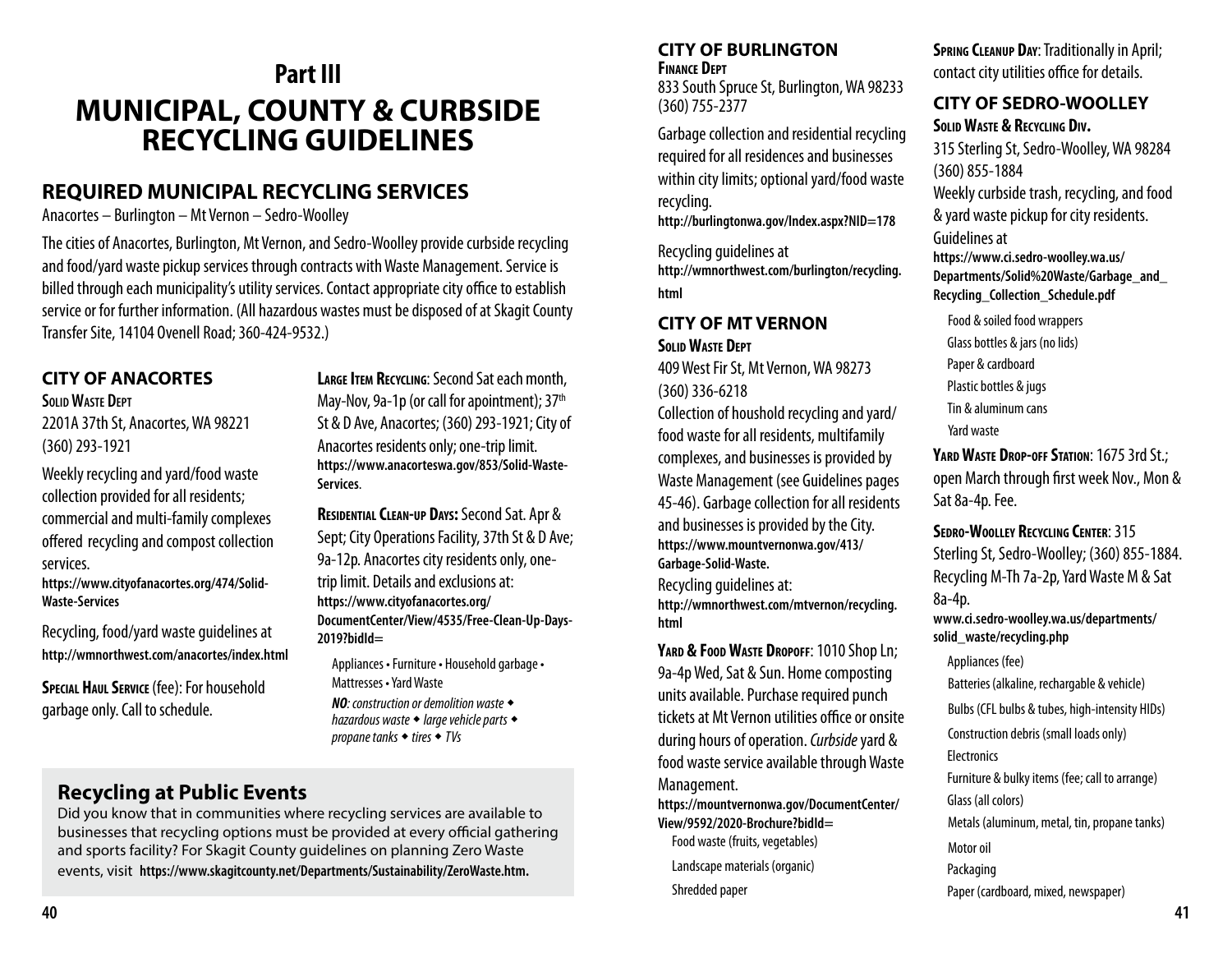Styrofoam (clean peanuts & bubblewrap) Tires (fee)

Printer cartridges

Yard waste

*Fee for: appliances, tires, non-covered electronics; call ahead for prices.*

*NO: construction/demolition materials* ◆ *treated lumber* ◆ *rocks/dirt* 

#### **OTHER MUNICIPALITIES & UNINCORPORATED HOUSEHOLDS**

Households in unincorporated areas of Skagit County and in areas that do not provide Waste Management curbside recycling can recycle as follows:

- *• All may dispose of recyclable materials as listed below at any Skagit County drop-off site (for those east of Hwy 9, this is the only option);*
- *• Households west of Hwy 9 without required recycling service also may contract for individual residential curbside service through Waste Management (see pp 44-46).*

**Follow recycling guidelines! Find alternative outlets for unaccepted items in this** *Beyond the Bin* **guide.**

### **SKAGIT COUNTY RECYCLING RESOURCES**

The following recycling sites serve *all* county households for trash, recycling, and hazardous waste disposal. Ensure recyclable materials are clean and dry: as needed, clean with a quick rinse; remove lids (labels okay); place sorted materials loosely in onsite bins (not bagged or boxed). Materials soiled with food, dirt, or other materials not accepted.

Guidelines at **https://www.skagitcounty.net/Departments/ PublicWorksSolidWaste/recyclemain.htm** All Skagit County sites accept the following materials: Aluminum & tin cans (no lids unless attached to cans or inside crushed can) Antifreeze (up to 5 gal/mo.) Appliances Batteries (see recycling table p 3) **Cardboard** Glass bottles & jars Mixed paper Motor oil (up to 5 gal/mo.) Plastic (bottles, jars, jugs, dairy tubs) Scrap metal (ferrous & aluminum) Secure Medicine Return (MED-Project) mailers available (*for details, see* Part I Items – Medications/Pharmaceuticals & Part II Outlets – MED-Project)

*NO: construction/demolition* w *large items* (e.g., furniture)  $\bullet$  tires

#### **Clear Lake Recycling & Compactor Site**

23202 Howey Rd, Clear Lake; (360) 856- 5083; M, Th-Sun 8a-6p; closed holidays. Household garbage and recycling only. For acceptable items, see Skagit County Recycling Resources, above.

Secure Medicine Return mailers available (*for details, see* Part I Items – Medications/ Pharmaceuticals & Part II Outlets – MED-Project)

*NO: construction/demolition* w *large items* (e.g., furniture)  $\triangle$  tires

#### **Sauk Recycling & Transfer Station**

1050 Sauk Landfill Rd/50795 State Rte 20, Concrete, (360) 853-8810; Th-Sun 9a-5p; closed holidays. Household garbage and recycling only.

For acceptable items, see Skagit County Recycling Resources, above.

Secure Medicine Return mailers available (*for details, see* Part I Items – Medications/ Pharmaceuticals & Part II Outlets – MED-Project) *NO: construction/demolition* w tires

**Skagit County Recycling & Transfer Station**

14104 Ovenell Rd, Mt Vernon; (360) 416- 1570; 8:30a-6p every day; closed holidays. **www.skagitcounty.net/recycle.** 

For acceptable items, see Skagit County Recycling Resources, above.

Tires (limit 4, less than 36-in. diam)

Construction & Demolition debris accepted as garbage; size restrictions apply; see guidelines:

**https://skagitcounty.net/Departments/ PublicWorksSolidWaste/CDL.htm.**

Secure Medicine Return mailers available (*for details, see* Part I Items – Medications/ Pharmaceuticals & Part II Outlets – MED-Project)

### **Skagit County Household Hazardous Waste Facility**

14104 Ovenell Rd, Mt Vernon; (360) 416- 1580; M-F 10a-4p, 1st Sat of the month 10a-4p. *All households* must dispose of hazardous wastes at this facility; max 25 gal/mo. **Small businesses call regarding qualification as** "small quantity generator" of hazardous waste.

#### **Hazardous Waste Guidelines**

Household hazardous waste (see list and limits, below) is accepted free of charge; antifreeze, batteries, and motor oil accepted daily 8:30a-6p. Contact Hazardous Waste Facility regarding disposal of other hazardous wastes.

**https://www.skagitcounty.net/Departments/ PublicWorksSolidWaste/hhw.htm**

Antifreeze & auto fluids Batteries (vehicle, button, Ni-Cd, rechargeable, lead-acid) Chemicals (hot tub, etc) Cleaners & solvents **Disinfectants** Fertilizers Fire extinguishers Fluorescent bulbs & tubes Household hazardous waste Motor oil Pesticides Polishes Secure Medicine Return mailers available (*for details, see* Part I Items – Medications/ Pharmaceuticals & Part II Outlets – MED-Project) *NO:Explosives* w *radioactive materials* w *asbestos*

Hazardous wastes include:

#### **Paint Disposal**

Skagit County Hazardous Waste Facility no longer accepts **latex paint.** Latex paint cans with less than one inch of paint can be dried out and disposed of in regular garbage (see web link below for instructions on preparing latex paint for disposal). Empty and dry **oilbased paint** cans also may be disposed of with regular garbage; liquid oil-based paint must be treated as hazardous waste.

In Spring 2021, however, PaintCare, a paint stewardship program offering drop-off sites, is expected to launch, pending approval by Washington State Department of Ecology. Stay tuned.

**https://www.skagitcounty.net/Departments/ PublicWorksSolidWaste/hhw.htm**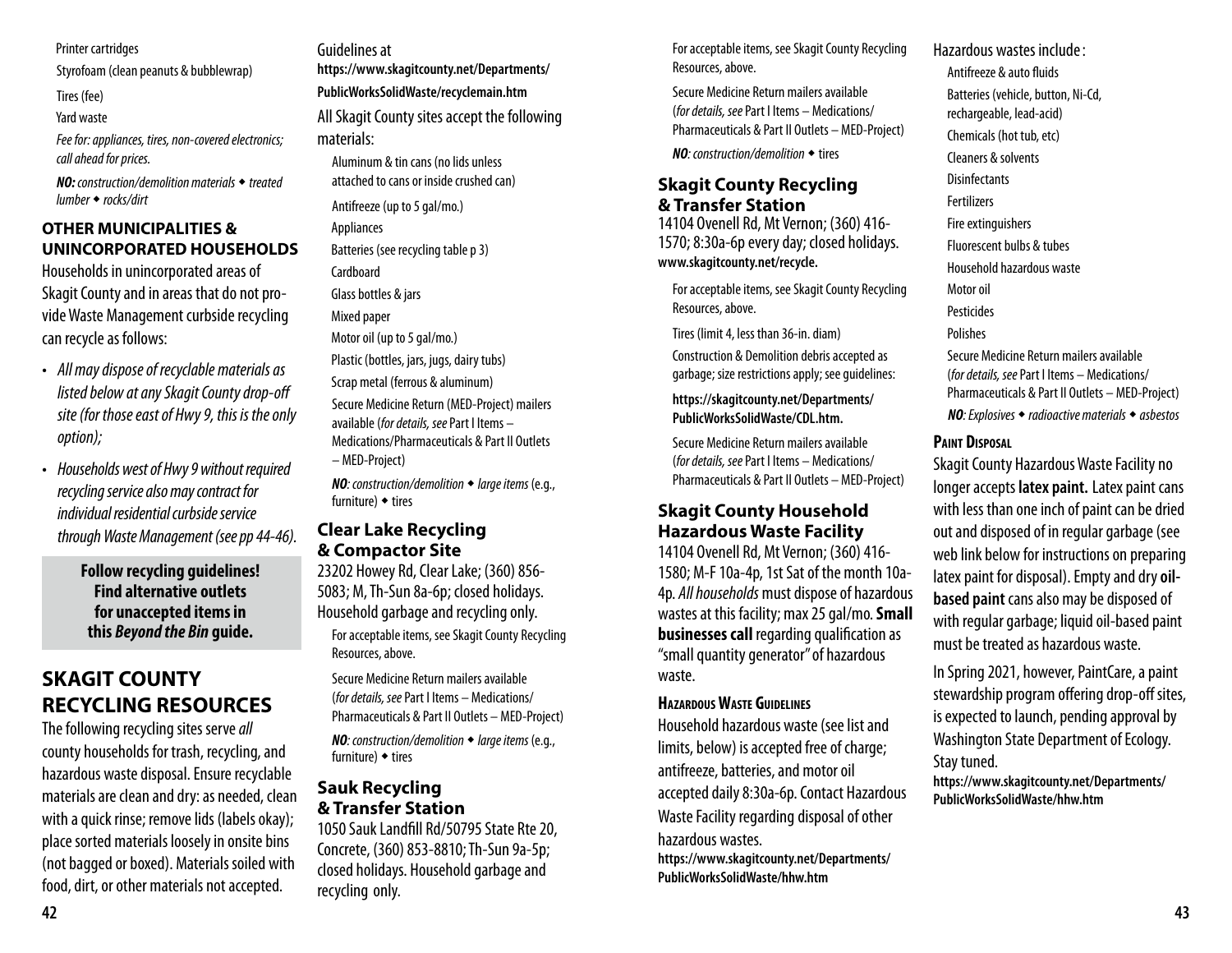### **WASTE MANAGEMENT CURBSIDE SERVICE**

(800) 592-9995; M-F 7a-7p, Sat 9a-1p. Waste Management (WM) contracts for various garbage, recycling, and yard/food waste services with select Skagit County municipalities and residential county households. Services vary by contract and location:

- WM recycling and yard/food waste services: Anacortes, Mt Vernon
- WM recycling, yard/food waste, and garbage services: Burlington

• *Select* residential services: Alger, Birds View, Bow, Clear Lake, Conway, Guemes Island, Hamilton, La Conner, Marblemount, Rockport, Shelter Bay, Swinomish Indian Tribal Community, and unincorporated areas *west of Highway 9*. See Guidelines pages 45-46; additional info at **http://www.wmnorthwest.com/skagitcounty/ http://www.wmnorthwest.com/skagitcounty/ recycling**

### **CURBSIDE RECYCLING**

#### **Acceptable Items**

*All items clean & free of food debris* Food boxes (clean, flattened, no plastic liners) Glass (empty & rinsed jars, bottles only; labels okay) Metal (tin & aluminum cans; no loose lids; no foil) Paper/cardboard (dry; incl newspapers, catalogs, magazines)

Plastic bottles, jugs, jars, dairy-type tubs only (recycle by shape, not number)

*NO: yard trimmings (instead, compost, sign up for Yard/Food cart, or drop off at Skagit Soils) • electronics • CFLs • motor oil • hazardous waste • needles/syringes • liquid paint • rocks, dirt • propane tanks.*

#### **Curbside Yard/Food Cart Acceptable Items**

Yard/Food collection provided in select municipalities and by subscription in some unincorporated areas of Skagit County. Call to confirm services available in your area.

**http://www.wmnorthwest.com/skagitcounty/ yardwaste.html**

Food scraps & leftovers (no produce labels) Food-soiled paper (no shiny coatings or plastic) Paper bags, towels, napkins Plants, flowers, yard trimmings (max 4-in. diam,

4-ft length)

**NO**: compostable serviceware or bags • plastic bags **such as medical was medical was medical was medical was medical wastes. The service of the service was medical was medical was medical was medical was medical was medic** • fats, oils, grease • diapers & pet waste • glass • *per chemical handling and chemical***s require special handling and are not chemical handling and are not chemical handling and are not chemical handling and are not che** *liquids • metal* allowed in growing in growing in growing in the control of the same second in the same second in the same second in the same second in the same second in the same second in the same second in the same second in the same se

### **But, why bother? Contains the formation of the state of the stage of the stage of the stage of the stage of the stage of the stage of the stage of the stage of the stage of the stage of the stage of the stage of the sta**

**Electronics** Here's why—recycling the Recycle electronics, computers, monitors and TVs. Visit **http://www.ecyclewashington.org** plastic we use is a critical **recepts** piece of the solution to the Recycling reduces global warming through reduced **warming** hazards of ocean plastics. **WM Mobile App** feeling like you're part of the solution to a world-wide problem. And, it's simply the **your garbage service.**  landfill space, and leaves you resource extraction and production; it also saves you money, conserves valuable right thing to do. Now, the new *Beyond the Bin Recycling Guide* makes it easy, too!

### **RECYCLING**



- · IGNORE THE NUMBERS, RECYCLE PLASTICS BY SHAPE!
- No plastic bags or bagged material.

#### ww.wmnorthwest.com



**Billing Information**

1-800-592-9995 can become a new ceremony KingSno\_REC\_2019

Recycling poster provided by Waste Management. www.wmnorthwest.com

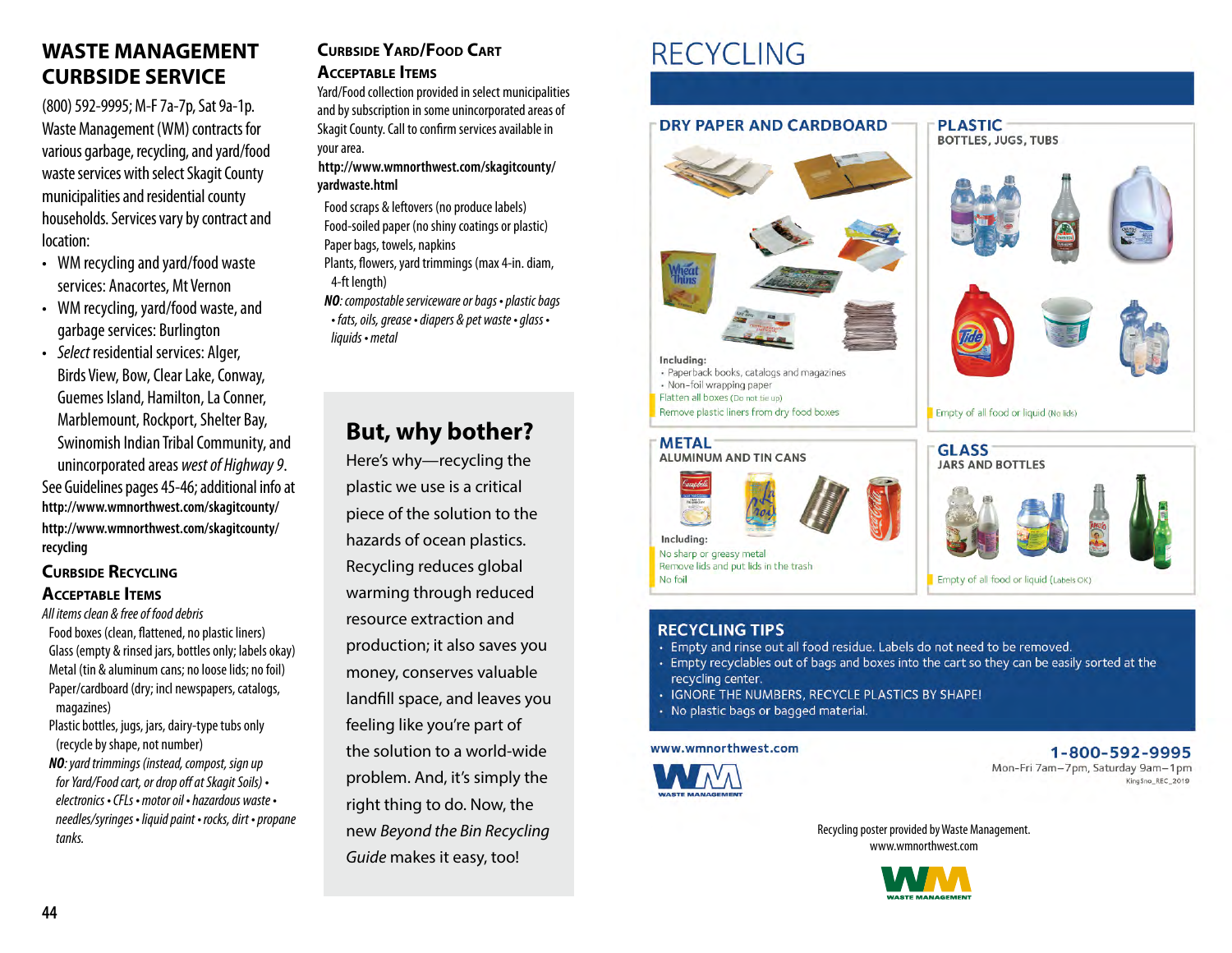### YARD & FOOD WASTF

All of these materials can go in your green yard & food waste cart

### **Food scraps and leftovers**

Meat, fish, dairy, fruit, vegetables, shells, bones, pasta, rice, eggshells, nutshells, bread, grains and leftovers.



#### Some items such as medical wastes, fluorescent bulbs and tubes, needles, ou-solied paper and chemicals require special handling and are not special handling and are not special handli

**1-800-592-9995** le grounds and filters, tea bags, waxed cardboard, soiled paper bags, kitchen paper towels, paper where  $\mathbf{r}$ 



### ants, flowers and yard trimming

s and flowers, landscape vegetation, vegetative garden waste, windfall fruit, jack-o-lanterns and



ase call 1-800-592-9995. waste collection is available by subscription in designated areas.

#### **Yard and Food Scrap Collection Tips:**

- **The Commission in the Washington in the Washington Commission Commission Commission Commission Commission Commission Commission Commission Commission Commission Commission Commission Commission Commission Commission Commi Extra yard waste:** There is a uncertainer.
- **2.** Empty your container into food/ yard cart frequently.
- **yer food scraps with** waste, newspaper or shredded aper to absorb liquid

charge for extra yard waste. Put extra yard waste only in: • Cans with handles (32 gal.,

- 
- **Billing Information** • Label cans "Yard" **www.www.wm.com/myaccount**

**KEEP OUT OF YARD & FOOD CART**  **Plastic bags Liquids** & containers Glass **Fats, Oil or Grease** Metal

for paperless billing at no cost. Watch for more information when you receive your

> **Diapers & Pet Waste Garden Hoses**

**EXECUTE IN THE SECOND WASTE MANAGEMENT** WAS TRIMING TO A LIMIT OF THE SECOND MANAGEMENT AND **47** Yard & Food Waste poster provided by Waste Management. www.wmnorthwest.com



**MM** 

can turn into new party of the contract of the contract of the contract of the contract of the contract of the contract of the contract of the contract of the contract of the contract of the contract of the contract of the ones in 60 days

**Today's news**

### **Part IV Publications & Resources**

#### **BATTERIES**

**Battery Solutions**: **https://www.batterysolutions.com/news/dispose-old-batteries-right-way/**

**Energizer "How to Recycle Batteries"**: **http://www.energizer.com/responsibility/batteryrecycling/how-to-recycle-batteries**

### **ELECTRONICS**

**Deleting Your PC's Files**: **http://answers.microsoft.com/en-us/windows/forum/windows\_7 hardware/how-do-i-permanently-delete-files-from-my-hard/6c509c04-b2d7-4edd-a447-47f24ab59c51**

**Erasing Your Mac's Drive**: https://support.apple.com/en-us/HT208496 **Missed collection Missing/damaged carts** 

**"Factors Bearing on the Issue of Recycling Electronics"** (including individual printer mfgr **Collection rates or service subscription** policies), Anacortes Aktion Club. http://anacortesaktion.org/2017-peripherals-update.pdf

How to Wipe the Hard Drive of a Windows Computer: http://anacortesaktion.org/2017**peripherals-update.pdf**

www.bestbuy.com/site/tech-tips/wipe-hard-drive/pcmcat748301880905.c?id=pcmcat748301880905

Recycling Electronic Waste Responsibly: Excuses Dwindle: https://www.nytimes. com/2015/01/01/technology/personaltech/recycling-electronic-waste-responsibly-excuses-dwindle. html?emc=edit\_sl\_20190225&nl=smarter-living&nlid=4021892820190225&te=1

### **GENERAL RECYCLING**

**Anacortes Recycling Guide**: **https://www.anacorteswa.gov/DocumentCenter/View/175/Waste-WHY Recycle? How to Recycle: Management-Refuse-Recycling-and-Organics-Collection-Guide-PDF?bidId=**

> **BuyNothingProject.org**: Localized gift economy website; post items to give away, lend, or share among neighbors; request items to borrow or receive for free. https://buynothingproject.org

#### **China's Recycling Ban**: cans and paper

**https://ecology.wa.gov/Waste-Toxics/Reducing-recycling-waste/China-s-recycling-ban**

Earth 911: Recycling database of what, how, and where to refurbish, upcycle, and recycle multiple materials. Confirm availability of recommended online outlets. See *"10 Things You Can Recycle Through the Mail"* at **https://earth911.com/**

**https://earth911.com/home-garden/mail-back-recycling-programs/**

**Environmental Protection Agency**: **https://www.epa.gov/recycle** No plastic bags

**The Freecycle Network**: Non-profit organization facilitating local networks of people giving and receiving free items to keep usable materials out of landfills. **www.freecycle.org**

*The Future of Packaging,* by TerraCycle CEO, Tom Szaky: **https://www.amazon.com/Future-Packaging-Linear-Circular/dp/1523095504**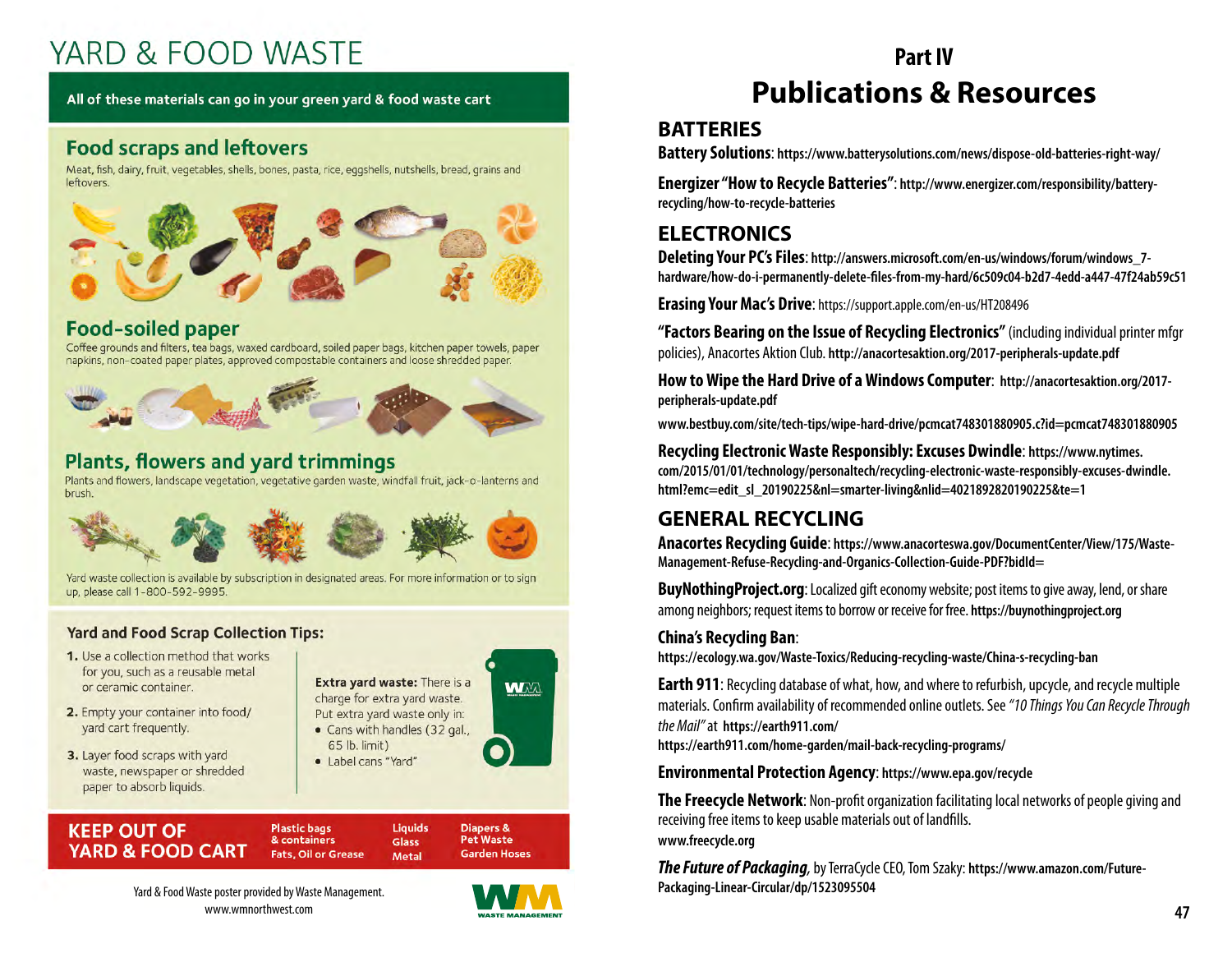**New Dream**: Organization supporting the shift to a society that pursues not just "more, but more of what matters—and less of what doesn't." **https://newdream.org/get-involved**.

**Pros and Cons of Comingled Recyclables**: **https://ecology.wa.gov/Waste-Toxics/Reducingrecycling-waste/Residential-recycling-services**

**WA state Dept of Ecology**: 1-800-RECYCLE (732-9253). WA DOE statewide, searchable database of recycling outlets. **http://1800recycle.wa.gov/**

**www.seattle.gov/utilities/services/where-does-it-go#/categories**: searchable database of information on how and where to recycle; links to online services. (Garbage and recycling information applies to Seattle Public Utilities and may differ from Skagit County guidelines.)

### **HOME & GARDEN**

*EPA Reducing Food Waste at Home:*

**https://www.epa.gov/recycle/reducing-wasted-food-home**

*Food Too Good to Waste:* **https://foodtoogoodtowaste.com/**

*Guide to Construction & Demolition Recycling*: Skagit County Public Works. **https://www. skagitcounty.net/PublicWorksSolidWaste/Documents/CandD%20info.pdf**

#### **Home Composting Tips**:

**https://www.cityofanacortes.org/DocumentCenter/View/4536/Home-Composting-Tips-PDF?bidId= https://www.skagitcounty.net/Departments/PublicWorksSolidWaste/compost.htm**

#### **Household Hazardous Waste**:

**https://www.skagitcounty.net/Departments/PublicWorksSolidWaste/hhw.htm https://toxicfreefuture.org/**

#### **Home Demolition & Remodeling Recycling Guide**

**https://calgary.com/home-component-recycling-guide.php**

**How to Dry Latex Paints**: **https://www.skagitcounty.net/PublicWorksSolidWaste/Documents/Latex%20Paint%20Info%20Flyer.pdf**

#### *Save the Food*

**https://savethefood.com/**

**Skagit County Master Composter/Recycling Program**: 14104 Ovenell Rd. Mount Vernon, WA 98273; (360) 416-1575. Free spring and fall workshops. **https://www.skagitcounty.net/ Departments/PublicWorksSolidWaste/compost.htm**

#### **PAPER**

**Catalog Choice**: Free service to opt-out of delivery of phonebooks, catalogs, other unwanted mail. **www.catalogchoice.org**

**OptoutPrescreen.com**: Opt out of preapproved credit card and insurance offers.

### **PLASTICS**

**5 Gyres Institute**: Empowers action against the global health crisis of plastic pollution through science, art, education, and adventure. **https://www.5gyres.org** 

How2Recycle: Standardized labeling system that clearly communicates recycling instructions to the public. Find which flexible plastic packaging can (and cannot) be included with most retail plastic bag recycling, including grocery and produce bags, bread bags, and some plastic wraps, mailers, cereal bags, and films. **https://how2recycle.info/sdo**

**Life Without Plastic**: **http://lifewithoutplastic.com/**. Online store of plastic substitute products. **http://lifewithoutplastic.com/life-without-plastic-the-practical-step-by-step-guide-to-avoiding-plasticto-keep-your-family-and-the-planet-healthy**

*Life Without Plastic Is Possible. It's Just Very Hard,* by Steven Kurutz, NY Times, Feb 16, 2019. **https://www.nytimes.com/2019/02/16/style/plastic-free-living.html?module=inline**

*Plastic: A Toxic Love Story,* Susan Freinkel. **http://www.susanfreinkel.com/books\_Plastic.html**

**Plastic Film Recycling**: **https://www.plasticfilmrecycling.org/**

**Plastic Pollution Coalition**: Global alliance working toward a world free of plastic pollution. **https://www.plasticpollutioncoalition.org/**

*Step-by-Step Guide to Avoiding Plastic to Keep Your Family and the Planet Healthy:* **http://lifewithoutplastic.com/life-without-plastic-the-practical-step-by-step-guide-to-avoiding-plasticto-keep-your-family-and-the-planet-healthy**

### **Glossary**

**C&D/CDL** Construction & Demolition Debris

**CFL** Compact Fluorescent Lamp (fluorescent bulbs & tubes)

**EPS** Expanded Polystyrene

**Li-ion** Lithium-ion batteries

**Ni-Cad** (Ni-Cd, NiCd) Nickel-Cadmium batteries

**Ni-MH** (NiMH) Nickel Metal-Hydride batteries

**Pb-Ac** Lead acid batteries

**PDA** Personal Digital Assistant (electronics to manage calendar, contacts, etc.)

**RAD** Responsible Appliance Disposal:

**https://www.epa.gov/rad** (GE Appliances, Home Depot, PSE, Sears)

**SSLA/SLA** Small sealed lead-acid batteries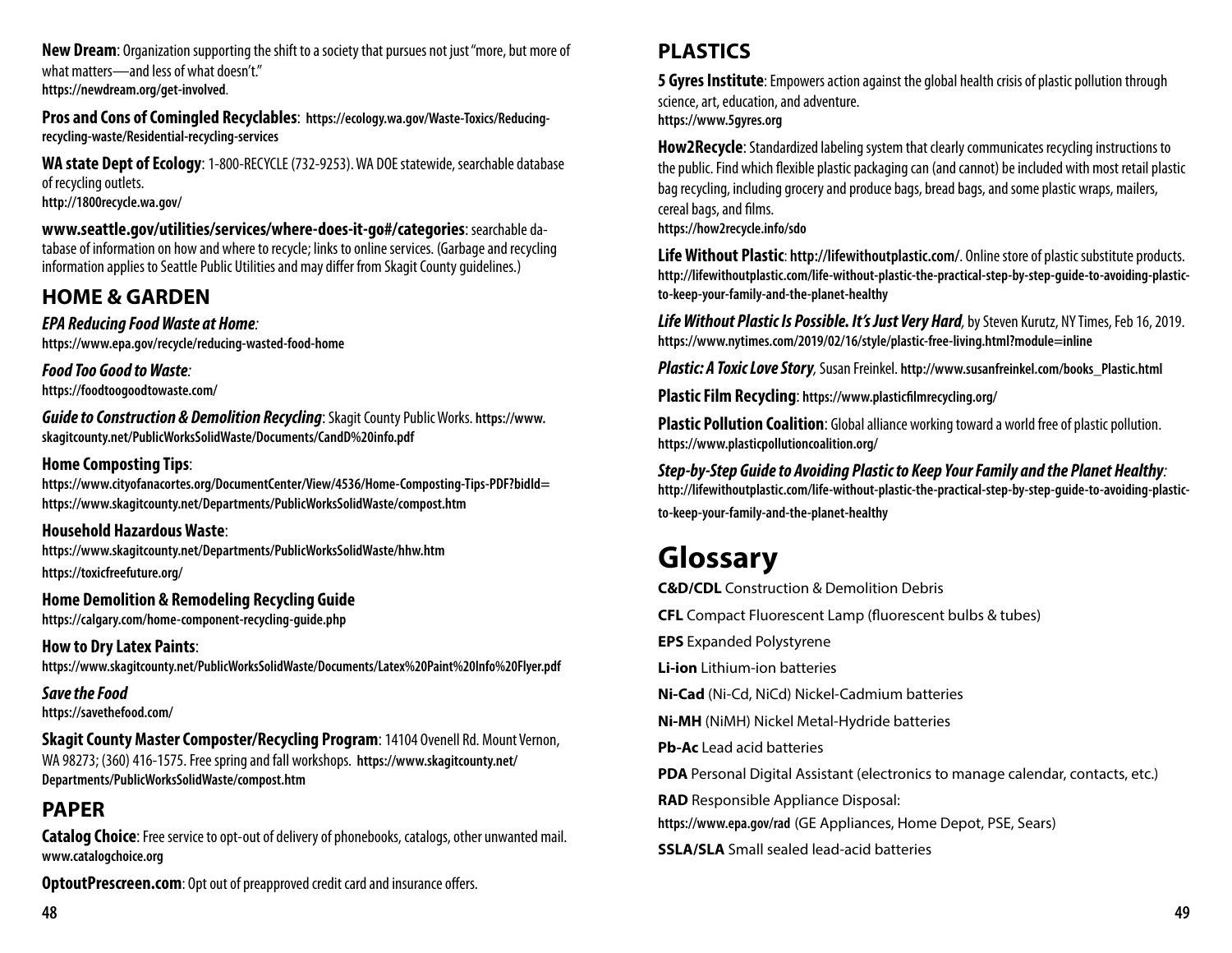| <b>NOTES</b>                                                                     | <b>NOTES</b>                                                                                                           |
|----------------------------------------------------------------------------------|------------------------------------------------------------------------------------------------------------------------|
|                                                                                  |                                                                                                                        |
|                                                                                  |                                                                                                                        |
|                                                                                  |                                                                                                                        |
|                                                                                  |                                                                                                                        |
|                                                                                  |                                                                                                                        |
|                                                                                  |                                                                                                                        |
|                                                                                  |                                                                                                                        |
|                                                                                  |                                                                                                                        |
|                                                                                  |                                                                                                                        |
|                                                                                  |                                                                                                                        |
|                                                                                  |                                                                                                                        |
|                                                                                  |                                                                                                                        |
|                                                                                  |                                                                                                                        |
|                                                                                  |                                                                                                                        |
|                                                                                  |                                                                                                                        |
|                                                                                  |                                                                                                                        |
|                                                                                  |                                                                                                                        |
|                                                                                  |                                                                                                                        |
|                                                                                  |                                                                                                                        |
|                                                                                  |                                                                                                                        |
| <u> 1989 - Johann Barnett, fransk politiker (d. 1989)</u>                        | the contract of the contract of the                                                                                    |
|                                                                                  | <u> 1989 - Johann John Stone, markin amerikan basal dan berkembang dan berkembang dan berkembang dan berkembang da</u> |
| ,我们也不会不会不会不会不会不会不会不会不会不会不会不会不会不会不会不会。""我们的是我们的,我们也不会不会不会不会不会不会不会不会不会不会。""我们的是我们的 |                                                                                                                        |
| $\sim$                                                                           |                                                                                                                        |

Feb 2021 / 5000

Printed on recycled paper.